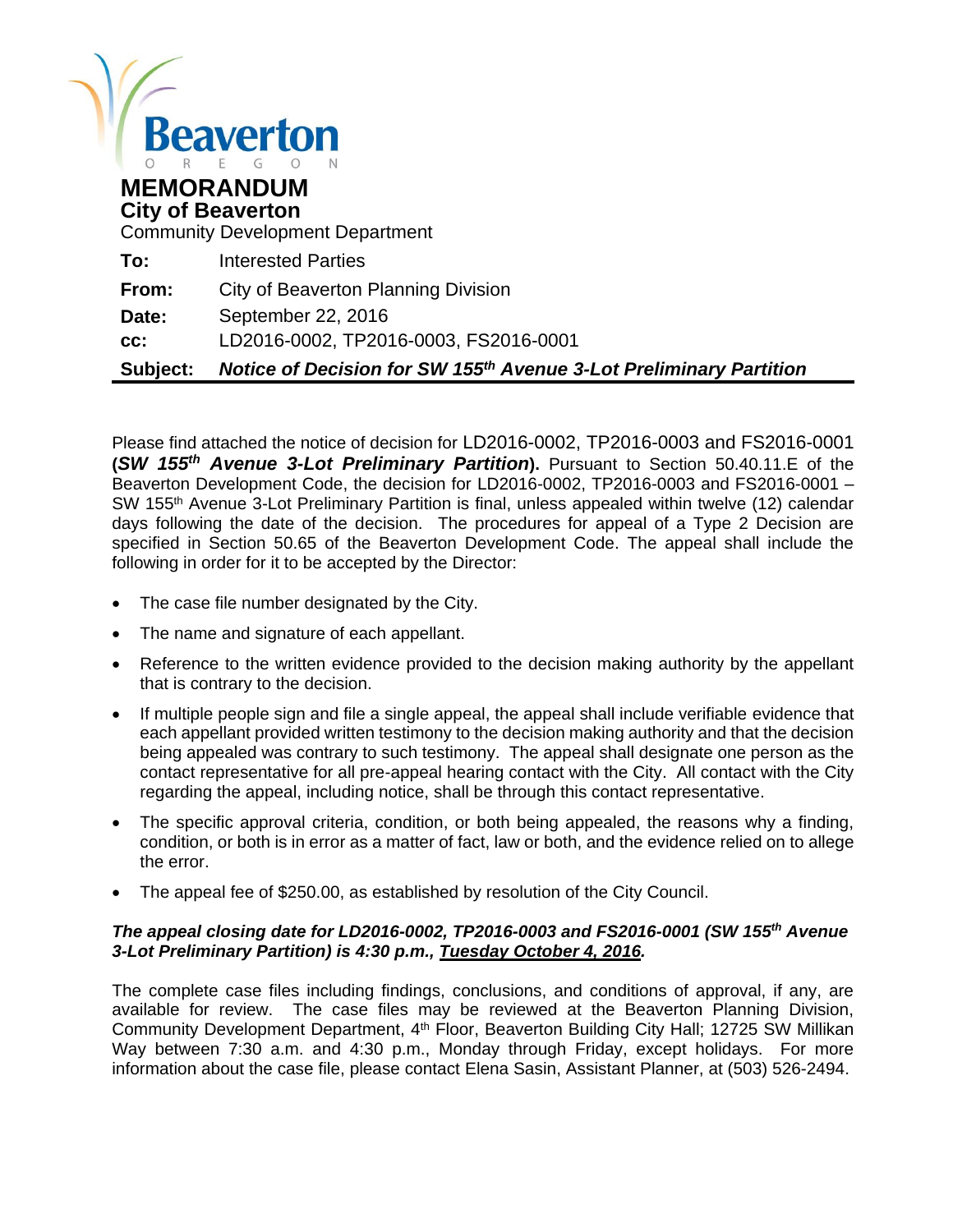

# **NOTICE OF DIRECTOR'S DECISION**

| <b>DECISION DATE:</b>                          | Thursday, September 23, 2016                                                                                                                                                                                                                                                                                                                                                                                                                                                                                                                                                                                                                                    |
|------------------------------------------------|-----------------------------------------------------------------------------------------------------------------------------------------------------------------------------------------------------------------------------------------------------------------------------------------------------------------------------------------------------------------------------------------------------------------------------------------------------------------------------------------------------------------------------------------------------------------------------------------------------------------------------------------------------------------|
| TO:                                            | <b>All Interested Parties</b>                                                                                                                                                                                                                                                                                                                                                                                                                                                                                                                                                                                                                                   |
| FROM:                                          | Elena Sasin, Assistant Planner                                                                                                                                                                                                                                                                                                                                                                                                                                                                                                                                                                                                                                  |
| PROPOSAL:                                      | LD2016-0002, TP2016-0003 and FS2016-0001 (SW 155th<br>3-Lot Preliminary Partition).                                                                                                                                                                                                                                                                                                                                                                                                                                                                                                                                                                             |
| <b>LOCATION:</b>                               | The property is located at 10510 SW 155th Avenue. Tax lot<br>00100 of Washington County's Tax Assessors Tax Map<br>1S132BD. The total site is approximately 0.75 acres in size.                                                                                                                                                                                                                                                                                                                                                                                                                                                                                 |
| <b>SUMMARY:</b>                                | The applicant requests Preliminary Partition approval to<br>divide a property approximately 0.75 of an acre in size, into<br>three lots. The largest of the three lots, at 11,840 square<br>feet in size, will retain the existing dwelling. The other two<br>lots 6,460 square feet and 9,565 square feet respectively,<br>are intended for future detached dwellings. The applicant<br>proposes to remove eighteen (18) trees from the site. The<br>proposal to remove trees requires Tree Plan Two approval.<br>The applicant also proposes to reduce the rear yard setback<br>that applies to one lot. This proposal requires Flexible<br>Setback approval. |
| APPLICANT/<br><b>PROPERTY</b><br><b>OWNER:</b> | <b>ADTM Development, LLC</b><br>Attn: Mike Safstrom<br>32070 SW Willamette Way East<br>Lake Oswego, OR 97035                                                                                                                                                                                                                                                                                                                                                                                                                                                                                                                                                    |
| <b>APPLICABLE</b><br><b>CRITERIA:</b>          | Facilities Review, Section 40.03 of the Development Code,<br>Preliminary Partition, Section 40.45.15.4.C<br>Tree Plan Two, Section 40.90.15.2.C<br>Flexible Setback for a Proposed Residential Land Division,<br>Section 40.30.15.3.C                                                                                                                                                                                                                                                                                                                                                                                                                           |
| <b>DECISION:</b>                               | Approval of LD2016-0002, TP2016-0003 and FS2016-<br>0001 (SW 155th 3-Lot Preliminary Partition) subject to<br>conditions of approval.                                                                                                                                                                                                                                                                                                                                                                                                                                                                                                                           |
| Denort Detai Centember 22, 2016                | cп                                                                                                                                                                                                                                                                                                                                                                                                                                                                                                                                                                                                                                                              |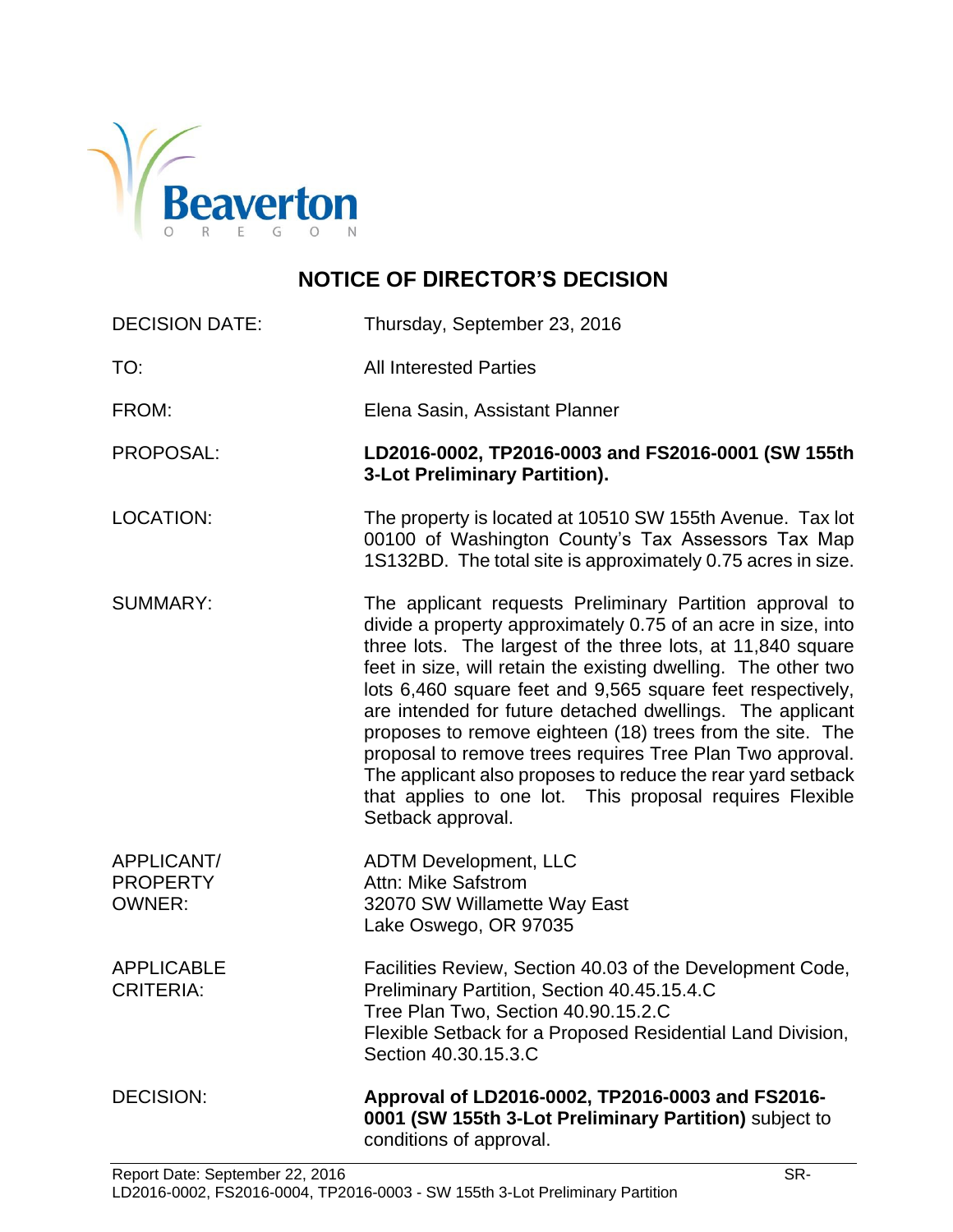**Exhibit 1.1**



# **VACINITY / ZONING MAP\***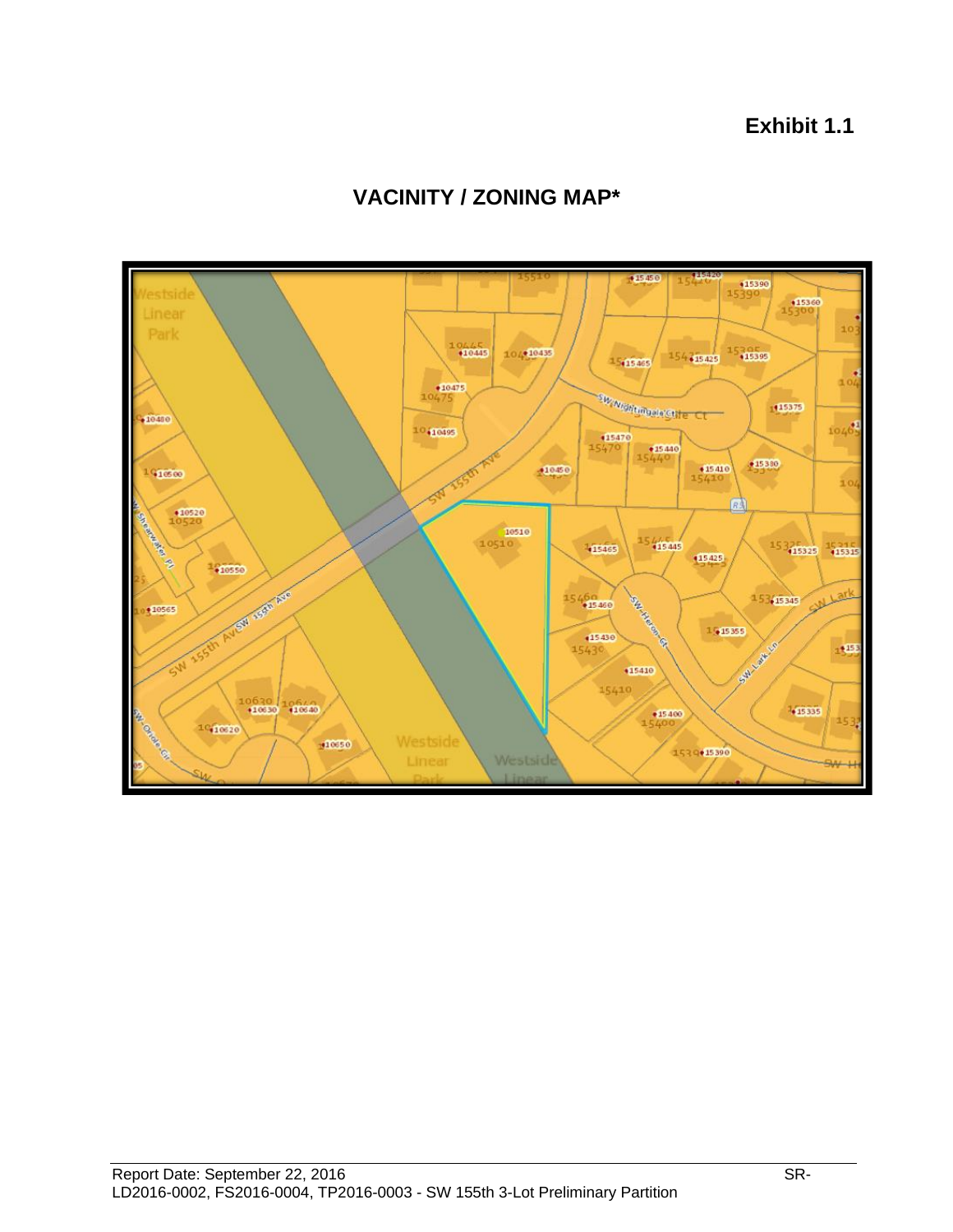**Exhibit 1.2**

### **VICINITY MAP\***

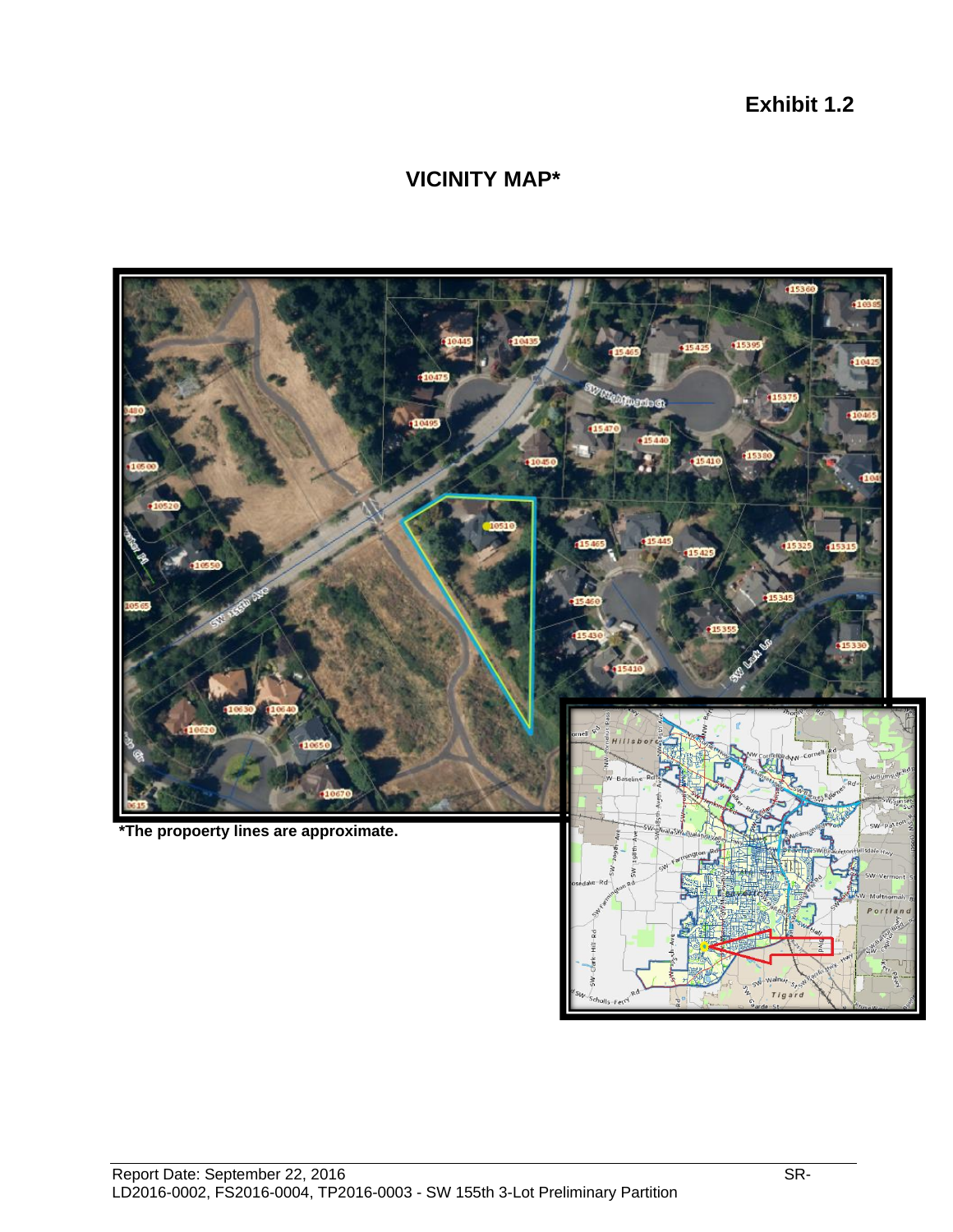### **BACKGROUND FACTS**

### **Key Application Dates**

| <b>Application</b> | <b>Submittal Date</b>                         | <b>Deemed</b><br><b>Complete</b> | <b>Final Written</b><br><b>Decision Date</b>          | $120$ -Day | $240$ -Day* |
|--------------------|-----------------------------------------------|----------------------------------|-------------------------------------------------------|------------|-------------|
|                    | LD2016-0002 February 10, 2016 August 10, 2016 |                                  | September 20, 2016   December 8, 2016   April 7, 2017 |            |             |
|                    | TP2016-0003 February 10, 2016 August 10, 2016 |                                  | September 20, 2016   December 8, 2016   April 7, 2017 |            |             |
|                    | FS2016-0001 February 10, 2016 August 10, 2016 |                                  | September 20, 2016   December 8, 2016   April 7, 2017 |            |             |

\*Pursuant to Section 50.25.9 of the Development Code this is the latest date, with a continuance, by which a final written decision on the proposal can be made.

### **Existing Conditions Table**

| <b>Zoning</b>                        | R5 (Residential Urban Standard Density)                                   |                                                                                                                                                                        |  |  |
|--------------------------------------|---------------------------------------------------------------------------|------------------------------------------------------------------------------------------------------------------------------------------------------------------------|--|--|
| <b>Current</b><br><b>Development</b> | This property is currently developed with a single-family detached house. |                                                                                                                                                                        |  |  |
| <b>Site Size</b>                     | Approximately .75 Acres                                                   |                                                                                                                                                                        |  |  |
| <b>NAC</b>                           | <b>Neighbors Southwest</b>                                                |                                                                                                                                                                        |  |  |
| <b>Surrounding</b><br><b>Uses</b>    | Zoning:<br>North: R5<br>South: R5<br>East: R5<br>West: R5                 | Uses:<br>North: Single Family Housing<br>South: Single Family Housing<br>East: Single Family Housing<br>West: Trail / Natural Area / PGE and<br>BPA powerline corridor |  |  |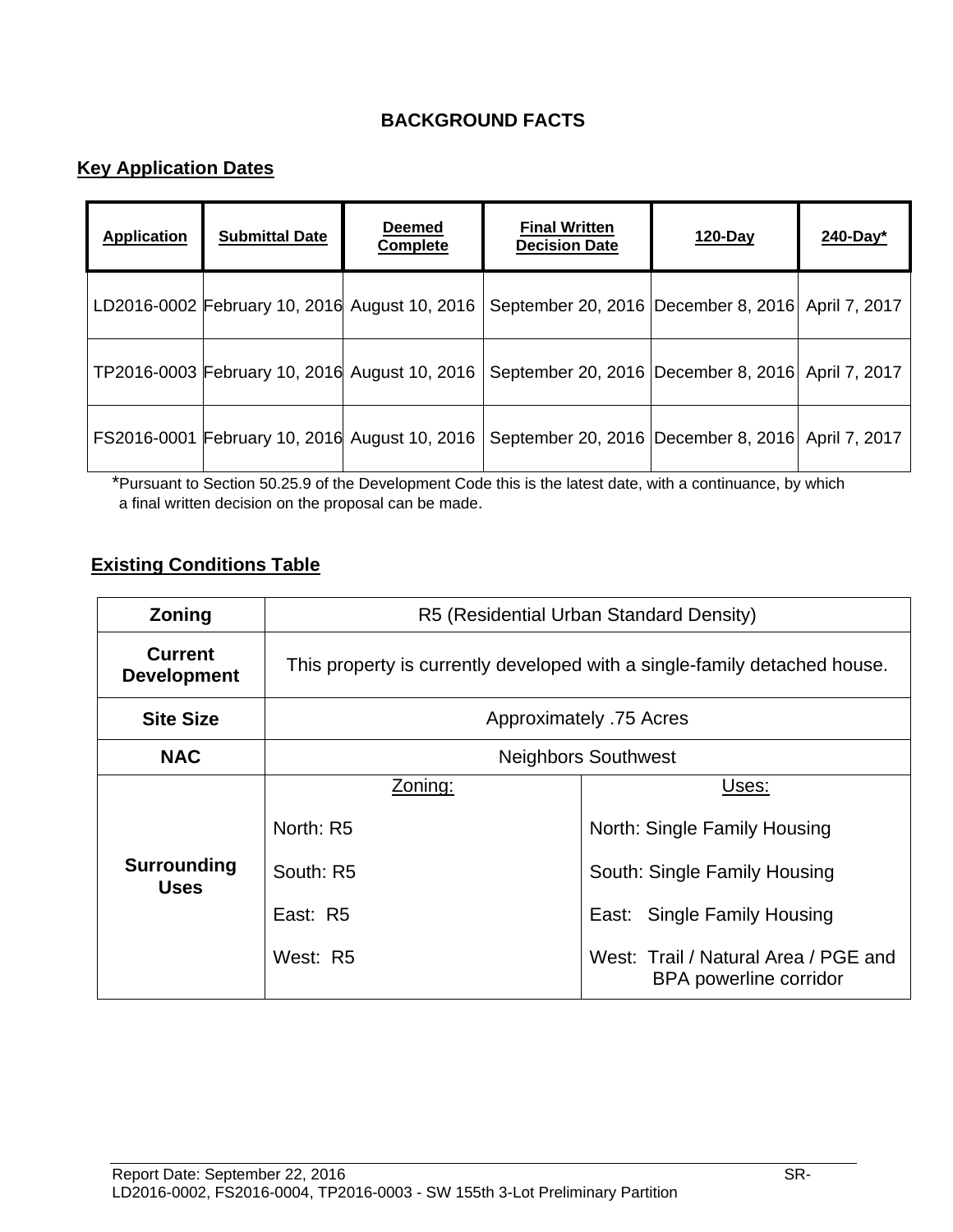### **DESCRIPTION OF APPLICATION AND TABLE OF CONTENTS**

**Attachment A: Facilities Review Committee Technical Review and Recommendation Report**

**Attachment B: LD2016-0002**

**Attachment C: TP2016-0003**

**Attachment D: FS2016-0001**

**Attachment E: Conditions of Approval**

#### **Exhibit 1.1. Vicinity/Zoning Map**

#### **Exhibit 2. Agency Comments**

- **2.1** Conditions of approval dated September 14, 2015 from Jeremy Foster, Fire Marshal for Tualatin Valley Fire and Rescue (TVF&R) have been incorporated within the conditions of approval at the end of this report.
- **2.2** Conditions of approval dated November 4, 2015 from Naomi Vogel, Associate Planner for Washington County Department of Land Use and Transportation, are attached at the end of this report.

#### **Exhibit 3. Public Comments**

- **3.1** Email and mailed-in letter from Jeff Wittstock residing at 10550 SW Shearwater Place, Beaverton, OR 97007 received August 23, 2016. Mr. Wittstock's letters expressed concerns about noise and the removal of trees. Mr. Wittstock also mentioned his own experience with trying to prune a tree, a request which was denied by the Murrayhill HOA. He states that if the HOA were to approve the proposed tree removal at 10510 SW 155<sup>th</sup> Avenue, they would be acting contrary to a previous decision. Mr. Wittsock's also conveyed a concern that this proposal would set an ill-favored precedent, causing overpopulation and the building of structures in place of natural resources.
- **3.2** Email from Rick King residing at 15460 SW Heron Court, Beaverton, OR 97007 received August 24, 2016. Mr. King inquired about the project and previous related applications.
- **3.3** A Letter from Mark and Nancy Moore residing at 15375 SW Nightingale Court, Beaverton, OR 97007 received August 24<sup>th</sup>, 2016. Mr. and Mrs. Moore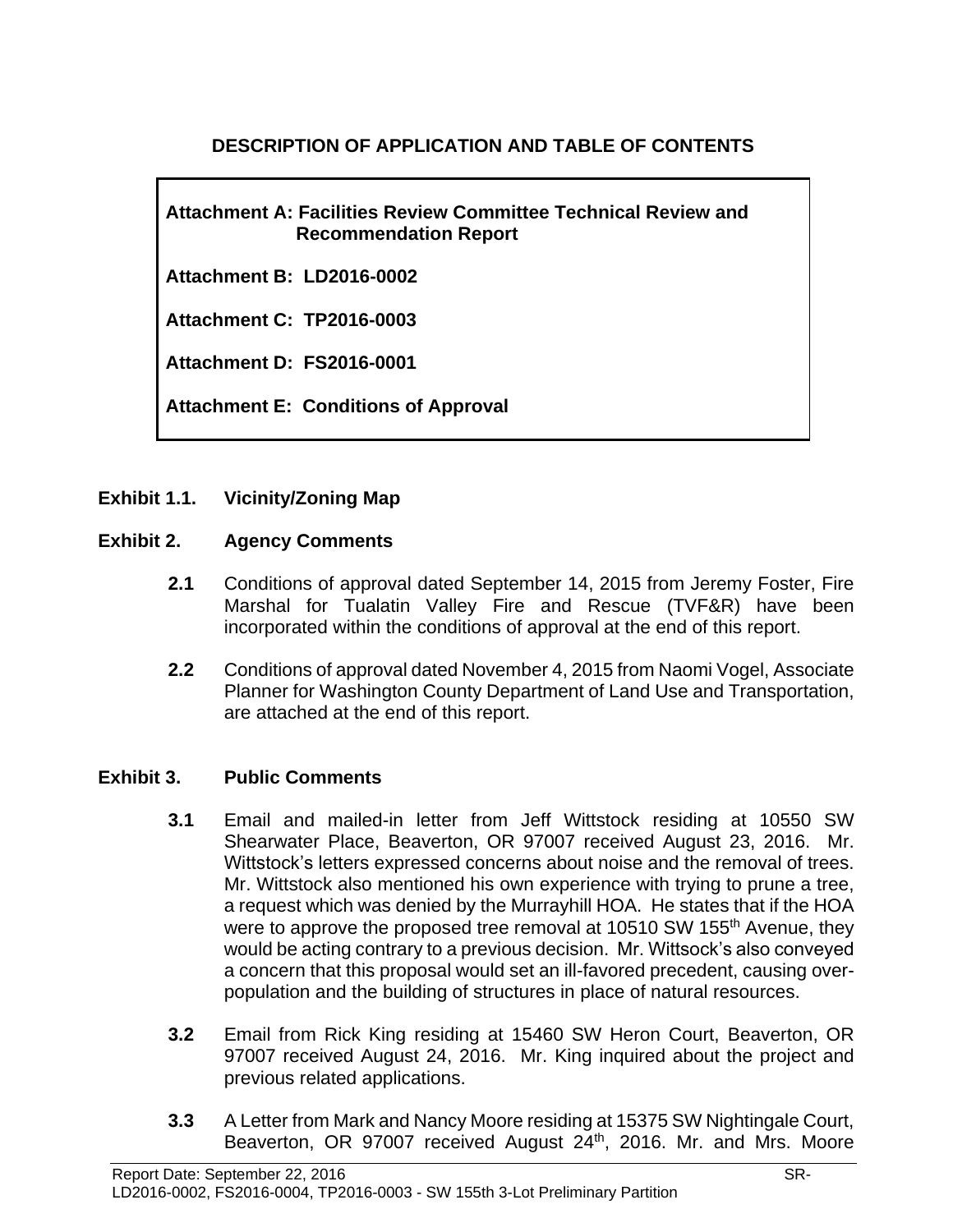expressed concern that the proposed 3-lot partition would adversely affect the surrounding property values, lead to overcrowding, increase vehicle traffic and reduce greenspace.

- **3.4** Email from George D. Economus, received August 28th, 2016. Mr. Economus identified questions regarding the development and previous records relating to the site, including a traffic study.
- **3.5** Email from Linda Hurley and Peter Smiley residing at 10650 SW Oriole Circle, Beaverton, OR 97007, September 2<sup>nd</sup>, 2016. Ms. Hurley and Mr. Smiley expressed concerns over the potential impact the proposed removal of 18 trees would have on their view, since their home is parallel to the subject site, across the pipeline easement. They also expressed concerns that the removal of the trees would increase the noise in the area.
- **3.6** Email from William Athenas, residing at 15400 SW Heron Court, Beaverton, OR 97007. Mr. Athenas expressed concern that the removal of the 18 community trees would not only be detrimental to the aesthetic value the trees provide but could disrupt the root system of the surrounding trees and potentially damage them. Mr. Athenas also stated that no other flag lots are proposed in the Murrayhill area and that this design would not fit the character of the existing neighborhood. He also expressed concern over the proposed single driveway serving three lots and the effects of the Flexible Setback on quality of life for homeowners. Mr. Athenas also expressed the need for consistency with the Murrayhill Owner's Association CC&Rs.
- **3.7** Letter from Dave and Rosalyn Widney residing at 10750 SW 153<sup>rd</sup> Place, received September 6<sup>th</sup>, 2016. Mr. and Mrs. Widney expressed concerns that the proposed 3-lot partition would be a higher density development than what existing surrounding the subject site.
- **3.8** Letter from Joe Evans residing at 10445 SW 155<sup>th</sup> Avenue, Beaverton, OR 97007, received September 6<sup>th</sup>, 2016. Mr. Evans shared his knowledge of the site's history and said that direct access was prohibited on SW 155<sup>th</sup>. He also raised concerns over traffic and pedestrian safety, stating that the additional trips generated but the two additional lots would increase risks of vehicular or personal injury accidents. Mr. Evans also expressed concern over the Arborist Report and that the additional homes would decrease the property values of the larger homes in the surrounding area.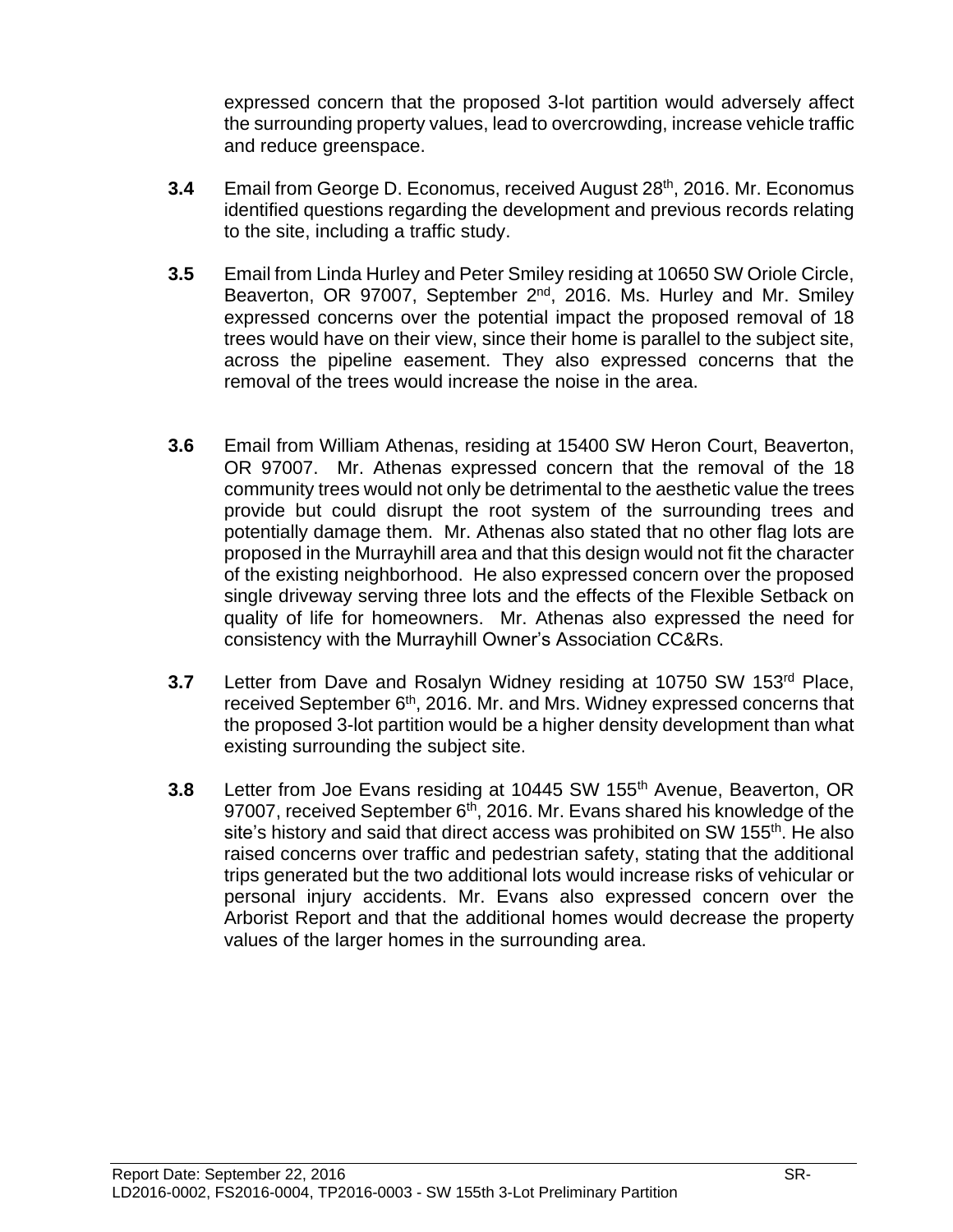- **3.9** Letter from Debra and David Sharkey residing at 15575 SW Petrel Lane, Beaverton, OR 97006, received September 6<sup>th</sup>, 2016. Mrs. and Mr. Sharkey expressed concern over the future new homes being able to fit on the lot and meeting the setbacks. They also stated that the trees proposed for removal offer beauty to the neighborhood.
- **3.10** Letter from Murrayhill Owners Association (MOA), received September 7<sup>th</sup>, 2016. The letter from the MOA brought up multiple concerns. The first concern was regarding the proposed setbacks and their compatibility with the surrounding development. Concerns about drainage affecting abutting properties were also raised, as well as the wind shear-stresses on the remaining trees with the removal of the trees on the subject site. The MOA letter also states that the proposal would encroach on the twenty-foot gas line easement. The MOA also expressed concerns that the proposal would have adverse effects on property values and is in violation of the Murrayhill CC&R's.
- **3.11** Letter from Clay Moorhead, President of the Board if Directors for the Murrayhill Owner's Association, received September 7<sup>th</sup>, 2016. Mr. Moorhead expressed the concern that the flexible setback request would lead to development which is not compatible with the surrounding area. He also raised concerns about the tree removal, traffic safety and storm water drainage.
- **3.12** Email from Margot Seitz, a representative of Richard King, the owner of real property at 15460 SW Heron Court, Beaverton, OR 97007, received September 7<sup>th</sup>, 2016. Ms. Seitz expressed concerns regarding the proposed development's congruity with the surrounding development, consistency with the recorded plat, and compliance with the Murrayhill CC&Rs. Ms. Seitz also stated that the proposed development would degrade neighboring property values and raises other safety issues.
- **3.13** Letter from George D. Economus, residing at 10450 SW 155<sup>th</sup> Avenue, received September 7th, 2016.Mr. Economus expressed concerns regarding the subject site's access and the tree removal.
- **3.14** Email from Michele Garcia residing at 10764 SW Oriole Circle, Beaverton, OR 97007. Ms. Garcia expressed concerns over the proposed tree removal and the small lots.
- **3.15** Email from Raminta Rudys residing at 15250 SW Heron Court, Beaverton, OR 97007, received September  $7<sup>th</sup>$ , 2016. Ms. Rudys expressed concern over the proposed removal of trees.
- **3.16** Email from Doug Monahan residing at 15430 SW Heron Court, Beaverton, OR 97007, received September 7<sup>th</sup>, 2016. Mr. Monahan expressed concern over safety, the existing access onto SW 155<sup>th</sup> and tree removal.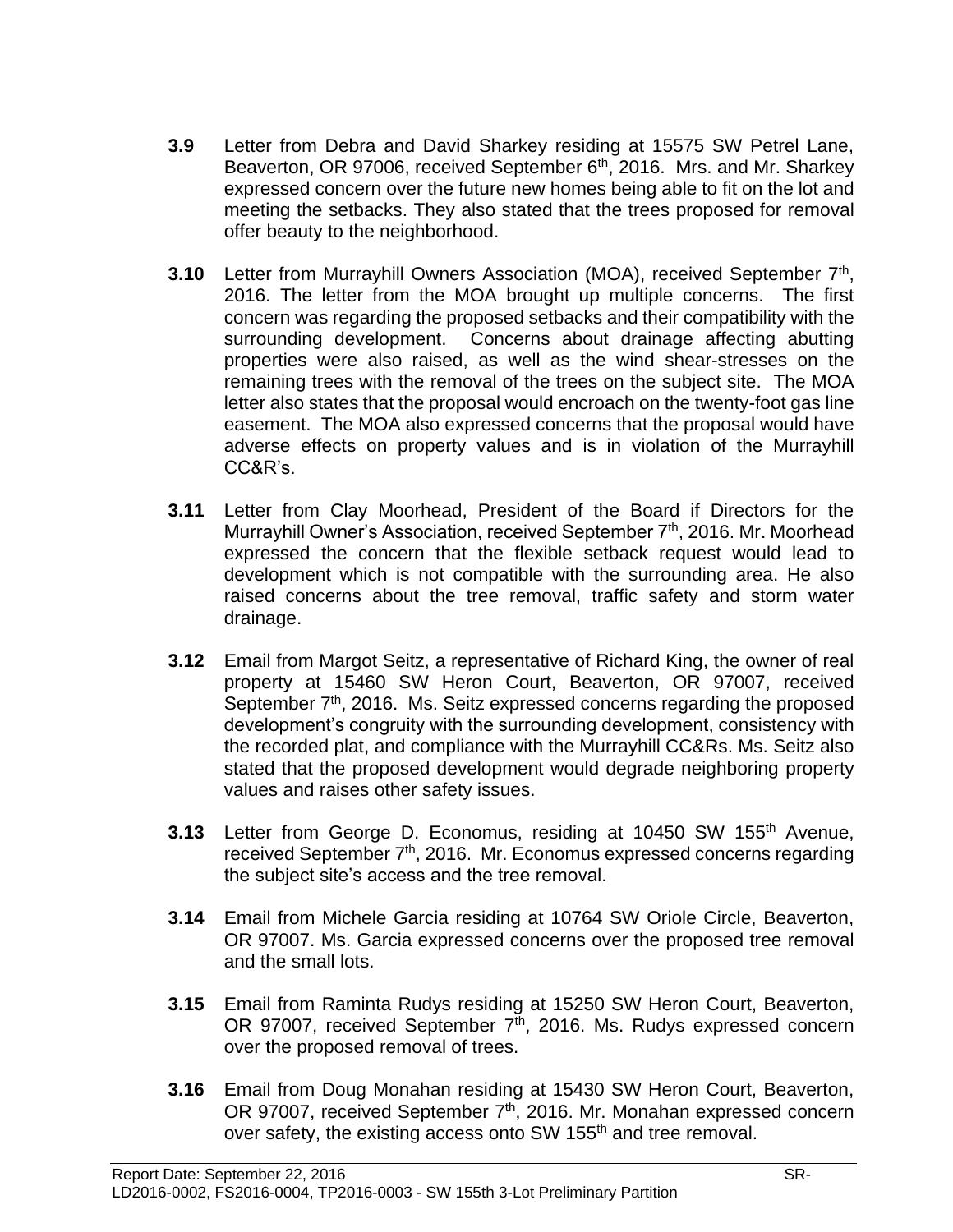- **3.17** Email from Alicia Shaw residing at 15805 SW Bobwhite Circle, Beaverton, OR, 97007, received September 7<sup>th</sup>, 2016. Ms. Shaw expressed concerns that the proposed development would have detrimental impacts on the surrounding home owners, community and natural resource areas.
- **3.18** Email from Tracy and Geoff LaRoche, received September 7<sup>th</sup>, 2016. Mr. and Mrs. LaRoche expressed concerns that this proposed development will affect the look and feel of the surrounding neighborhood and the general impact on the community.
- **3.19** Email from Suzanne and Pete Landoni, residing at 15440 SW Nightingale, received September 7<sup>th</sup>, 2016. Mr. and Mrs. Landoni expressed concerns about the proposed development.
- **3.20** Email from Traci and Dennis Kramer received September 7<sup>th</sup>, 2016. Mr. and Mrs. Kramer expressed concerns over the proposed development.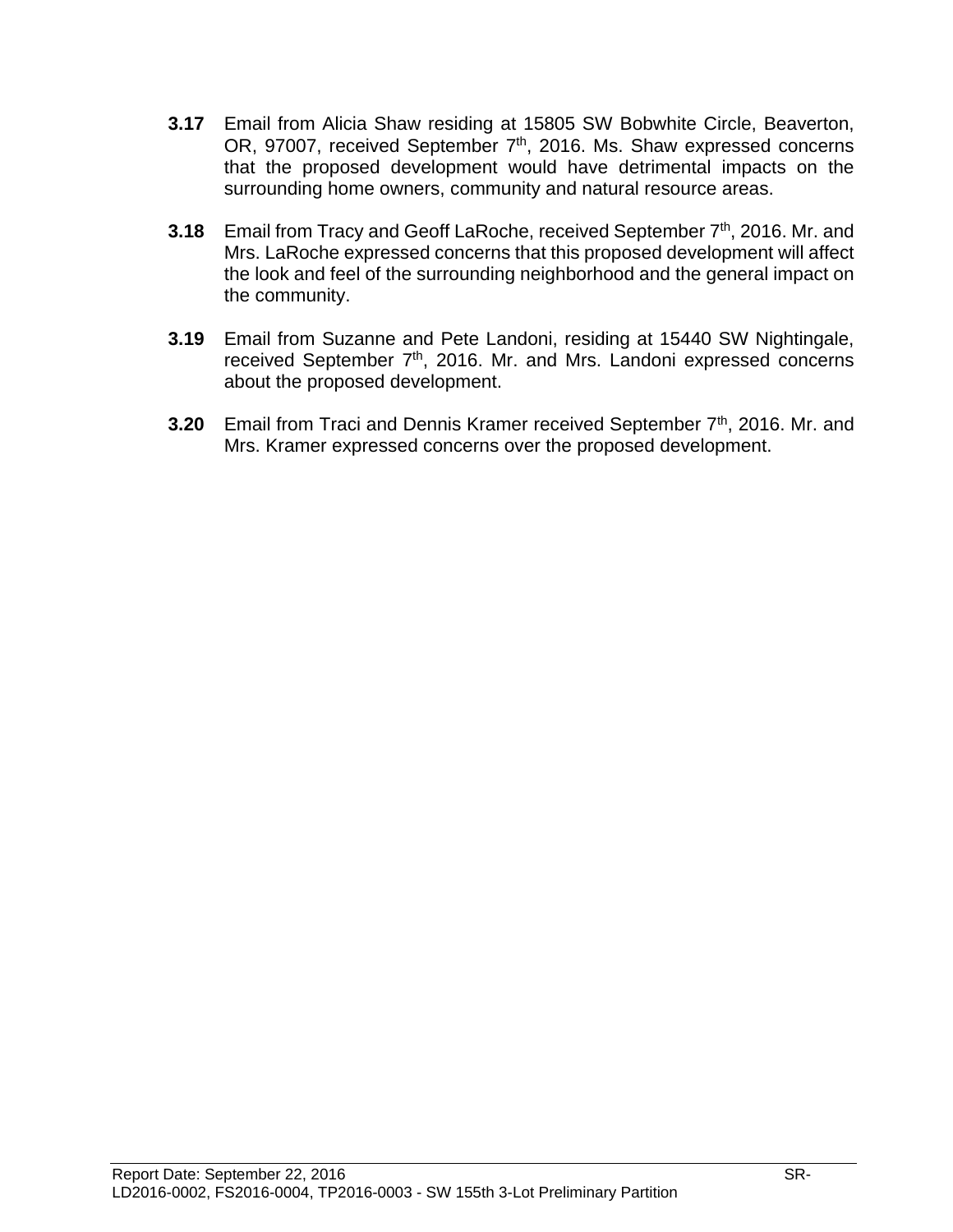# **Facilities Review Committee Technical Review and Recommendations LD2016-0002 / FS2016-0001 / TP2016-0003 SW 155th 3-Lot Preliminary Partition**

### **Section 40.03 Facilities Review Committee:**

The Facilities Review Committee has conducted a technical review of the application, in accordance with the criteria contained in Section 40.03 of the Development Code. The Committee's findings and recommended conditions of approval are provided to the decision-making authority. As they will appear in the Staff Report, the Facilities Review Conditions may be re-numbered and placed in different order.

The decision-making authority will determine whether the application as presented meets the Facilities Review approval criteria for the subject application and may choose to adopt, not adopt, or modify the Committee's findings, below.

**The Facilities Review Committee Criteria for Approval will be reviewed for all criteria that are applicable to the submitted applications as identified below:**

*A. All critical facilities and services related to the proposed development have, or can be improved to have, adequate capacity to serve the proposed development at the time of its completion.*

### **Facts and Findings:**

Chapter 90 of the Development Code defines "critical facilities" to be services that include public water, public sanitary sewer, storm water drainage and retention, transportation and fire protection. Staff concurs with the applicant's statement that the site currently has all critical facilities at adequate capacity for serving all lots created with this partition.

### Transportation Finding:

The proposed development will result in a net addition of two single-family residences. The City Transportation Engineer has evaluated the project in response to the Traffic Impact Analysis (TIA) threshold described in Section 60.55.20.2 of the Beaverton Development Code. A TIA is required for development proposals generating 200 vehicles trips or more per day. In this case, the City Transportation Engineer anticipates no more than 20 additional vehicle trips per day, based on the single-family dwelling trip ratio as described in the Institute of Transportation Engineering (ITE) Trip Generation Manual, 9th Edition. The City Transportation Engineer also observes satisfactory levels of existing daily trip volume along this portion of SW 155<sup>th</sup> Avenue which is classified as a Neighborhood Route according to the City Functional Classification Plan of the Transportation System Plan (TSP).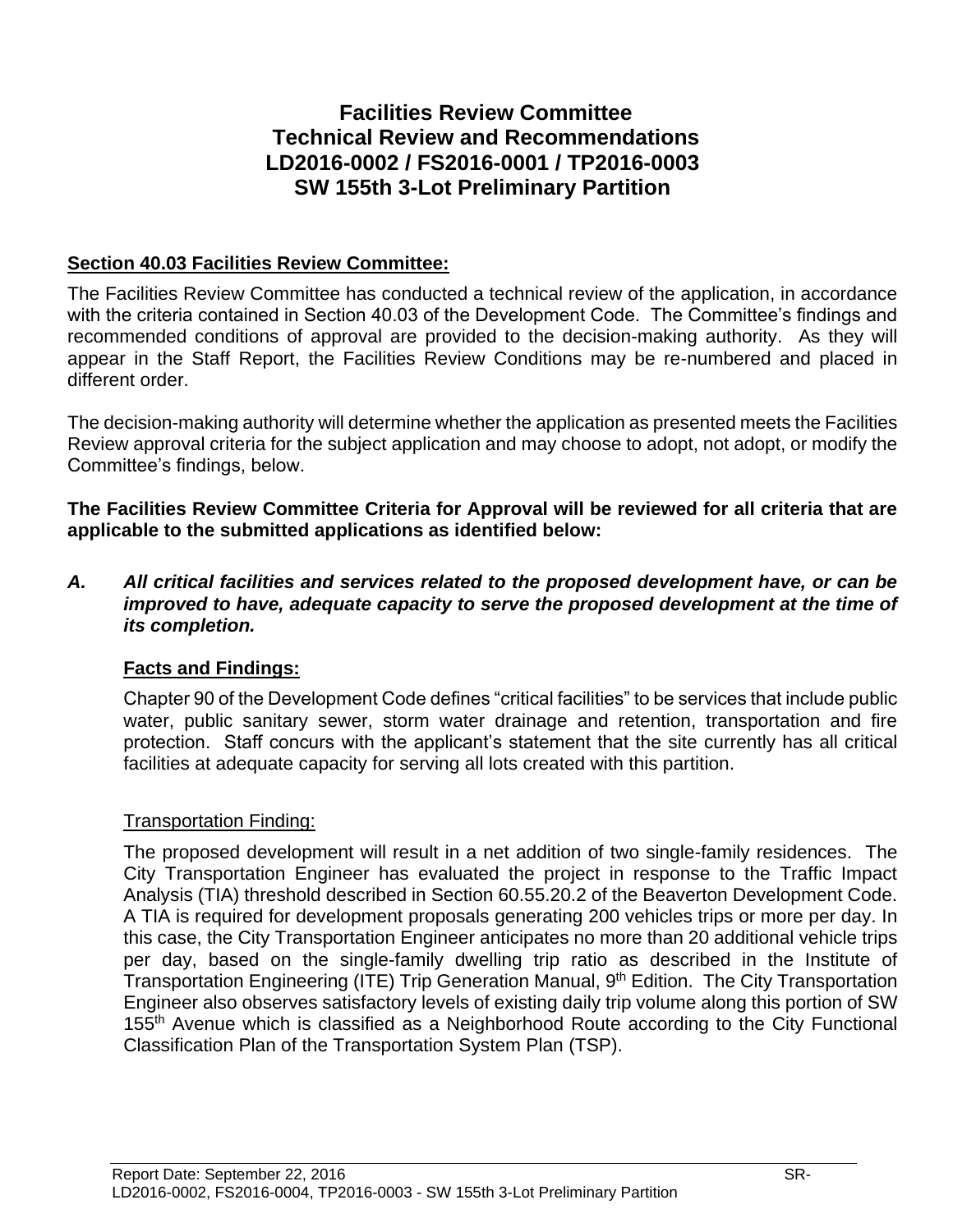With the Neighborhood Route classification, a Traffic Management Plan, described in Section 60.55.15 of the Development Code, is required if development adds 20 or more trips in any hour when abutting properties are zoned R2, R4, R5, R7 or R10. In this case, the abutting properties are zoned R5. Trip generation from two additional single-family dwellings is expected to be no more than 20 trips per day and will occur throughout the day and not during any one hour. Therefore a Traffic Management Plan is not required.

#### Street Improvements along SW 155<sup>th</sup> Avenue

This part of SW 155<sup>th</sup> Avenue, abutting the subject property, is built to meet the Neighborhood Route street standard described in the City Engineering Design Manual. The Neighborhood Route standard includes sidewalks at six feet in width and landscape strips at 7.5 feet in width. The applicant's proposal is to maintain the existing sidewalk and planter strip. The applicant's materials show how the existing driveway access to SW 155<sup>th</sup> will not be altered or relocated. All three lots will utilize the current access to SW 155<sup>th</sup> Avenue.

#### Driveway Access and Findings in Support of Legal Access to SW 155<sup>th</sup> Avenue

As previously stated, all three lots share the existing driveway access to SW 155<sup>th</sup> Avenue. The City Attorney finds the existing access to be legally obtained despite objections raised in written testimony concerning a note shown to the recorded subdivision plat for Murrayhill No. 3. In part, the plat note from Murrayhill No. 3 states that Lot 108 (the subject property) does not have legal public access as required. The same note also acknowledges the circumstances for when public access can be obtained in the second sentence that reads: "*Until such public access is provided Lot 108 shall be considered a part of Lot 113 and shall not be conveyed separately from Lot 113."*

Staff observes the need for a plat note of this type at the time of recording the Murrayhill No. 3 plat (in 1988) because road improvements to that portion of SW 155<sup>th</sup> Avenue along property frontage were inadequate for access purposes. Necessary road improvements to this portion of SW 155<sup>th</sup> Avenue were constructed in a later phase of the Murrayhill development. The plat recorded for Murrayhill No. 18 (in 1992) shows continuation of the SW 155<sup>th</sup> Avenue right-ofway up to and along the frontage of Lot 108. In a letter dated June 12, 1992, the City of Beaverton released the restriction of access as shown on Murrayhill No. 3 plat. The same letter acknowledges the new plat of Murrayhill No. 18 where Lot 108 is identified and is also absent any note that restricts access to SW 155<sup>th</sup> Avenue for Lot 108. Staff also acknowledges a Building Permit issued for the existing dwelling on Lot 108, also in the year 1992. The existing driveway access to SW 155<sup>th</sup> Avenue was constructed as part of that permit.

The City Transportation Engineer has reviewed the access proposal in response to additional standards provided in Section 60.55.35 of the Development Code. With a condition of approval, the proposal is found to meet the vision clearance standards applicable to new street accesses. While the existing access to SW 155<sup>th</sup> Avenue is not subject to change, staff observes existing shrubs found along the street frontage that have grown to a height that could impede vision of on-coming vehicles and pedestrians. A condition of approval requires the applicant to remove shrubs along the street frontage accordingly.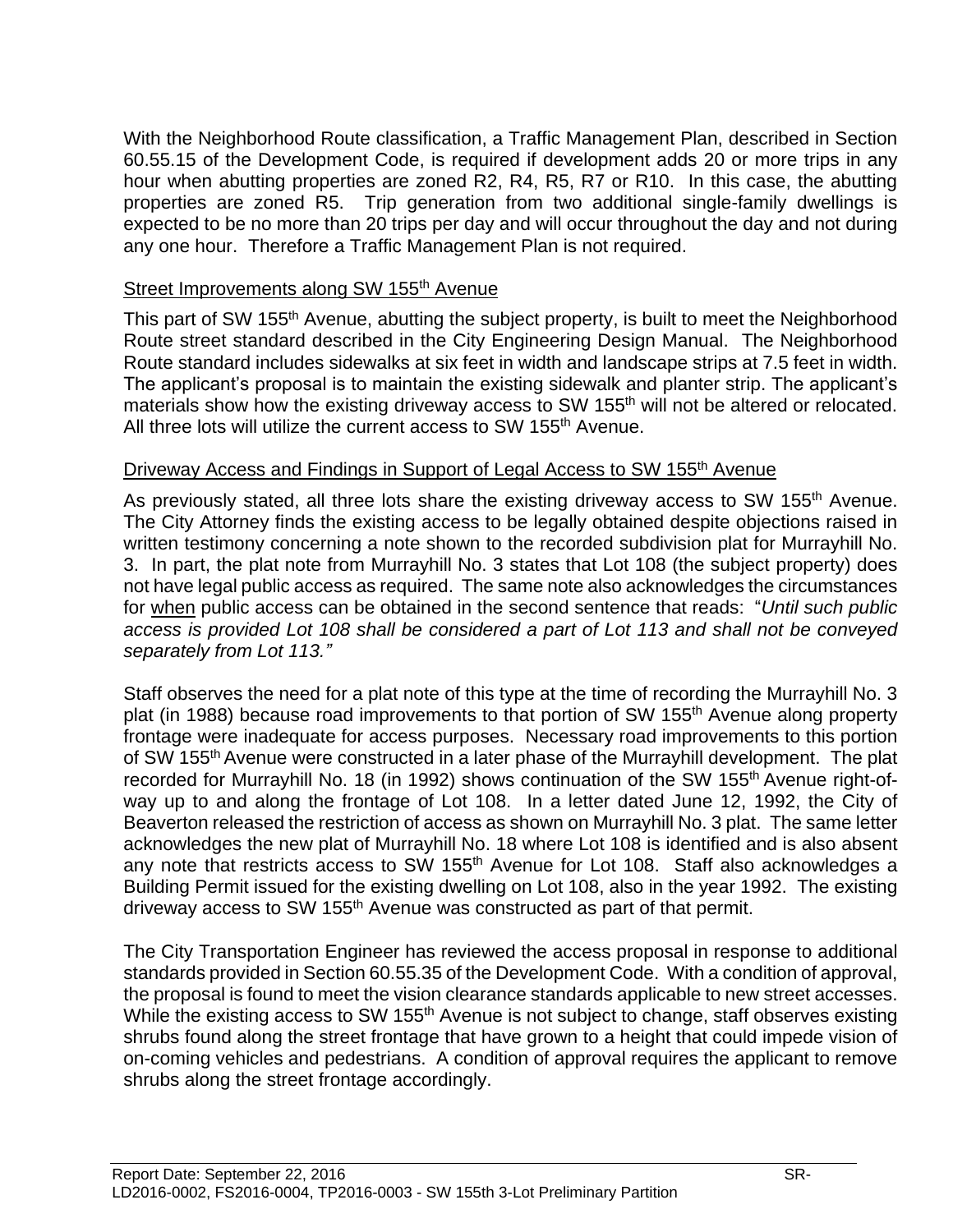With shared use of the existing driveway and additional improvements of this driveway to serve two additional lots, staff proposes a condition of approval requiring a private maintenance agreement between property owners. The maintenance agreement is to be reviewed and approved by the City Attorney prior to recording the final plat for this Partition.

### Fire Protection

Tualatin Valley Fire & Rescue (TVF&R) provides fire protection services for property in this area. TVF&R has reviewed the proposed project and has provided conditions of approval, incorporated to this notice. The applicant is proposing to install an approved NFPA 13D fire sprinkler system applicable to future dwellings constructed on Lot Numbers 2 and 3 which are not to contain the existing dwelling. TVF&R will also review the plans prior to site development or building permit issuance for continuity with the initial proposal and other relative fire safety precautions.

### Public Water

Water service is provided by the City of Beaverton through water mains in SW 155<sup>th</sup> Avenue. At this location, the existing system has sufficient capacity to serve the proposed development. The applicant will construct lateral line extensions from the main that will serve Lots 2 and 3 of the Partition.

### Public Sanitary Sewer

Sanitary sewer service is provided by the City of Beaverton through sewer mains in the Bonneville Power Administration (BPA) Right-of-Way adjacent to the subject property. At this location, sanitary sewer is of sufficient capacity to serve the proposed development. The applicant proposes a 20-foot easement along the eastern property line for locating proposed sewer lines that will be extended south for connection with the existing sewer line located in the BPA right-of-way. The easement is to benefit the City of Beaverton for maintenance access. Sanitary sewer lines are to be constructed as part of the Site Development Permit.

### Storm Water Drainage

Sheet No. 8 of the applicant's plans show the proposed storm water plan. For this project, flowthrough treatment planters will be constructed for each lot. One planter is to serve the existing dwelling on Lot No. 1. Two other planters will be constructed with future homes intended for Lots 2 and 3. The same 20-foot wide easement to be created along the eastern property line will contain a storm water drainage line serving all three lots. Outfall is proposed at the southernmost portion of Lot No. 3.

The proposed system has been reviewed to the satisfaction of the City Engineer. Conditions of approval require the system to be in place prior to recording the final plat for this partition.

**Therefore, staff finds that by satisfying the conditions of approval, the proposal meets the criterion for approval.**

### *B. Essential facilities and services are available or can be made available, with adequate capacity to serve the development prior to its occupancy. In lieu of providing essential facilities and services, a specific plan may be approved if it adequately demonstrates*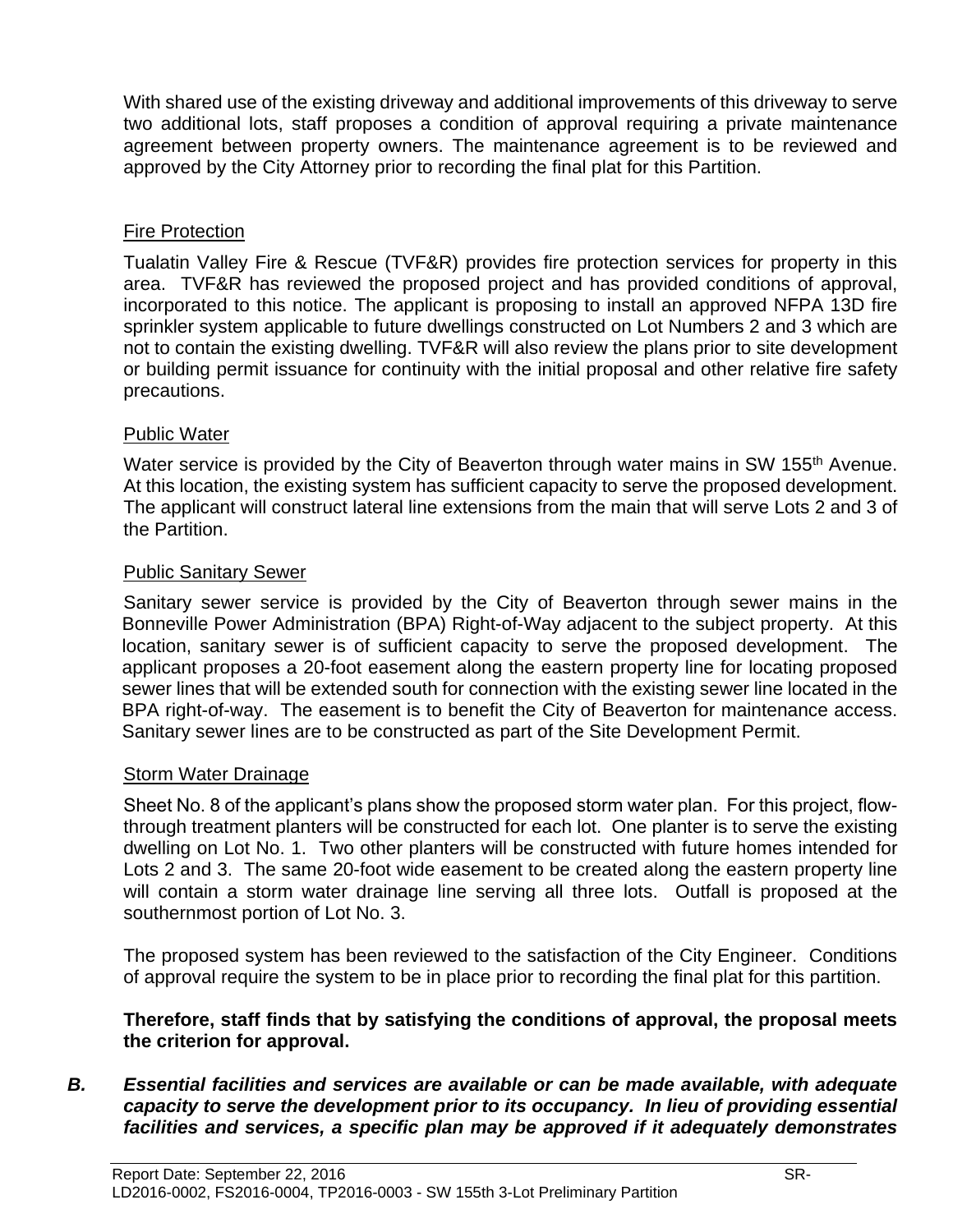#### *that essential facilities, services, or both will be provided to serve the proposed development within five (5) years of occupancy.*

### **Facts and Findings:**

Chapter 90 of the Development Code defines "essential facilities" to be services that include schools, transit improvements, police protection, and on-site pedestrian and bicycle facilities in the public right-of-way. The applicant states that all essential facilities and services necessary to serve the proposed residential project are available, have adequate capacity, or can be improved to have capacity to serve the proposed project.

#### Utility Undergrounding (Section 60.65)

One light pole is located in the planter strip adjacent to the subject site on SW 155<sup>th</sup> Avenue. No other poles or utilities are currently located above ground and no utilities are proposed to be above ground.

#### Transit Improvements

The nearest TriMet transit stop is approximately a quarter mile south of the subject site, served by bus number 92. No new transit facilities are proposed or warranted.

#### Police Protection

The site will be served by the Beaverton Police Department for public safety.

### On-Site Pedestrian and Bicycle Facilities

The applicant proposes a pedestrian walkway along the length of the private driveway serving all three lots. SW 155<sup>th</sup> Avenue is classified as a Neighborhood Route which becomes a Collector at SW 160<sup>th</sup> Avenue. Bike lanes begin at the intersection of SW 155<sup>th</sup> Avenue and SW 160<sup>th</sup> Avenue, located less than a tenth of a mile from the subject site. Staff finds the applicant's proposal to have no impact on existing pedestrian and bicycle facilities.

The proposal has been reviewed to the satisfaction of the City Transportation Engineer. Conditions of approval identify certain pedestrian and access improvements to be constructed prior to recording the final plat for this partition.

#### **Therefore, staff finds that by satisfying the conditions of approval, the proposal will meet the criterion for approval.**

*C. The proposal is consistent with all applicable provisions of Chapter 20 (Land Uses) unless the applicable provisions are modified by means of one or more applications which shall be already approved or which shall be considered concurrently with the subject application; provided, however, if the approval of the proposed development is contingent upon one or more additional applications, and the same is not approved, then the proposed development must comply with all applicable provisions of Chapter 20 (Land Uses).*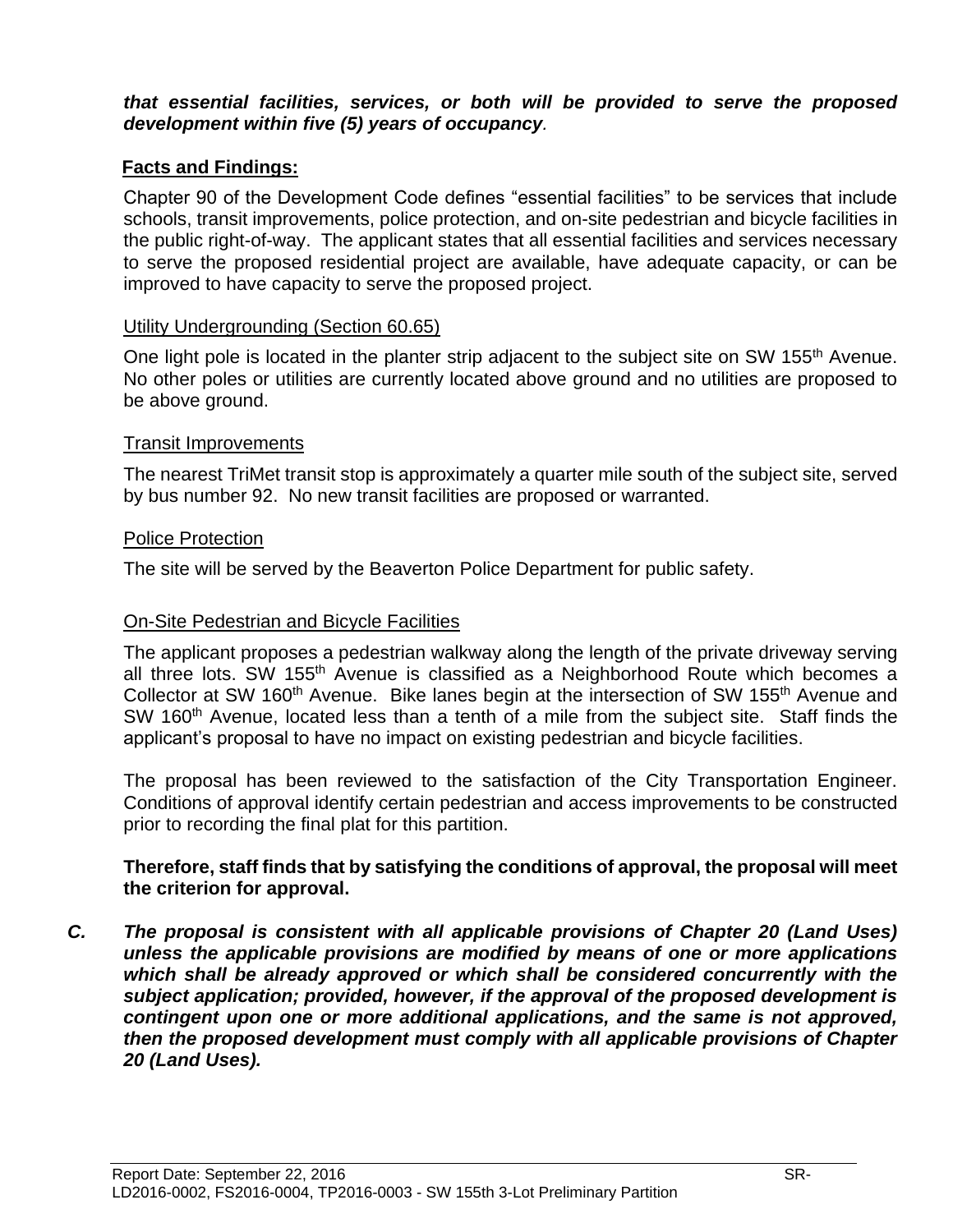### **Facts and Findings:**

 The property is zoned Residential Urban Standard Density (R5). Standards of this zone require a minimum land area of 5,000 square feet per dwelling unit and do not have requirements for minimum lot dimensions. All three lots will be a minimum of 5,000 square feet in size. All three lots are proposed to meet the required front and side yard setbacks for the R5 zone. Lot No. 1 retains the existing dwelling and is able to meet the rear yard setback. Lot No. 2, intended for future home construction will meet the standard rear yard setback. However, Lot No. 3, the southernmost lot, is proposed for Flexible Setback approval. The applicant proposes to reduce the rear yard setback of Lot 3 from the standard 20 feet to 10 feet. According to the applicant, the proposed setback reduction applies to the rear property line which abuts a tract of land created to preserve the wetland and buffer as required by the Clean Water Services Agency.

No further reduction in setbacks is proposed along property lines abutting the existing residential homes to the east. The proposed 20-foot wide public utility easement that is to be created as part of this partition will also preclude the placement of future structures. The applicant has submitted a Flexible Setback application concurrently with the Land Division and Tree Plan applications. The applicant's Flexible Setback and Tree Plan proposals are subject to separate approval criteria as shown herein.

**Therefore, staff finds that with satisfying the conditions of approval, the proposal meets the criterion for approval.**

*D. The proposed development is consistent with all applicable provisions of Chapter 60 (Special Regulations) and all improvements, dedications, or both, as required by the applicable provisions of Chapter 60 (Special Regulations), are provided or can be provided in rough proportion to the identified impact(s) of the proposed development.*

### **Facts and Findings:**

### Land Division Standards (60.15)

Grading is proposed in Tract "A" intended for the proposed private driveway and sidewalk. The applicant states that minimal grading for future buildings is proposed at this time. Staff proposes a condition of approval that prohibits grading within the proposed 20-foot easement located along the eastern property lines of Lots 2 and 3 to ensure grade differential standards are met and maintained with future home construction.

### Off-Street Parking Requirements (Section 60.30)

The R5 zone requires one (1) off-street parking space per single family dwelling unit. The applicant's proposal meets the required number of off street parking spaces.

### Trees and Vegetation Requirements (Section 60.60)

There are twenty-five (25) Community Trees greater than 10-inches in diameter on the site. The applicant proposes to remove eighteen (18) of those community trees. The applicant's Tree Plan proposal (TP2016-0003) has been submitted in conjunction with the Partition and Flexible Setback applications. The applicant also states that due to their location and proximity to the Southern Pacific Pipeline easement, trees numbered 1, 7, 8, 9, 10, 24 and 25 would have been removed regardless of the level of development on the subject site. A letter from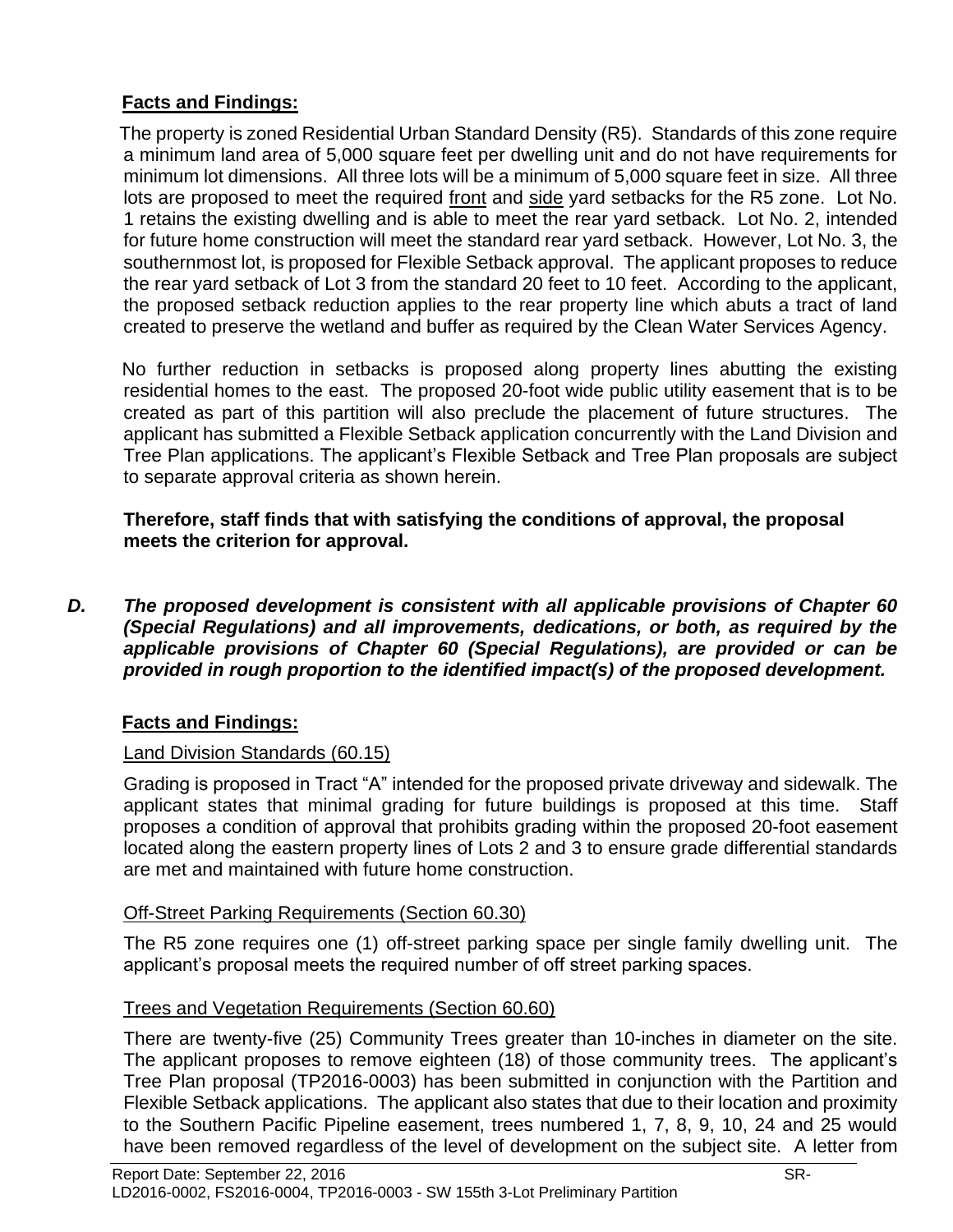Kinder Morgan outlines the requirements. Staff proposes a condition of approval that will require protective fencing around all trees to be saved. Fencing is to be in placed prior to grading and construction.

The applicant also proposes to install the sanitary sewer line(s) by boring instead of trenching. Both the City of Beaverton Arborist, Patrick Hoff, and the applicant's Arborist, Morgan E. Holen, have stated that boring is a good alternative to trenching because there is less potential for damaging tree roots. Approximately 364 square feet of the southernmost portion of the subject property was identified as a wetland. A 2,020 square foot vegetated corridor (wetland buffer) is shown north of the wetland. The vegetated corridor has been reviewed and approved by the Clean Water Services agency. The applicant is not proposing any development or removal of trees within the wetland or vegetated corridor. Staff refer to the applicant's plans for details. The applicant has also received conditions of approval from Clean Water Services to enhance the vegetated corridor.

#### Street Trees (Section 60.15.15.6)

Section 60.15.15.6 requires street trees along residential developments. The applicant has proposed removal of one street tree along SW 155<sup>th</sup> Avenue, adjacent to the subject site. As a condition of approval the applicant is to pay a fee to the city and a new tree will be planted after utility and driveway improvement are in place.

#### Street and Bicycle and Pedestrian Connection (Section 60.55.25)

Section 60.55.25. requires pedestrian walkways and the applicant has proposed a concrete walkway at four feet in width next to the proposed common driveway. This walkway and driveway improvements will meet city standards if designed to withstand the loads of a fire vehicle. Therefore, as a condition of approval, the internal walkway shall be designed to withstand at least a 12,500 pound point load (wheel load) and 75,000 pounds live load (gross vehicle weight) or the applicant shall install an approved NFPA 13D fire sprinkler system in both homes on proposed lots two and three.

### Access Standards (Section 60.55.35)

 As previously stated, all three lots will share the existing driveway that serves the existing home (Lot 1) from the north. Staff observes the width of this driveway to be sufficient for serving two additional dwellings. Therefore no additional driveway access is required. As previously stated, the City Transportation Engineer has reviewed the applicant's partition proposal in response to additional standards provided in Section 60.55.35. While the existing access to SW 155<sup>th</sup> Avenue is not subject to change, staff observes existing shrubs found along the street frontage that have grown to a height which could impede vision of on-coming vehicles and pedestrians. A condition of approval requires the applicant to remove shrubs along the street frontage.

#### **Therefore, staff finds that by satisfying the conditions of approval, the proposal meets the criterion for approval.**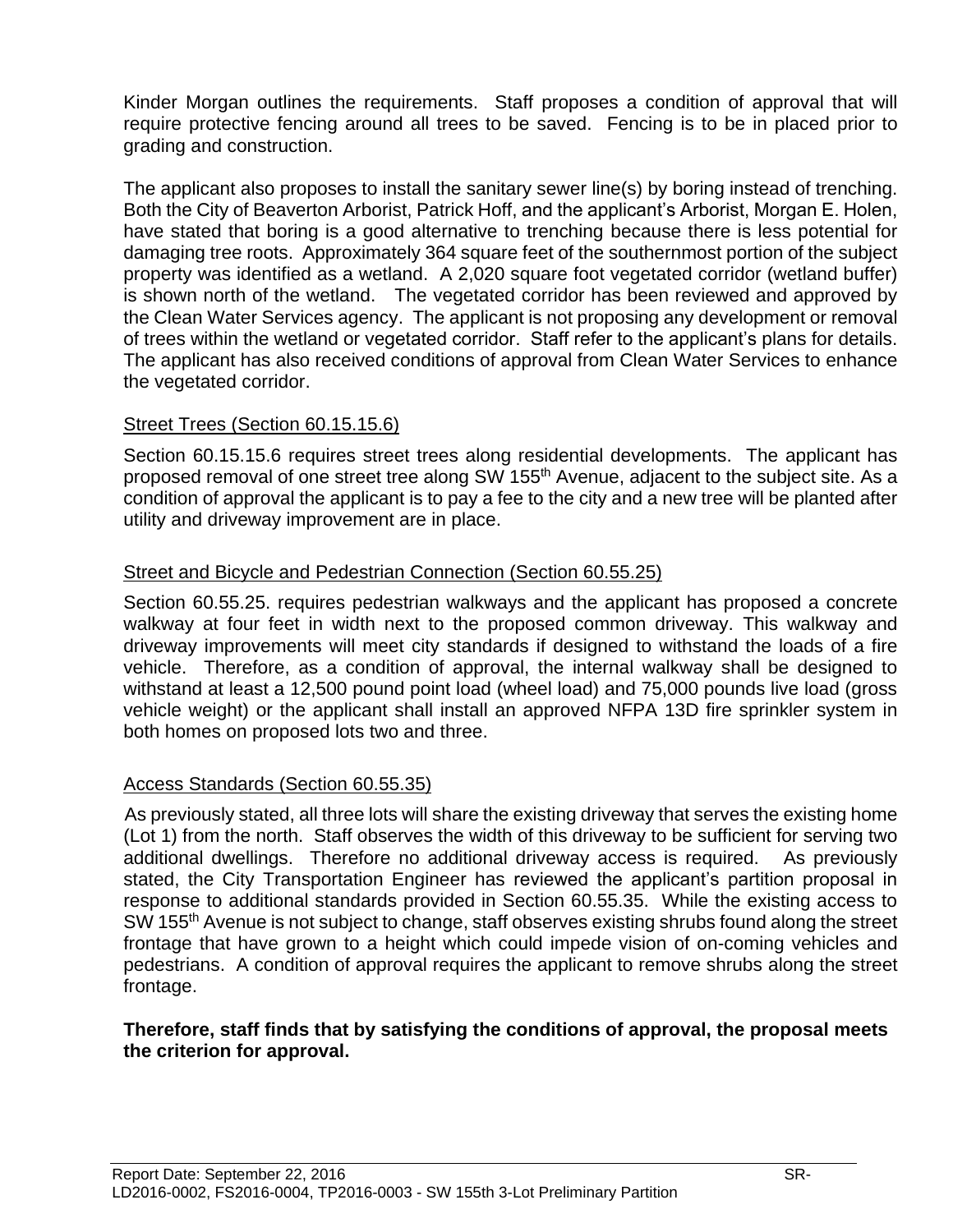*E. Adequate means are provided or can be provided to ensure continued periodic maintenance and necessary normal replacement of the following private common facilities and areas: drainage ditches, roads and other improved rights-of-way, structures, recreation facilities, landscaping, fill and excavation areas, screening and fencing, ground cover, garbage and recycling storage areas and other facilities, not subject to periodic maintenance by the City or other public agency.*

### **Facts and Findings:**

The applicant states that a maintenance agreement will be recorded for Lot 2 and Lot 3 to provided continued maintenance of the common driveway, sidewalk and utilities proposed on Tract "A" (area of the common driveway). Prior to final plat approval, the draft maintenance agreement will be reviewed by city. The approved agreement shall be recorded with the final plat. Staff also recommends that Lot 3 be assigned ownership of Tract B (where the wetland and buffer area shown). The document for Tract B is to describe the purpose and restrictions on activities consistent with Clean Water Services Agency requirements for vegetated corridors.

Staff finds the proposal does not present any barriers, constraints, or design elements that would prevent or preclude required maintenance of the private infrastructure and facilities on site. Documents as described will be subject to review by the City Attorney prior to recording.

**Therefore, staff finds that by satisfying the conditions of approval, the proposal meets the criterion for approval.**

#### *F. There are safe and efficient vehicular and pedestrian circulation patterns within the boundaries of the development.*

### **Facts and Findings:**

The applicant states the proposed 16-foot wide common access way will have a four-foot wide walkway. The walkway will be constructed from concrete and the private driveway is proposed to consist of asphalt to differentiate between vehicular and pedestrian paths. The proposed interior walkway will connect to SW 155<sup>th</sup> Avenue. The applicant further states that the proposed common driveway is designed to allow vehicles to maneuver so they can approach SW 155<sup>th</sup> Avenue head-on eliminating the need for vehicles to exit onto SW 155<sup>th</sup> Avenue in a back-out direction. Transportation staff have reviewed the proposal and concur with the applicant's statement for supportive findings in response to Criterion F.

**Therefore, staff finds that by satisfying the conditions of approval, the proposal meets the criterion for approval.**

#### *G. The development's on-site vehicular and pedestrian circulation systems connect to the surrounding circulation systems in a safe, efficient, and direct manner.*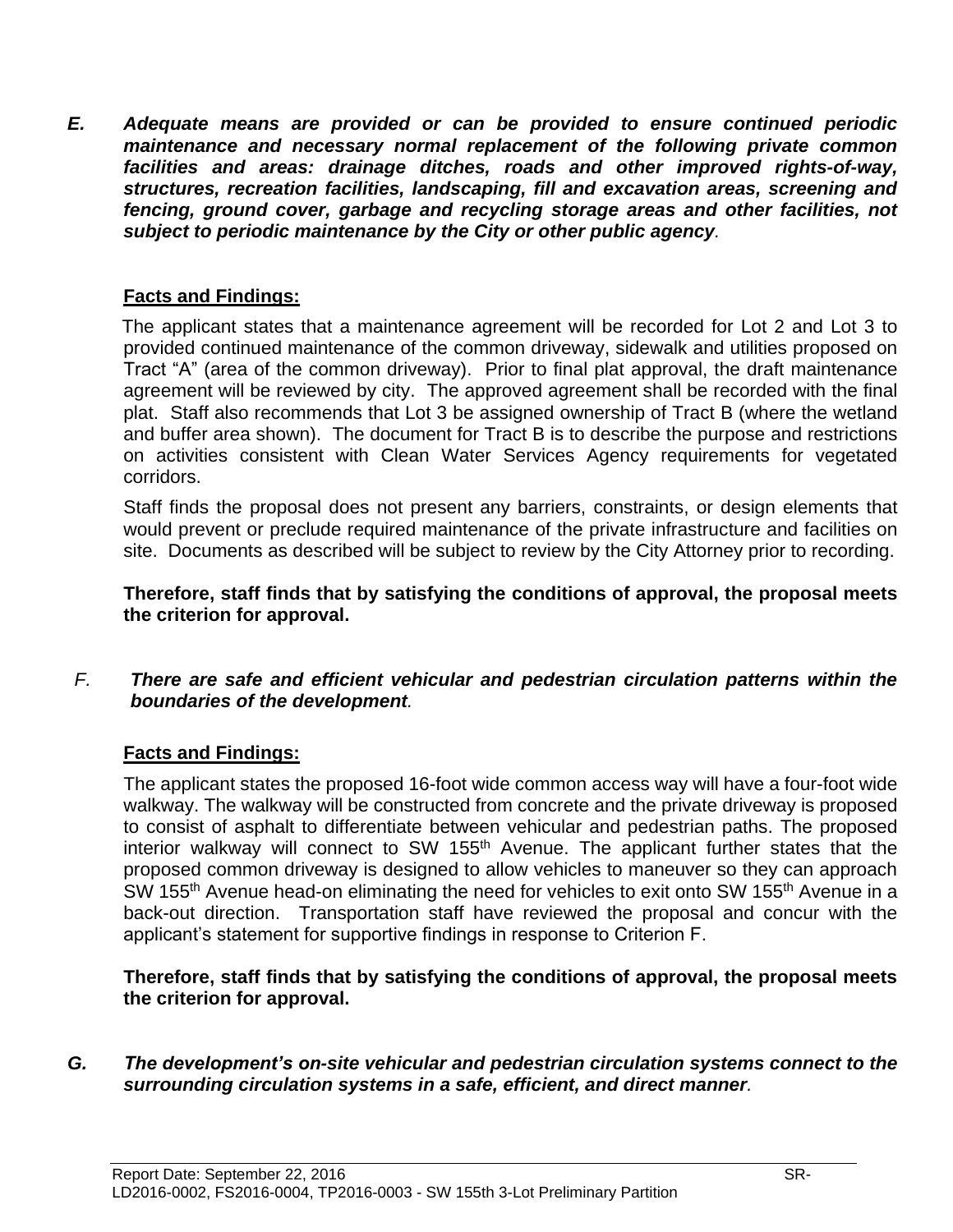### **Facts and Findings:**

The applicant's materials show how the proposed on-site vehicular and pedestrian circulation systems connect to the surrounding circulation systems (SW 155<sup>th</sup> Avenue) in a safe, efficient, and direct manner. Staff concurs with the applicant's findings. Staff also refer to section "F" (above) for findings in response to Criterion G.

**Therefore, staff finds that by satisfying the conditions of approval, the proposal meets the criterion for approval.**

*H. Structures and public facilities and services serving the development are designed in accordance with adopted City codes and standards and provide adequate fire protection, including, but not limited to, fire flow.*

### **Facts and Findings:**

The applicant states that public facilities serving the site will meet City and State codes and standards that provide adequate fire protection and emergency vehicle access to each lot. The applicant's plans have been reviewed by the TVF&R Fire Marshal and conditions of approval have been incorporated within this report.

**Therefore, staff finds that by satisfying the conditions of approval, the proposal meets the criterion for approval.**

*I. Structures and public facilities serving the development site are designed in accordance with adopted City codes and standards and provide adequate protection from crime and accident, as well as protection from hazardous conditions due to inadequate, substandard or ill-designed development.*

### **Facts and Findings:**

The applicant states that all proposed and existing facilities have been designed in accordance with City codes. The conditions of approval stated at the end of this document require the applicant to obtain Site Development permits through the City to ensure that structures and public facilities will be designed and built in accordance to the applicable codes and standards.

**Therefore, staff finds that by satisfying the conditions of approval, the proposal meets the criterion for approval.**

*J. Grading and contouring of the development site is designed to accommodate the proposed use and to mitigate adverse effect(s) on neighboring properties, public rightof-way, surface drainage, water storage facilities, and the public storm drainage system.*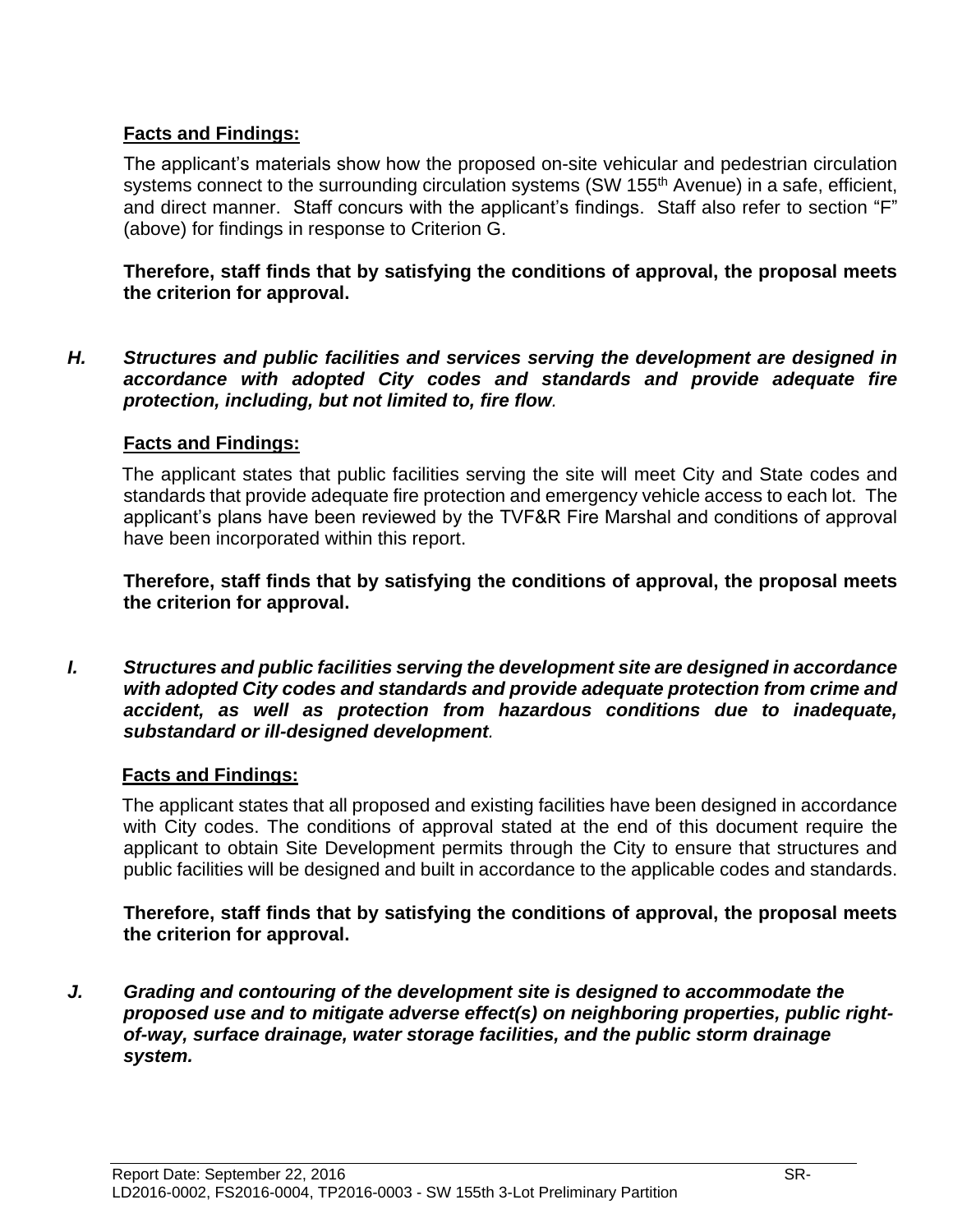### **Facts and Findings:**

The applicant's response to "J" states that, "All grading and contouring has been designed in accordance with City codes and closely matches the contours of neighboring properties. Grading intended for the site will also facilitate the direction of drainage, keeping storm water runoff from impacting adjacent properties. Grading will be minimal and should preserve the existing site topography.

Grading for building structures is shown, though the applicant will not be constructing homes. Detailed grading for homes should be addressed during application for a building construction permit. As mentioned under Section D above, under the Land Division Standards (60.15), a condition of approval is included herein that will preclude grading within the proposed 20-foot easement located along the eastern property lines of Lots 2 and 3 to ensure grade differential standards of this section are met and maintained with future home construction. Grading Standards of Section 60.15.10 for Land divisions are further addressed in the Code Conformance table at the end of this report.

The applicant is to show further compliance with Site Development erosion control measures at the time of Site Development permit issuance. City Site Development Division staff have recommended conditions of approval to ensure that any proposed grading will comply with City standards. With the recommended conditions of approval, grading and contouring of the site can be designed to accommodate the proposed use and mitigate adverse effect(s) on neighboring properties, public right-of-way, surface drainage, water storage facilities, and the public storm drainage system in general.

**Therefore, staff finds that by satisfying the conditions of approval, the proposal meets the criterion for approval.**

*K***.** *Access and facilities for physically handicapped people are incorporated into the development site and building design, with particular attention to providing continuous, uninterrupted access routes.*

### **Facts and Findings:**

The applicant is required to meet all applicable accessibility standards of the Oregon Residential Specialty Code, the Oregon Fire Code and other standards as required by the American Disabilities Act (ADA). Conformance with the technical design standards for Code accessibility requirements are to be shown on the approved construction plans associated with Site Development and Building Permit approvals.

The Committee finds the proposed partition does not preclude the ability to construct all necessary accessibility requirements. These requirements are usually evaluated through the site development and building permits required for home construction.

#### **Therefore, staff finds that by satisfying the conditions of approval, the proposal meets the criterion for approval.**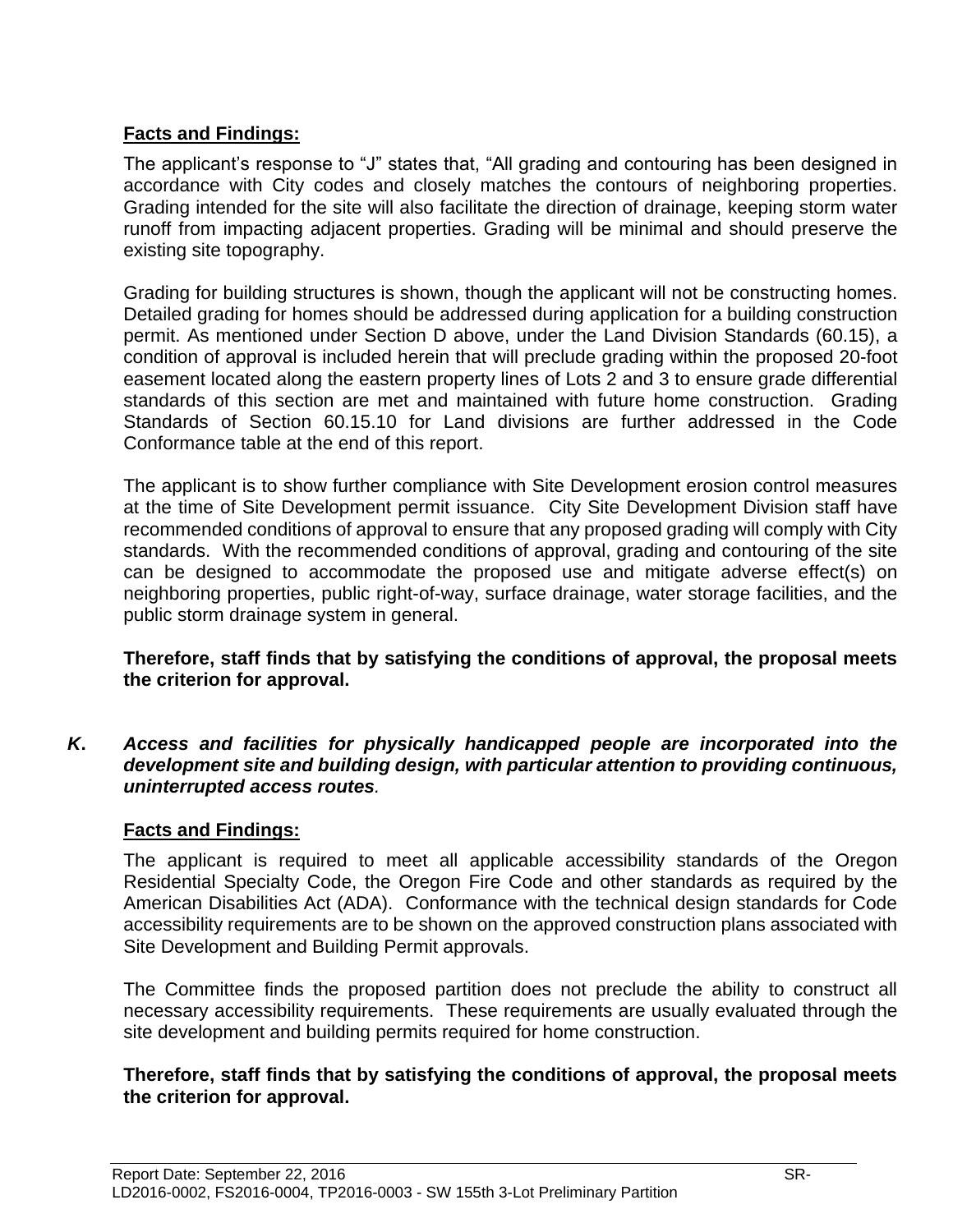#### *L***.** *The proposal contains all required submittal materials as specified in Section 50.25.1 of the Development Code.*

### **Facts and Findings:**

The applicant submitted the applications on February 10, 2016. The applications were deemed complete on August 10, 2016. In review of plans and materials submitted for review, the Committee finds that all applicable submittal requirements, as specified in Section 50.25.1 of the Development Code are contained within this proposal.

**Therefore, staff finds that the proposal meets the criterion for approval.**

#### **RECOMMENDATION**

The Facilities Review Committee finds that the proposal complies with all the technical criteria. The Committee recommends that the decision-making authority **APPROVE LD2016-0002 SW 155th Avenue 3-Lot Partition**, subject to conditions of approval at the end of this report.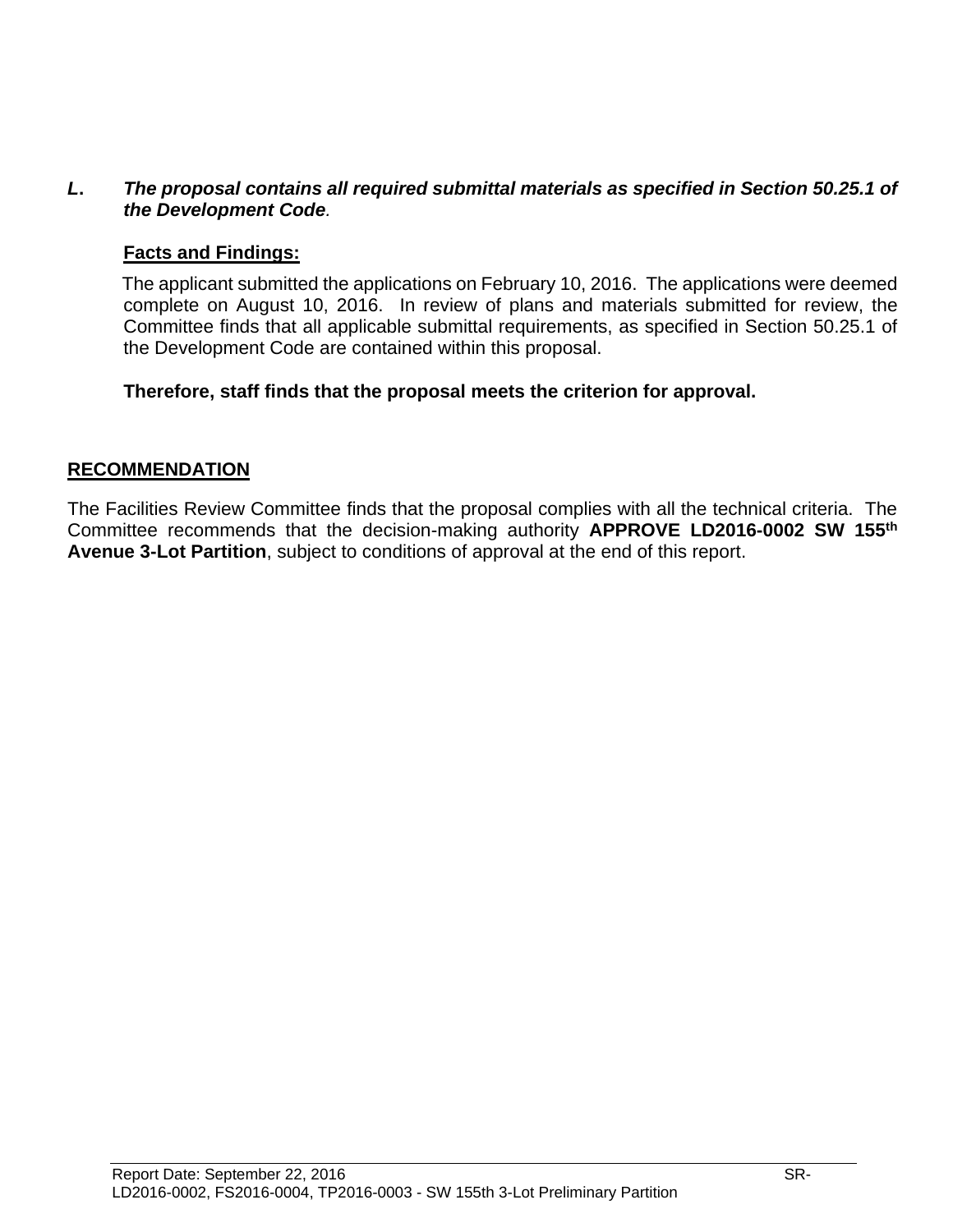# **Code Conformance Analysis Chapter 20 Use and Site Development Requirements Urban Standard Density (R5) Zoning District**

| <b>CODE</b><br><b>STANDARD</b>                                       | <b>CODE</b><br><b>REQUIREMENT</b>       | <b>PROJECT PROPOSAL</b>                                                                                                                                                                                                                                                                                         | <b>MEETS</b><br>CODE?                                           |
|----------------------------------------------------------------------|-----------------------------------------|-----------------------------------------------------------------------------------------------------------------------------------------------------------------------------------------------------------------------------------------------------------------------------------------------------------------|-----------------------------------------------------------------|
|                                                                      |                                         | <b>Development Code Section 20.05.20</b>                                                                                                                                                                                                                                                                        |                                                                 |
| <b>Permitted Uses</b>                                                | <b>Detached Residential</b>             | No development is proposed with<br>this partition application, but Single<br><b>Family Detached Residential lots are</b><br>proposed.                                                                                                                                                                           | <b>YES</b>                                                      |
|                                                                      |                                         | <b>Development Code Sections 20.05.15</b>                                                                                                                                                                                                                                                                       |                                                                 |
| Minimum Lot Area                                                     | 5,000 square feet                       | The applicant proposes three lots<br>with a minimum lot size of 5,000<br>square feet.                                                                                                                                                                                                                           | <b>YES</b>                                                      |
| <b>Yard Setbacks</b><br>Minimums:<br>Front<br>Side<br>Rear<br>Garage | 15-feet<br>5-feet<br>20-feet<br>20-feet | No structures are proposed at this<br>time, however an application for a<br>Flexible Setback (FS2016-0001) has<br>been submitted in order to reduce<br>the rear yard setback for Lot 3 from<br>20-feet to 10-feet. The existing<br>structure is proposed to remain.<br>See Flexible Setback Findings<br>herein. | <b>YES with</b><br><b>Approval of</b><br><b>FS2016-</b><br>0001 |
| <b>Maximum</b><br><b>Building Height</b>                             | 35 feet                                 | Not applicable, no structures are<br>proposed.                                                                                                                                                                                                                                                                  | N/A                                                             |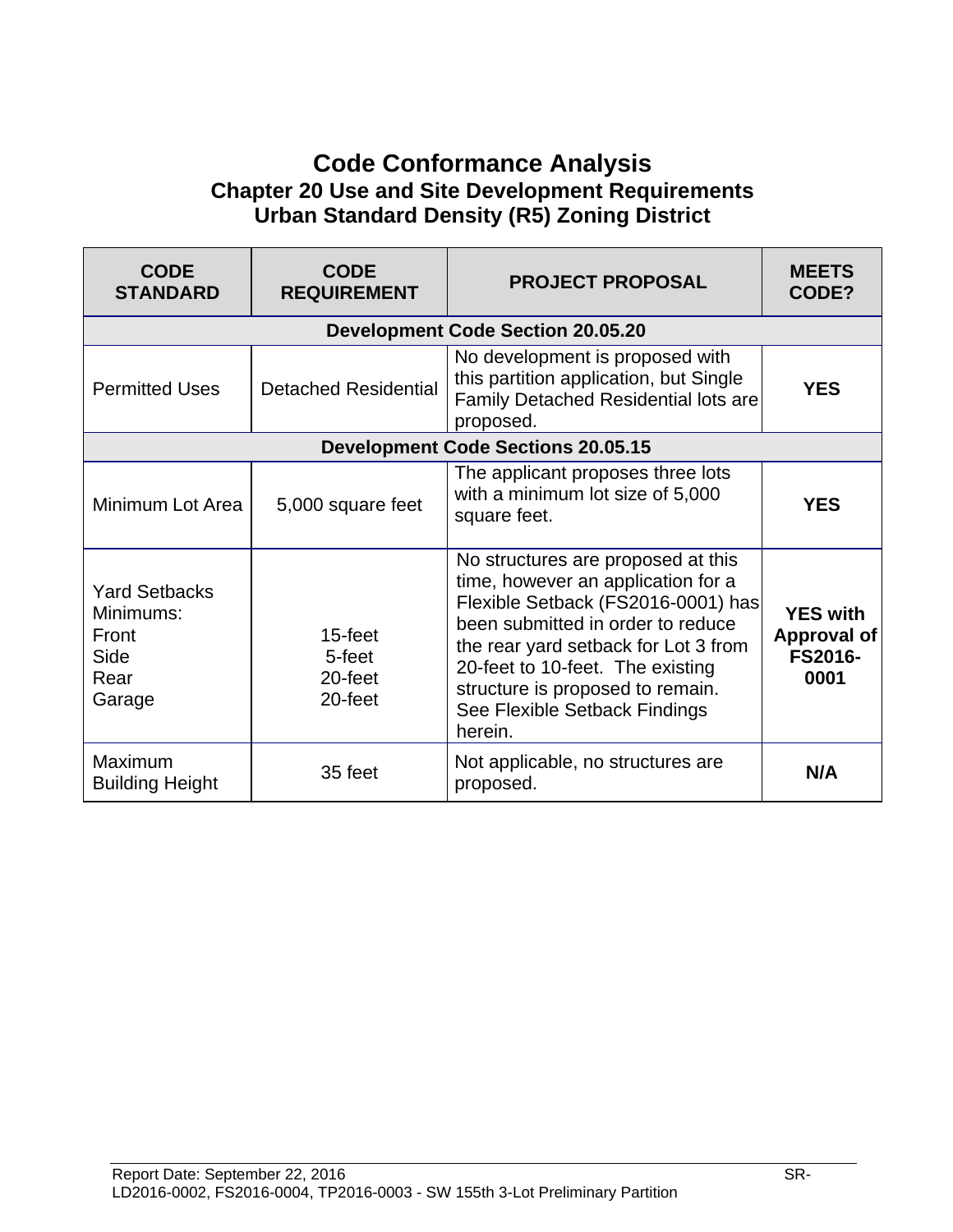# **Chapter 60 Special Requirements**

| <b>CODE</b><br><b>STANDARD</b>                                            | <b>CODE REQUIREMENT</b>                                                                                                                 | <b>PROJECT PROPOSAL</b>                                                               | <b>MEETS</b><br>CODE?     |  |  |
|---------------------------------------------------------------------------|-----------------------------------------------------------------------------------------------------------------------------------------|---------------------------------------------------------------------------------------|---------------------------|--|--|
| <b>Development Code Section 60.05</b>                                     |                                                                                                                                         |                                                                                       |                           |  |  |
| <b>Design Review</b><br>Principles, Standards,<br>and Guidelines          | Requirements for new development<br>and redevelopment.                                                                                  | Design Review is not<br>applicable to single family<br>dwellings.                     | N/A                       |  |  |
|                                                                           | <b>Development Code Section 60.07</b>                                                                                                   |                                                                                       |                           |  |  |
| Drive-Up window<br>facilities                                             | Requirements for drive-up, drive-<br>through and drive-in facilities.                                                                   | No drive-up window facilities<br>are proposed.                                        | N/A                       |  |  |
|                                                                           | <b>Development Code Section 60.10</b>                                                                                                   |                                                                                       |                           |  |  |
| <b>Floodplain Regulations</b>                                             | Requirements for properties located<br>in floodplain, floodway, or floodway<br>fringe.                                                  | No mapped floodplains are<br>located within the subject site.                         | N/A                       |  |  |
|                                                                           | <b>Development Code Section 60.12</b>                                                                                                   |                                                                                       |                           |  |  |
| <b>Habitat Friendly and</b><br>Low Impact<br><b>Development Practices</b> | Optional program offering various<br>credits available for use of specific<br>Habitat Friendly or Low Impact<br>Development techniques. | No Habitat Friendly or Low<br><b>Impact Development</b><br>techniques proposed.       | N/A                       |  |  |
|                                                                           | Development Code Section 60.15 - Land Division Standards                                                                                |                                                                                       |                           |  |  |
| <b>Land Division Standards</b>                                            | Standards pertaining to Land<br><b>Divisions</b>                                                                                        | A Land Division-Preliminary<br>Partition application has been<br>applied for.         | See LD<br><b>Findings</b> |  |  |
|                                                                           | Development Code Section 60.25 - Off Street Loading                                                                                     |                                                                                       |                           |  |  |
| Loading Facilities                                                        | No loading facilities are required<br>for this use.                                                                                     | No loading facilities are<br>proposed                                                 | N/A                       |  |  |
|                                                                           | Development Code Section 60.30 - Off-Street Parking                                                                                     |                                                                                       |                           |  |  |
| Off-street motor<br>vehicle parking<br>Parking Zone A                     | <b>Detached Dwellings</b><br>1 space per unit= 2 spaces min<br>No Maximum for Detached<br><b>Dwellings</b>                              | <b>Detached Dwellings</b><br>Each dwelling will have at<br>minimum one parking space. | <b>YES</b>                |  |  |
| <b>Required Bicycle Park</b>                                              | No bicycle parking is required for<br>detached dwellings.                                                                               | No bicycle parking is required<br>for detached dwellings                              |                           |  |  |
| <b>Compact Spaces</b>                                                     | Required residential parking must<br>be provided at standard sizes.                                                                     | No compact spaces are<br>provided.                                                    | N/A                       |  |  |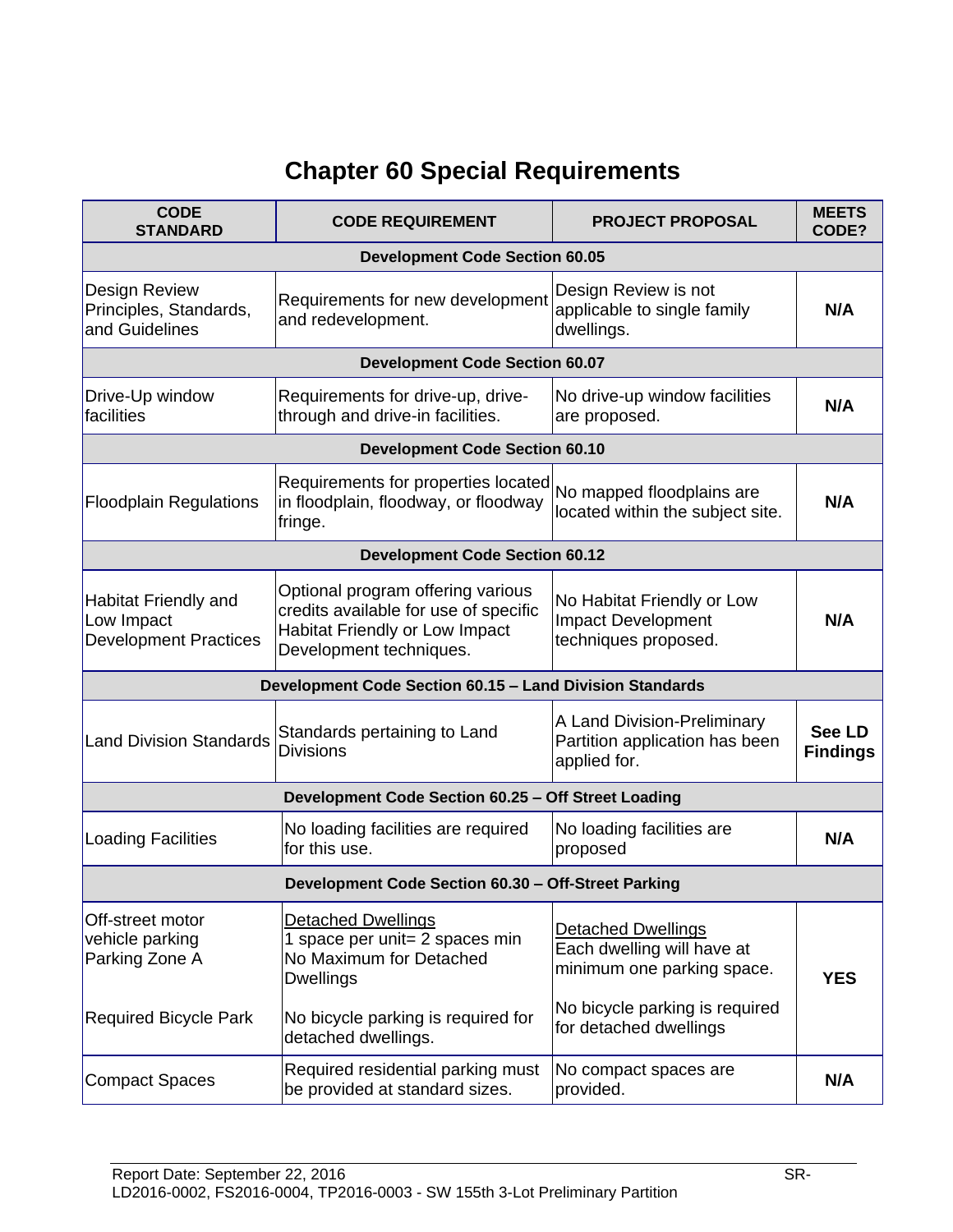| <b>Development Code Section 60.55 - Transportation</b> |                                                                                                                                                                                                    |                                                                                                                                                                                                                                                                        |                                  |  |  |
|--------------------------------------------------------|----------------------------------------------------------------------------------------------------------------------------------------------------------------------------------------------------|------------------------------------------------------------------------------------------------------------------------------------------------------------------------------------------------------------------------------------------------------------------------|----------------------------------|--|--|
| <b>Transportation Facilities</b>                       | Regulations pertaining to the<br>construction or reconstruction of<br>transportation facilities.                                                                                                   | <b>Refer to Facilities Review</b><br>Committee findings herein.                                                                                                                                                                                                        | YES w/<br><b>COA</b>             |  |  |
|                                                        | <b>Development Code Section 60.60</b>                                                                                                                                                              |                                                                                                                                                                                                                                                                        |                                  |  |  |
| Trees & Vegetation                                     | Regulations pertaining to the<br>removal and preservation of trees.                                                                                                                                | 18 Community Trees are<br>proposed to be removed.<br>Tree Plan Two application is<br>sought.                                                                                                                                                                           | <b>See TP</b><br><b>Findings</b> |  |  |
|                                                        | <b>Development Code Section 60.65</b>                                                                                                                                                              |                                                                                                                                                                                                                                                                        |                                  |  |  |
| <b>Utility Undergrounding</b>                          | All existing overhead utilities and<br>any new utility service lines within<br>the project and along any existing<br>frontage, except high voltage lines<br>(>57kV) must be placed<br>underground. | The applicant states that<br>utilities for the existing<br>residence are already<br>underground and utilities for<br>the proposed development will<br>also be installed underground<br>as illustrated on the Utilities<br>Plan with the Land Division<br>applications. | <b>YES</b>                       |  |  |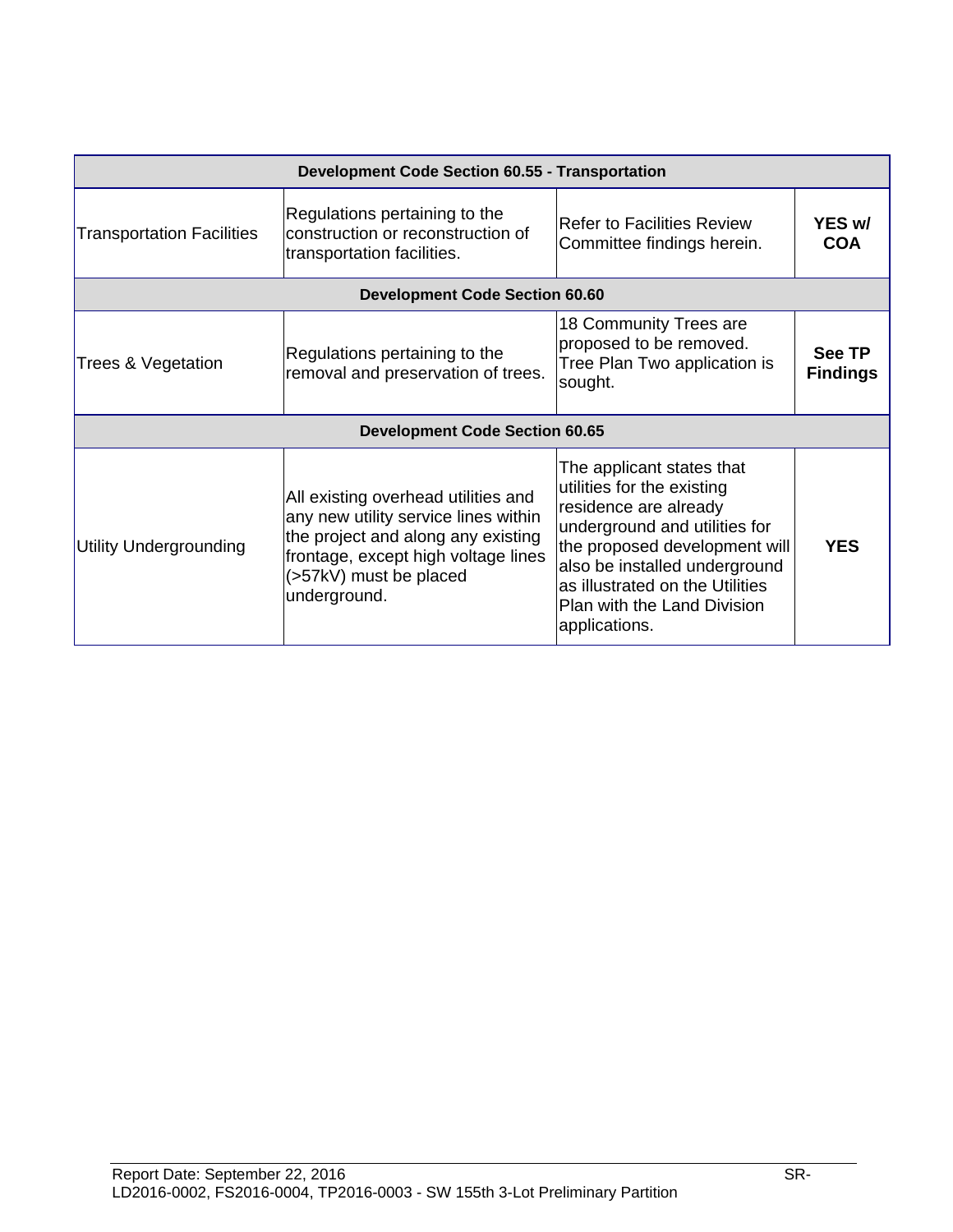# **ANALYSIS AND FINDINGS FOR PRELIMINARY PARTITION LD2016-0002 – SW 155TH AVENUE 3-LOT PARTITION**

### **Section 40.45.05 Land Division Applications; Purpose**

*The purpose of the Land Division applications is to establish regulations, procedures, and standards for the division or reconfiguration of land within the City of Beaverton.* 

### **Section 40.45.15.4.C Approval Criteria**

*In order to approve a Preliminary Partition application, the decision making authority shall make findings of fact based on evidence provided by the applicant demonstrating that all the following criteria are satisfied:*

*1. The application satisfies the threshold requirements for a Preliminary Partition application. If the parent parcel is subject to a pending Legal Lot Determination under Section 40.47., further division of the parent parcel shall not proceed until all of the provisions of Section 40.47.15.1.C. have been met.*

### **Facts and Findings**

The applicant proposes a three (3) lot partition from one (1) parent parcel, and no Legal Lot Determination is pending for the parcel, meeting Threshold 1 for a Preliminary Partition, which describes:

*1. The creation of up to and including three (3) new parcels from at least one (1) lot of record (parent parcel) in one (1) calendar year.*

### **Therefore, staff find that the proposal meets the criterion for approval.**

*2. All City application fees related to the application under consideration by the decision making authority have been submitted.*

### **Facts and Findings**

The applicant has paid the required application fee for a Preliminary Partition application.

### **Therefore, staff find that the proposal meets the criterion for approval.**

*3. The proposed development does not conflict with any existing City approval, except the City may modify prior approvals through the partition process to comply with current Code standards and requirements.*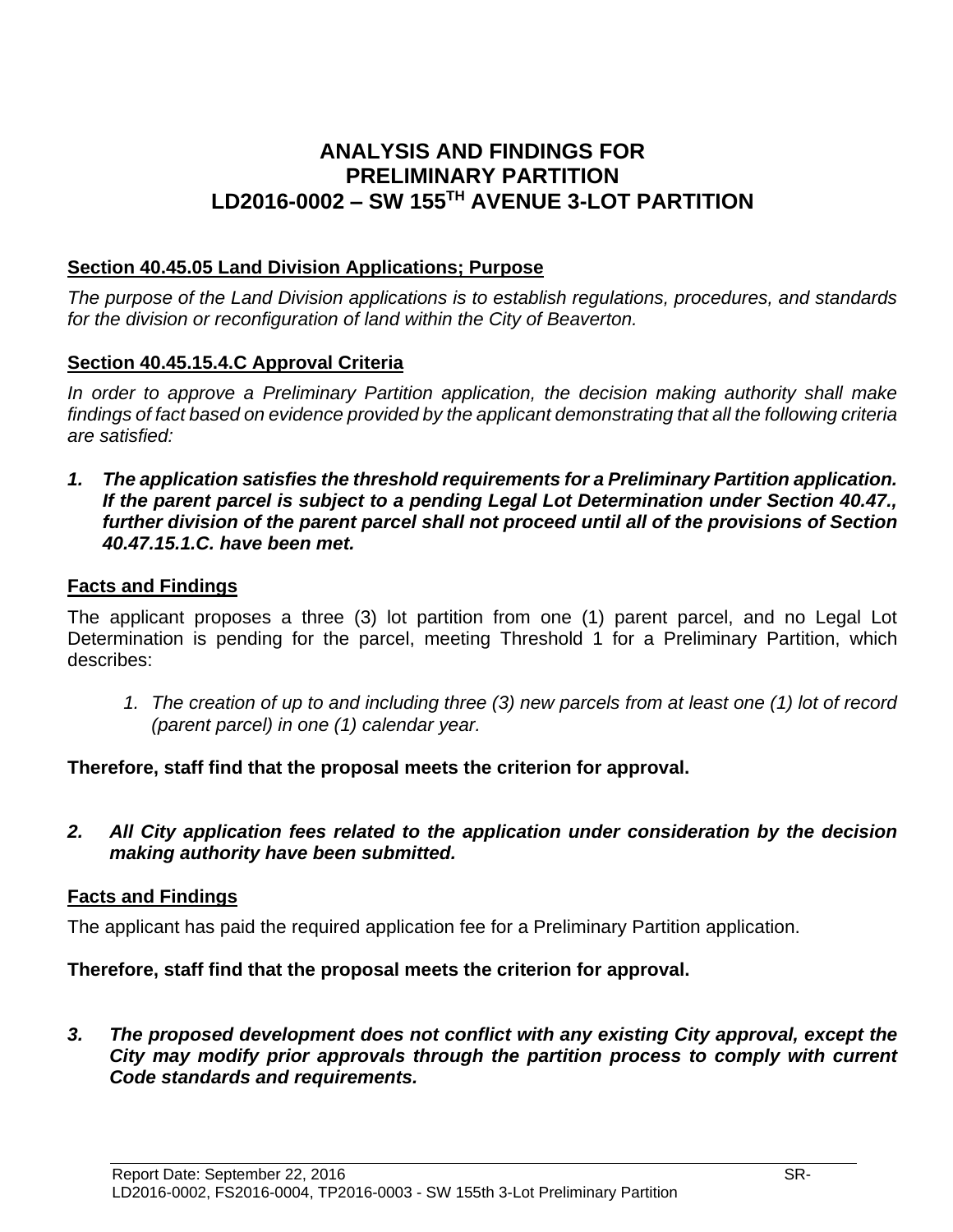### **Facts and Findings**

Review of plat records show the subject property (Lot 108) to have been legally created in the year 1988 through recording of the plat for Murrayhill No.3. Lot 108 is also identified in the subsequent plat of Murrayhill No. 18 recorded in 1991. The plat for Murrayhill No. 18 shows public right-of-way for SW 155<sup>th</sup> Avenue extended north to serve Lot 108. Access restrictions that applied Lot 108 were released by the city in 1991. The city also issued a building permit in 1992 to allow development of Lot 108 with a single family dwelling, including a driveway access. The dwelling and driveway access to SW 155<sup>th</sup> Avenue have been in place for the past 24 years. Staff review of subdivision records found nothing to preclude the ability to partition Lot 108 consistent with current development standards of the R-5 zone. For this reason, the proposed partition does not conflict with any existing city approval.

**Therefore, staff find that the proposal meets the criterion for approval.**

*4. Oversized parcels (oversized lots) resulting from the Partition shall have a size and shape which will facilitate the future potential partitioning or subdividing of such oversized lots in accordance with the requirements of the Development Code. In addition, streets, driveways, and utilities shall be sufficient to serve the proposed lots and future potential development on oversized lots. Easements and rights-of-way shall either exist or be provided to be created such that future partitioning or subdividing is not precluded or hindered, for either the oversized lot or any affected adjacent lot.*

### **Facts and Findings**

Lot sizes of the Partition are as follows: Lot 1 is proposed at 11,840 square feet, Lot 2 is proposed at 6,460 square feet and Lot 3 is proposed at 9,565 square feet. The R-5 residential zone applicable to this property requires a minimum land area of 5,000 square feet per dwelling. The Beaverton Development Code defines an Oversized Lot as a lot which is greater than twice the required minimum lot size allowed by the subject zoning. By this definition, Lot 1 is twice the required minimum lot size of 5,000 square feet and therefore an oversized lot. The applicant has provided a conceptual plan (or shadow plat) to demonstrate how Lot 1 can be further partitioned in the future in accordance with the requirements of the Development Code. Partition of Lot 1 in the future would require removing the existing dwelling which is not anticipated at this time.

### **Therefore, staff find that the criterion for approval is met.**

*5. Applications that apply the lot area averaging standards of Section 20.05.15.D. shall demonstrate that the resulting land division facilitates the following:* 

*a) Preserves a designated Historic Resource or Significant Natural Resource (Tree, Grove, Riparian Area, Wetland, or similar resource); or,* 

*b) Complies with minimum density requirements of the Development Code, provides appropriate lot size transitions adjacent to differently zoned properties, minimizes grading impacts on adjacent properties, and where a street is proposed provides a standard street cross section with sidewalks.*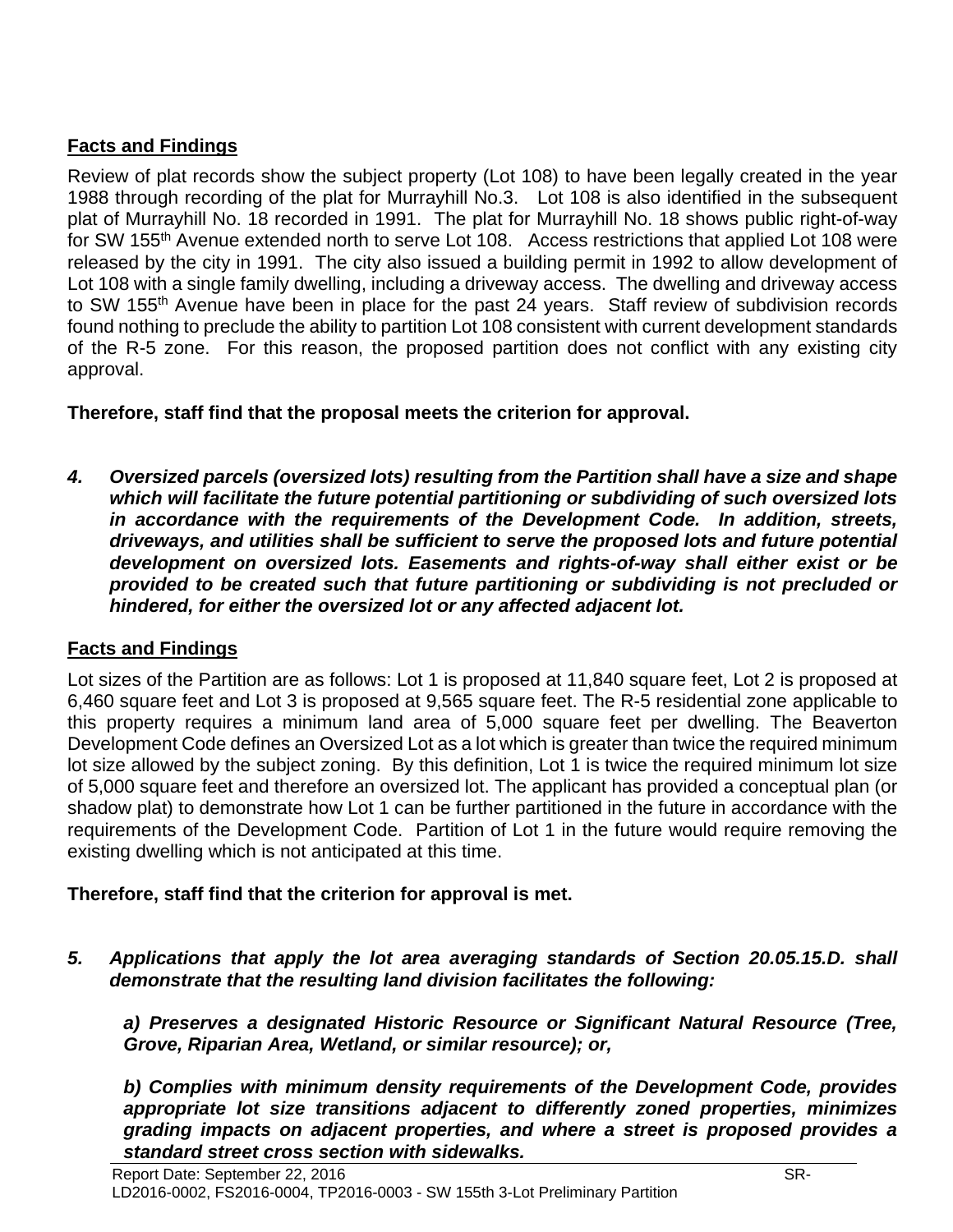### **Facts and Findings**

Lot averaging is not proposed with this development.

### **Therefore, staff find that the criterion for approval does not apply.**

*6. Applications that apply the lot area averaging standards of Section 20.05.15.D. do not require further Adjustment or Variance approvals for the Land Division.*

#### **Facts and Findings**

Lot averaging is not proposed with this development.

#### **Therefore, staff find that the criterion for approval does not apply.**

### *7. The proposal does not create a lot which will have more than one (1) zoning designation.*

#### **Facts and Findings**

The proposal only includes lots zoned R5 Residential. No proposed lot will have more than one zoning designation. All three proposed lots will remain zoned R5 Residential.

#### **Therefore, staff find that the proposal meets the criterion for approval.**

*8. Applications and documents related to the request requiring further City approval, shall be submitted to the City in the proper sequence.*

#### **Facts and Findings**

The applicant has submitted all documents for this stage of City approvals

### **Therefore, staff find that the proposal meets the criterion for approval.**

#### **RECOMMENDATION**

Based on the facts and findings presented, staff recommends **APPROVAL** of **LD2016-0002 (SW 155th Avenue 3-Lot Partition)**, subject to the applicable conditions identified herein.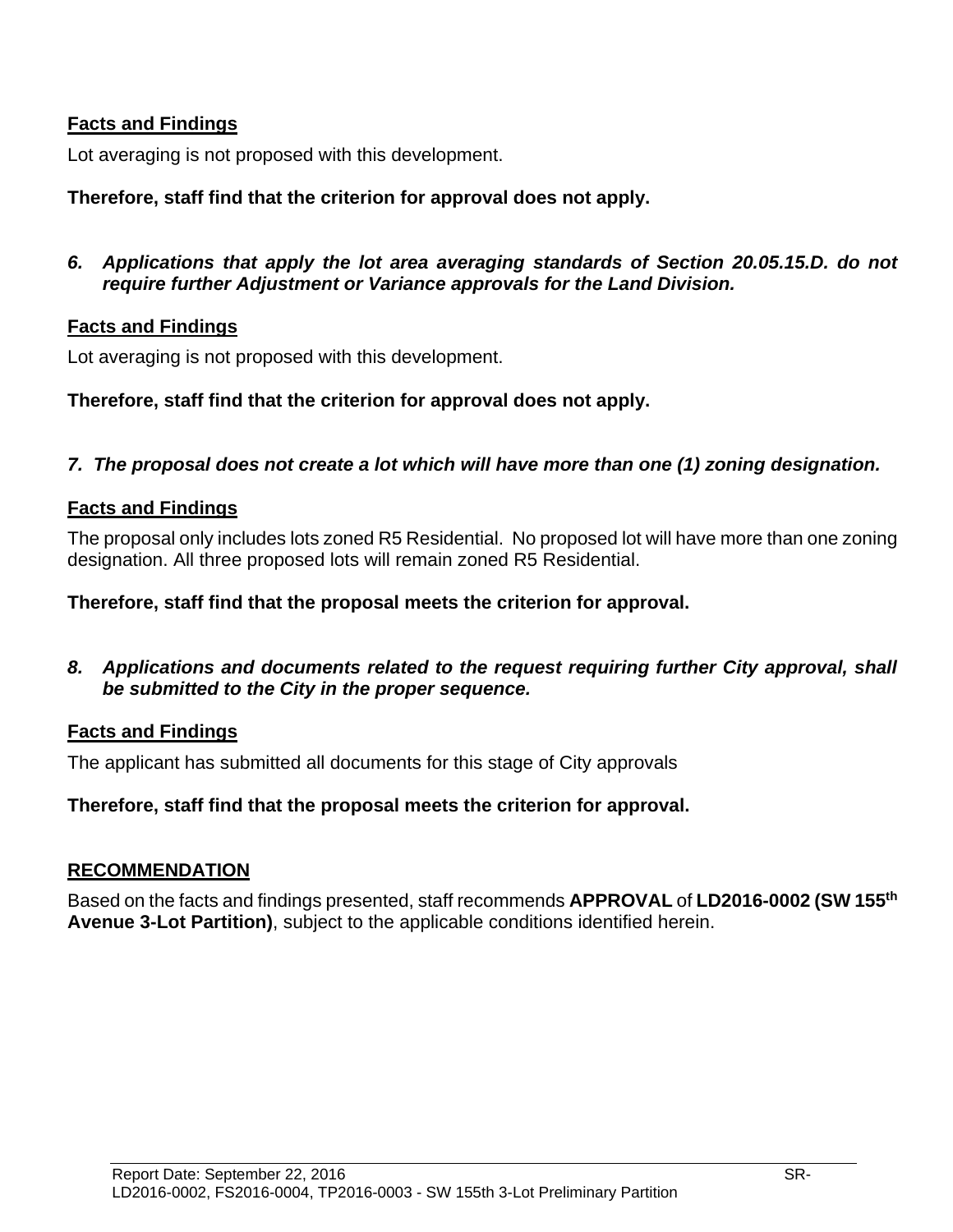## **ANALYSIS AND FINDINGS FOR FLEXIBLE SETBACK FS2016-0001 SW 155TH AVENUE 3-LOT PRELIMINARY PARTITION**

### **Section 40.30.15.3.C Approval Criteria.**

In order to approve a Flexible Setback for a Proposed Residential Land Division application, the *decision making authority shall make findings based on evidence provided by the applicant demonstrating that all the following criteria are satisfied.*

### *1. The proposal satisfies the threshold requirements for a Flexible Setback for a Proposed Residential Land Division application.*

### **Facts and Findings:**

An application for Flexible Setback for a Proposed Residential Land Division shall be required when the following threshold applies:

*"The property is located within a Residential zoning district and this application is accompanied by a land division application for the subject property."*

This proposal for Flexible Setback was submitted concurrently and is subject to approval of LD2016- 0002, a Preliminary Partition which proposes creation of three legal lots from one legal lot of record in the Urban Standard Density (R5) residential zone. Lot 3 of the Partition is proposed to have a reduced rear yard setback of ten (10) feet instead of the standard twenty (20) feet for the R5 zone.

### **Therefore, staff finds the proposal meets the criterion for approval with condition of approval.**

*2. All City application fees related to the application under consideration by the decision making authority have been submitted.*

### **Facts and Findings:**

The applicant submitted the required fee for a Flexible Setback for a Proposed Residential Land Division application.

### **Therefore, staff finds the proposal meets the criterion for approval.**

*3. The proposal is compatible with the surrounding area regarding topography, vegetation, building character, and site design. In determining compatibility, consideration shall be given to harmony in: scale, bulk, lot coverage, density, rooflines, and building materials.*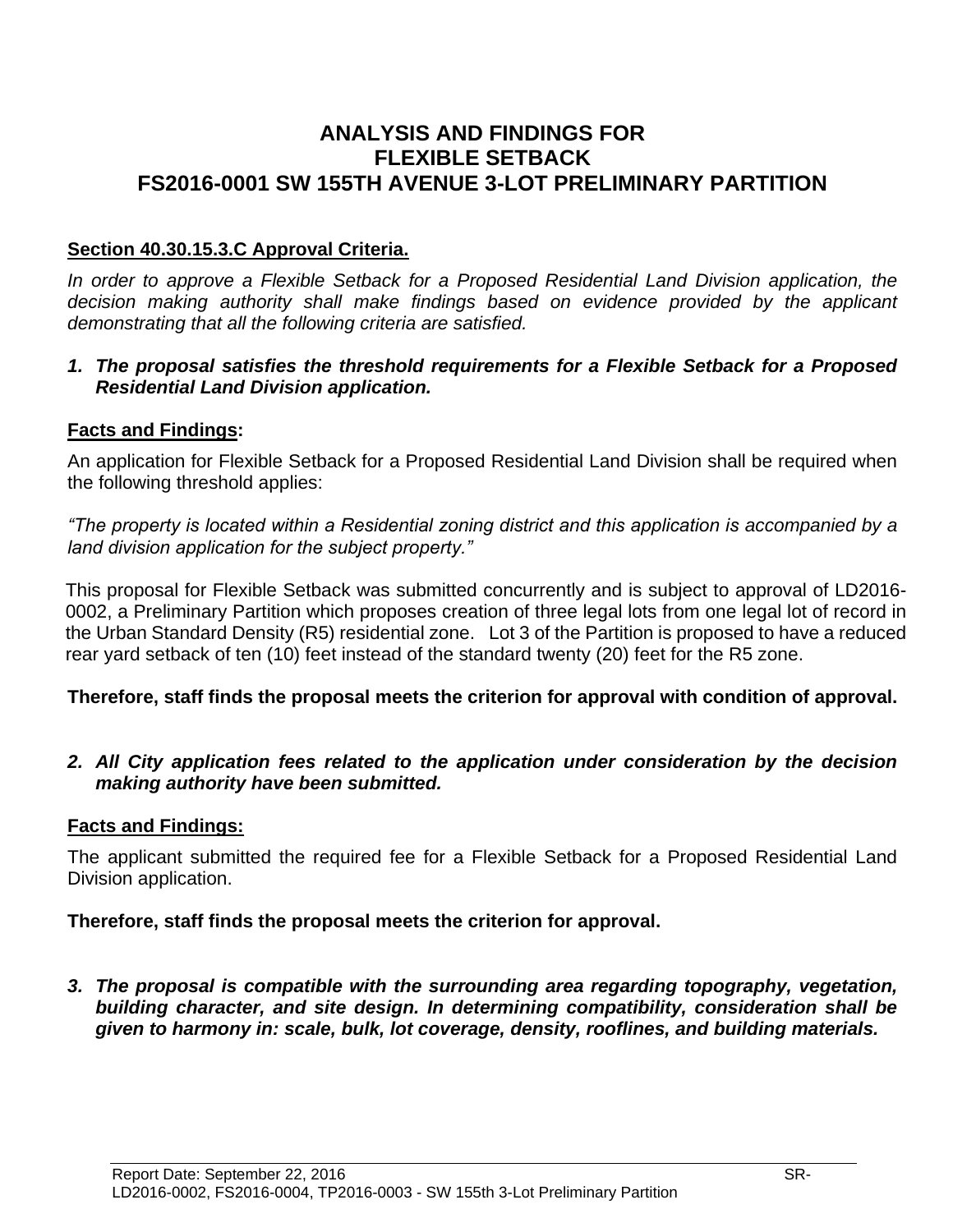### **Facts and Findings:**

No home designs accompany this proposed land division. While the applicant does not intend to build homes for Lots 2 and 3, the applicant has provided conceptual building foundations that show where construction is likely occur. In this case, the applicant has requested a Flexible Setback for the proposed rear yard of Lot 3 which will abut a tract of land (Tract "B") to contain the wetland and buffer area identified.

Along the eastern property boundary of the subject property is a proposed 20-foot wide public utility easement that will serve the same function as a setback because dwellings and accessory structures will not be allowed to occupy this space. Also, along the western property boundary is an existing 20 foot wide easement benefiting Kinder Morgan that runs the length of the entire subject site. No structures are to be constructed over these easements, existing or proposed. Because the Flexible Setback is sought for a yard abutting a wetlands tract and not private developed property, the proposal does not diminish a building setback that would normally apply between structures or private property. Conceptual home design plan would help to provide additional supportive findings in response to Criterion 3, in particular that part of the criterion describing *rooflines* and *building materials*. However, with conceptual building foundations, staff is able to visualize scale, bulk and lot coverage applicable to Lots 2 and 3 in the future.

Staff also observes that home designs will be subject to review by the Murrayhill Homeowners Association for material and roofline compatibility. Staff therefore finds the proposal to be compatible with the surrounding area regarding topography, vegetation, building character, and site design.

### **Therefore, staff finds the proposal meets the criterion for approval.**

*4. The proposal is consistent with all applicable provisions of Chapter 20 (Land Uses) unless applicable provisions are modified by means of one or more applications that already have been approved or are considered concurrently with the subject proposal.*

### **Facts and Findings:**

Staff cites the findings in the Code Conformance Analysis chart as part of this report, which evaluates the project as it relates the applicable Code requirements of Chapter 20 for the Urban Standard Density (R5) zone, as applicable to the above mentioned criteria. All Chapter 20 standard requirements are met with the exception of the rear yard setback applicable to Lot 3 which is the subject of this Flexible Setback application.

### **Therefore, staff finds the proposal meets the criterion for approval.**

*5. The proposal is consistent with all applicable provisions of Chapter 60 (Special Requirements) and that all improvements, dedications, or both required by the applicable provisions of Chapter 60 (Special Requirements) are provided or can be provided in rough proportion to the identified impact(s) of the proposal.*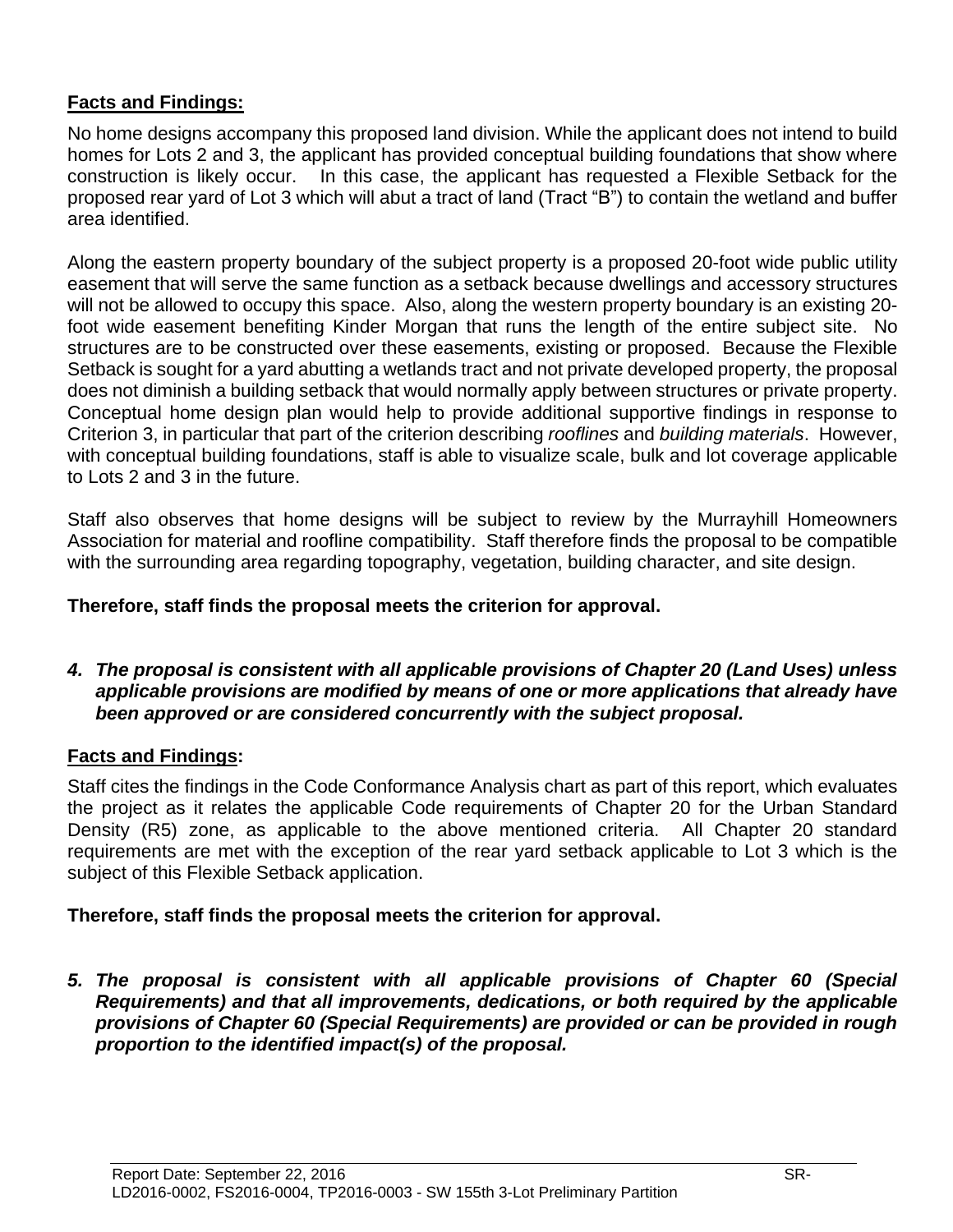### **Facts and Findings:**

Staff cites the code conformance chart of this report which evaluates compliance with Chapter 60 of the Development Code.

#### **Therefore, staff finds the proposal meets the criterion for approval.**

### *6. The proposal contains all applicable application submittal requirements as specified in Section 50.25.1. of the Development Code.*

#### **Facts and Findings:**

The applicant has submitted all applicable application requirements for all land use applications related to this proposal.

#### *7. Applications and documents related to the request requiring further City approval shall be submitted to the City in the proper sequence.*

#### **Facts and Findings:**

The applicant has submitted a Preliminary Partition, Tree Plan 2 applications for this project in conjunction with the proposed Flexible Setback application. Concurrent review of the applications satisfies this criterion.

#### **Therefore, staff finds the proposal meets the criterion for approval.**

### *RECOMMENDATION*

Based on the facts and findings presented, staff recommends **APPROVAL** of **FS2016-0001 (SW 155th Avenue 3-Lot Preliminary Partition)** subject to the applicable conditions identified herein.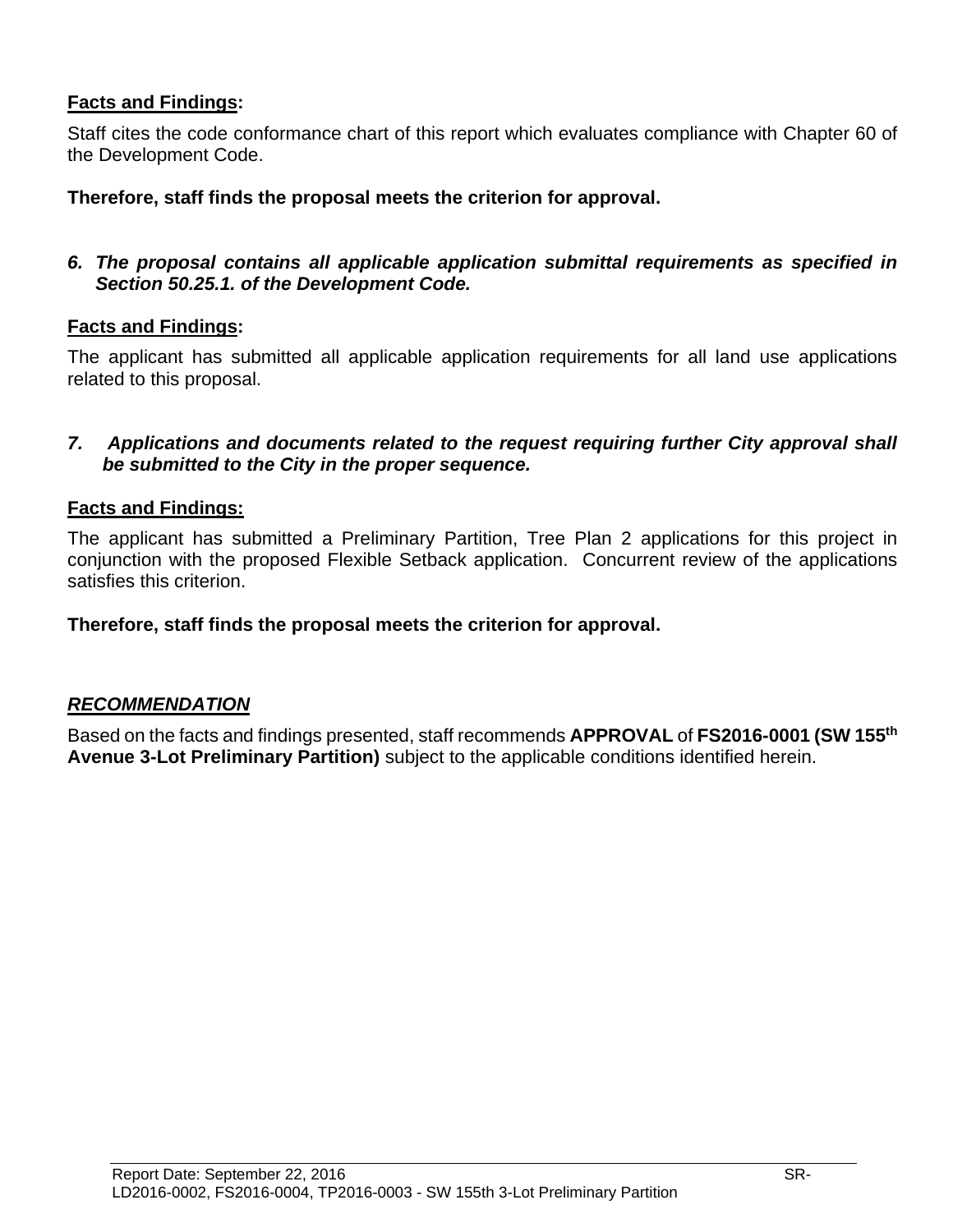# **ANALYSIS & FINDINGS FOR TREE PLAN TWO TP2016-0003 – SW 155TH AVENUE 3-LOT PRELIMINARY PARTITION**

### **40.90.15.2.C Approval Criteria:**

*In order to approve a Tree Plan Two application, the decision making authority shall make findings of fact based on evidence provided by the applicant demonstrating that all the following criteria are satisfied:*

#### *1. The proposal satisfies the threshold requirements for a Tree Plan Two application.*

#### **Facts and Findings:**

In the subject case, the proposal satisfies one threshold requirement for Tree Plan 2 described under Section 40.90.15.2.A. The trees subject to removal are "Community Trees" which by definition, include any healthy tree that is ten (10) inches or more in diameter (measured at breast height) and non-fruit. Specifically, staff finds the proposal to meet Threshold No. 1 of Tree Plan 2, which describes:

*Removal of five (5) or more Community Trees, or more than 10% of the number of Community Trees on the site, whichever is greater, within a one (1) calendar year period, except as allowed in Section 40.90.10.1*

The applicant has inventoried 24 trees that meet the definition of a Community Tree. The proposal would remove 18 of the 24 trees.

**Therefore, staff finds that the proposal meets the criterion for approval.**

*2. All City application fees related to the application under consideration by the decision making authority have been submitted.*

#### **Facts and Findings:**

The applicant has paid the required application fee for a Tree Plan Two application.

#### **Therefore, staff finds that the proposal meets the criterion for approval.**

*3. If applicable, removal of any tree is necessary to observe good forestry practices according to recognized American National Standards Institute (ANSI) A300-1995 standards and International Society of Arborists (ISA) standards on the subject.*

#### **Facts and Findings:**

In this case, tree removal is necessary for the purpose of development and not to specifically observe the forestry practices established by the International Society of Arborists or the standards of the American National Standards Institute.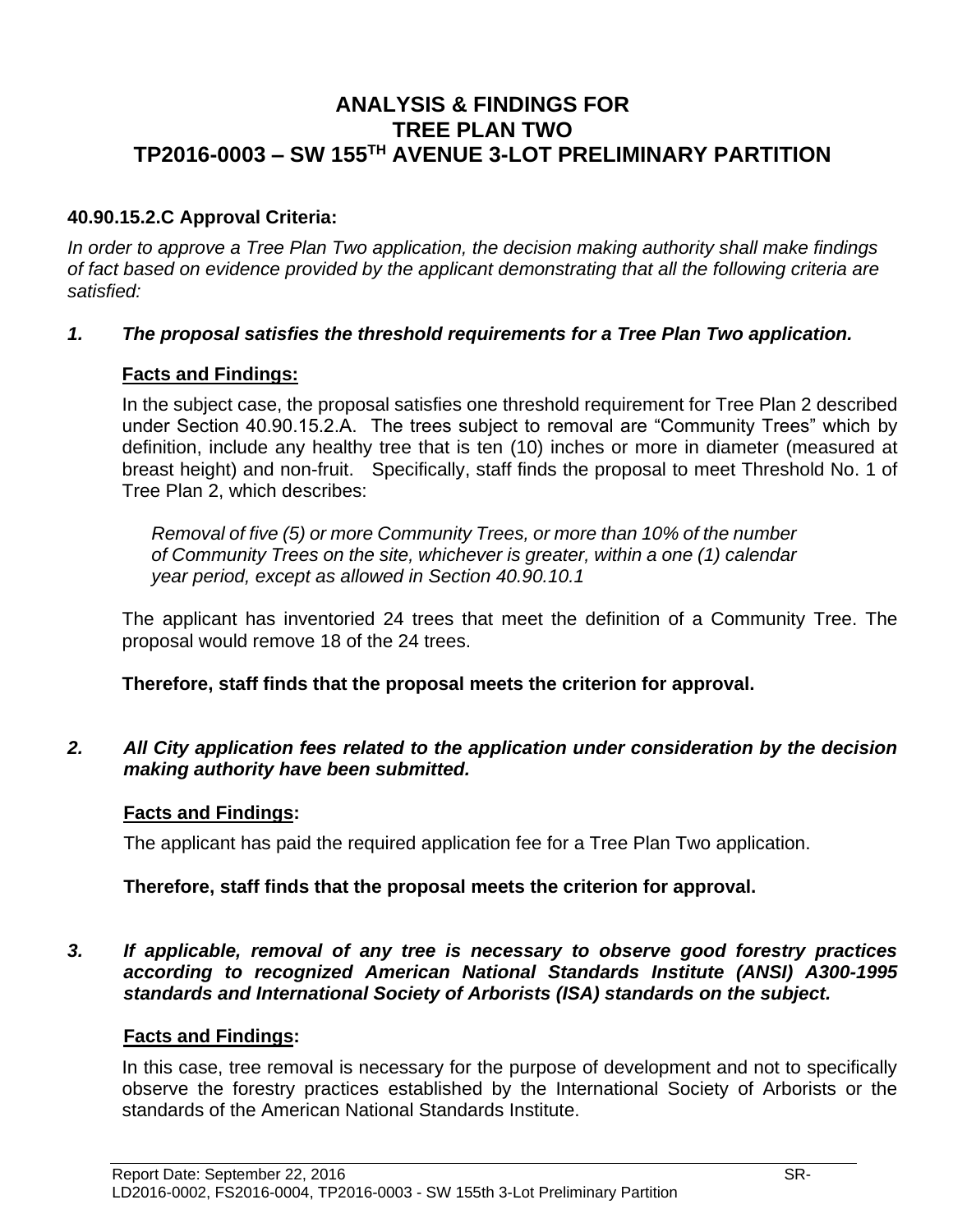**Therefore, staff finds that the criterion does not apply.**

#### *4. If applicable, removal of any tree is necessary to accommodate physical development where no reasonable alternative exists.*

### **Facts and Findings:**

According to the applicant, there is no reasonable way to meet density and setback requirements of Chapter 20 for proposed development without removing the specified trees. The applicant refers to the location of trees in proximity to anticipated grading and utility construction.

Staff concurs with the applicant's statement and observes the property to be sloped and in need of grading to accommodate future home construction. Staff also observes the unusual triangular shape of the parcel and how the land becomes further constrained at the south with wetlands and a buffer as required by the Clean Water Services agency. Staff also observes several trees located within the mid portions of the property where home construction and utility extensions are anticipated. Along the eastern boundary of this property, the applicant proposes to extend water and sanitary sewer pipes that will serve future dwellings.

Trees 7 and 9 are shown as located in another portion of the property planned for the common access and walkway. In review of the plans and materials received, staff concurs with the applicant's proposal to remove the 18 trees identified to Sheet No. 6 of the development plan.

#### **Therefore, staff finds that the proposal meets the criterion for approval.**

#### *5. If applicable, removal of any tree is necessary because it has become a nuisance by virtue of damage to property or improvements, either public or private, on the subject site or adjacent sites.*

#### **Facts and Findings:**

The applicant acknowledges that trees proposed for removal would not be considered a nuisance through damage of property or improvements.

### **Therefore, staff finds that the criterion does not apply.**

#### *6. If applicable, removal is necessary to accomplish public purposes, such as installation of public utilities, street widening, and similar needs, where no reasonable alternative exists without significantly increasing public costs or reducing safety.*

#### **Facts and Findings:**

Staff concurs with the applicant's statement that Trees 7, 8, 9, and 10 on the Tree Plan included, will need to be removed to allow the construction of a common driveway and utilities to serve the proposed development. Staff refer to findings in Criterion No. 4 in support of Criterion No.6.

### **Therefore, staff finds that the proposal meets the criterion for approval.**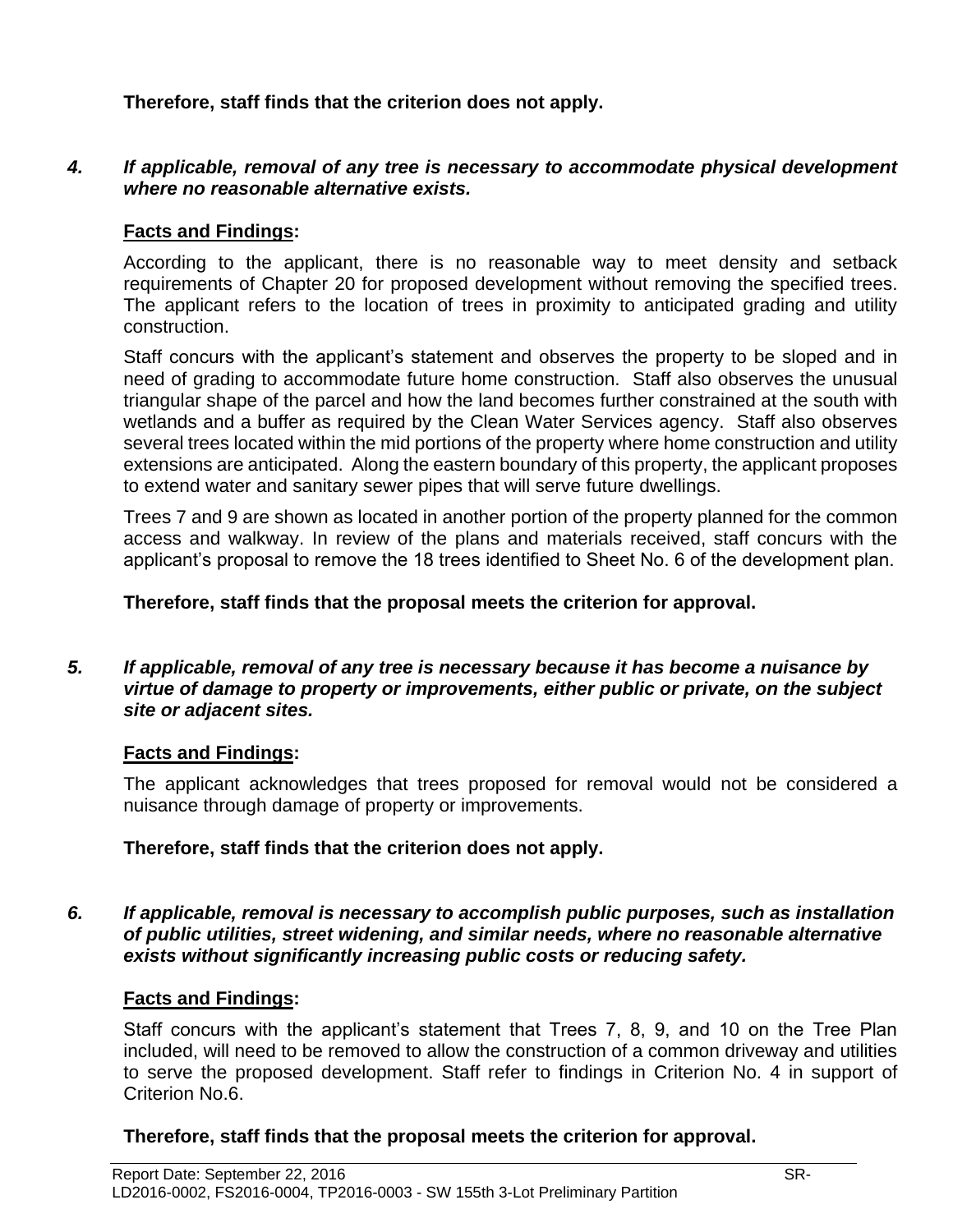### *7. If applicable, removal of any tree is necessary to enhance the health of the tree, grove, SNRA, or adjacent trees to eliminate conflicts with structures or vehicles.*

#### **Facts and Findings:**

All Community Trees proposed for removal are necessary due to the tree or tree root zone proximity to the shared access way, future residential structures and proposed public utility easement. In this case, tree removal is not necessary to enhance the health of any tree, grove, or existing Significant Natural Resource Area.

#### **Therefore, staff finds that the criterion does not apply.**

*8. If applicable, removal of a tree(s) within a SNRA or Significant Grove will not result in a reversal of the original determination that the SNRA or Significant Grove is significant based on criteria used in making the original significance determination*

#### **Facts and Findings:**

The proposed tree removal is not within a designated SNRA or Significant grove.

**Therefore, staff finds that the criterion for approval does not apply.**

*9. If applicable, removal of a tree(s) within a SNRA or Significant Grove will not result in the remaining trees posing a safety hazard due to the effects of windthrow.*

#### **Facts and Findings:**

The proposed tree removal is not within a SNRA or Significant grove.

**Therefore, staff finds that the criterion for approval does not apply.** 

*10. The proposal is consistent with all applicable provisions of Section 60.60 Trees and Vegetation and Section 60.67 Significant Natural Resources.*

#### **Facts and Findings:**

Staff cites the Code Conformance Analysis chart at the end of the report which evaluates the project as it relates to applicable code requirements of Sections 60.60 through 60.67, as applicable to the aforementioned criterion. As demonstrated on the chart, the proposal complies with all applicable provisions of Chapter 60.60 and 60.67.

#### **Therefore, staff finds that the proposal meets the criterion for approval.**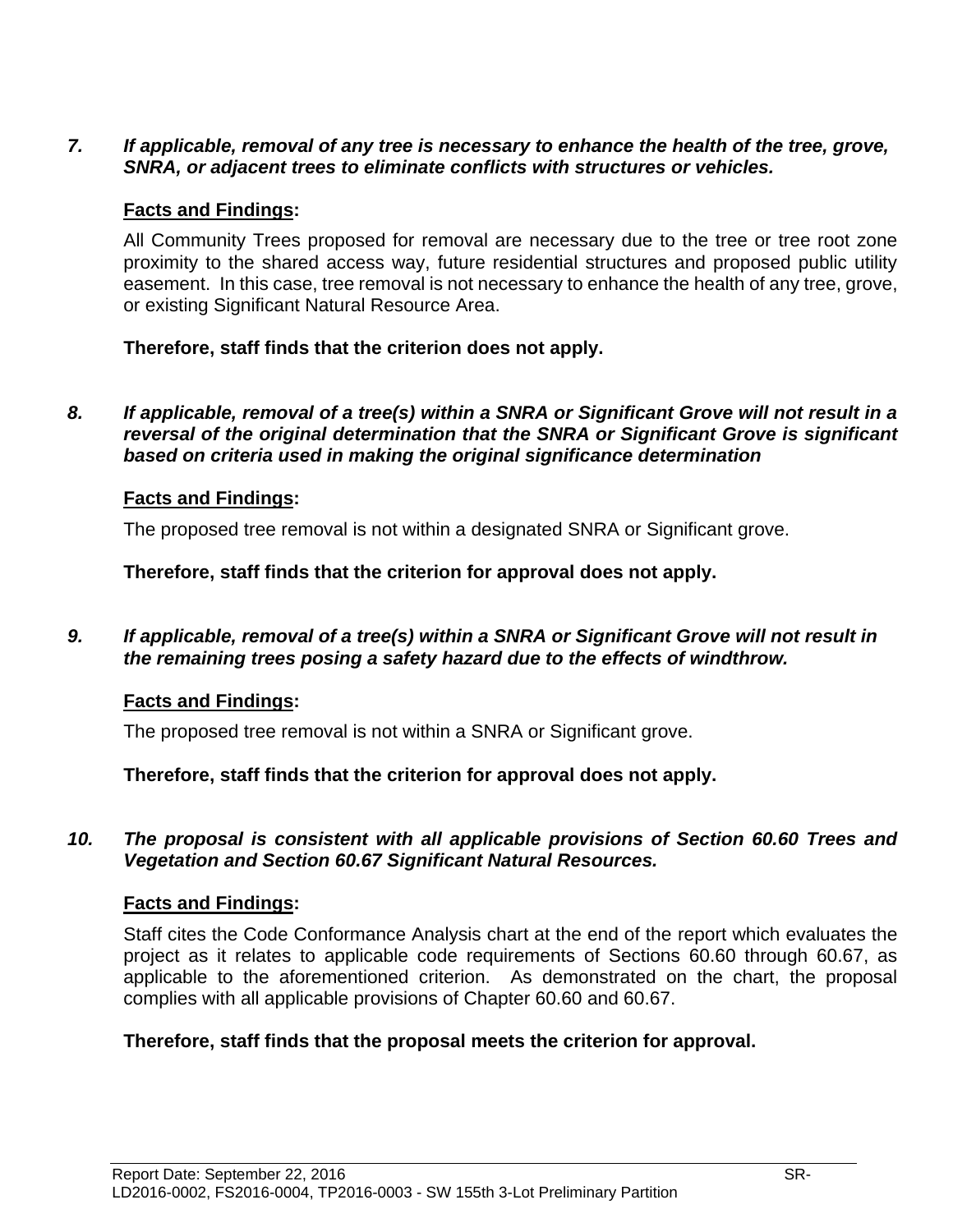*11. Grading and contouring of the site is designed to accommodate the proposed use and to mitigate adverse effect(s) on neighboring properties, public right-of-way, surface drainage, water storage facilities, and the public storm drainage system.*

### **Facts and Findings:**

The applicant's proposed grading plan is limited to the area outside the vegetated corridor and wetland area. The applicant proposes to erect a temporary silt fence with construction fencing near the vegetated corridor boundary to provide sediment control and along the eastern and western property lines of the subject site. The use of straw wattles is also indicated on the grading plan. Conditions of approval require erosion control devices to be in place prior to grading the site for utilities and driveway construction.

**Therefore, by meeting the associated conditions of approval, staff finds that the proposal meets the criterion for approval.**

#### *12. The proposal contains all applicable application submittal requirements as specified in Section 50.25.1 of the Development Code.*

#### **Facts and Findings:**

In the review of the materials during the application review, staff finds that all applicable application submittal requirements identified in Section 50.25.1 are contained within this proposal.

**Therefore, staff finds that the proposal meets the criterion for approval.**

### *13. Applications and documents related to the request, which will require further City approval, shall be submitted to the City in the proper sequence.*

#### **Facts and Findings:**

The applicant has submitted the required application materials for review of a Tree Plan Two application. The applicant has also submitted Preliminary Partition Land Division and Flexible Setback applications. These applications are being reviewed concurrently with this Tree Plan Two application. Staff finds that the Tree Plan Two application, Preliminary Partition Land Division and Flexible Setback applications have been submitted in the proper sequence.

#### **Therefore, staff finds that by meeting the conditions of approval the proposal meets the criterion for approval.**

**SUMMARY OF FINDINGS:** For the reasons identified above, staff finds that the Tree Plan approval is supported within the approval criteria findings, noted above, for Section 40.90.15.2.C of the Development Code.

Based on the facts and findings presented, staff recommends **APPROVAL** of **TP2016-0003 – SW 155th Avenue 3-Lot Preliminary Partition** subject to the applicable conditions identified herein.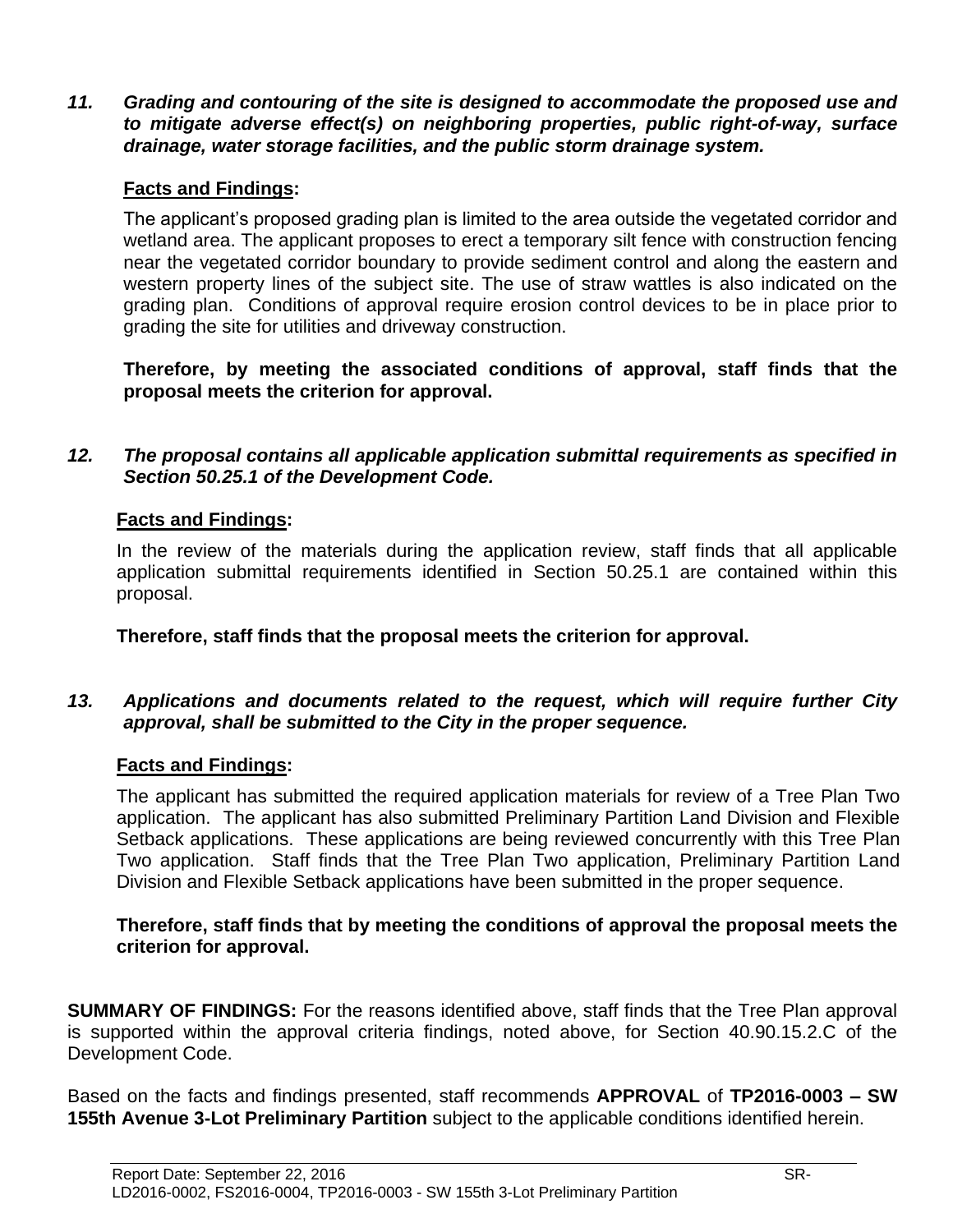# **Trees and Vegetation & Significant Natural Resources Standards Code Conformance Analysis**

| <b>CODE</b><br><b>SECTION</b>                         | <b>CODE REQUIREMENT</b>                                                                                                                                                                                                    | <b>PROJECT PROPOSAL</b>                                                                                                                                                                                                                            | <b>MEET</b><br><b>STANDARD</b> |  |
|-------------------------------------------------------|----------------------------------------------------------------------------------------------------------------------------------------------------------------------------------------------------------------------------|----------------------------------------------------------------------------------------------------------------------------------------------------------------------------------------------------------------------------------------------------|--------------------------------|--|
| 60.60.15 Pruning, Removal, and Preservation Standards |                                                                                                                                                                                                                            |                                                                                                                                                                                                                                                    |                                |  |
| 60.60.15.1A-B                                         | <b>Pruning Standards for</b><br><b>Protected Trees</b>                                                                                                                                                                     | The applicant states that no<br>removal or pruning or any<br>Protected or Landscape<br>Trees is proposed.                                                                                                                                          | N/A                            |  |
| 60.60.15.2.A                                          | <b>Removal of Protected</b><br>Trees must be in<br>accordance with this<br>section.                                                                                                                                        | The applicant is not<br>removing any protected<br>trees. The proposed tree<br>plan shows no tree removal<br>in the vegetated corridor or<br>wetland.                                                                                               | N/A                            |  |
| 60.60.15.2.B-C                                        | Standards for SNRA<br>8 <sub>1</sub><br><b>Significant Groves</b>                                                                                                                                                          | The proposed does not<br>include removal of<br>Landscape or Protected<br>Trees. Mitigation is not<br>required for Community<br>Trees.                                                                                                              | N/A                            |  |
|                                                       |                                                                                                                                                                                                                            | 60.60.20 Tree Protection Standards During Development                                                                                                                                                                                              |                                |  |
| 60.60.20.1                                            | Trees shall be protected<br>during construction by a 4'<br>orange plastic fence and<br>activity within the<br>protected root zone shall<br>be limited. Other<br>protections measures may<br>be used with City<br>approval. | The applicant's Tree Plan<br>shows a "construction<br>fence" around the<br>remaining six (6)<br><b>Community Trees, not</b><br>proposed for removal. A<br>condition of approval<br>requires protective fencing<br>in place before<br>construction. | <b>YES w/ COA</b>              |  |
| 60.60.25 Mitigation Requirements                      |                                                                                                                                                                                                                            |                                                                                                                                                                                                                                                    |                                |  |
| 60.60.25                                              | <b>Mitigation Standards:</b><br>Mitigation is not required<br>for Community Trees.                                                                                                                                         | Mitigation is not required for<br>the removal of Community<br>Trees and it is not<br>proposed.                                                                                                                                                     | N/A                            |  |
| <b>60.67 Significant Natural Resources</b>            |                                                                                                                                                                                                                            |                                                                                                                                                                                                                                                    |                                |  |
| 60.67.05.1                                            | Development activities in<br>locations of possible<br>significant natural<br>resources and/or wetlands<br>are subject to relevant<br>procedures identified in<br>Chapter 50.                                               | Chapter 50 does not<br>establish separate<br>procedures for development<br>activity in SNRAs and/or<br>wetlands. In this case, the<br>plan will necessitate<br>extension of a sanitary                                                             | Yes w/ COA                     |  |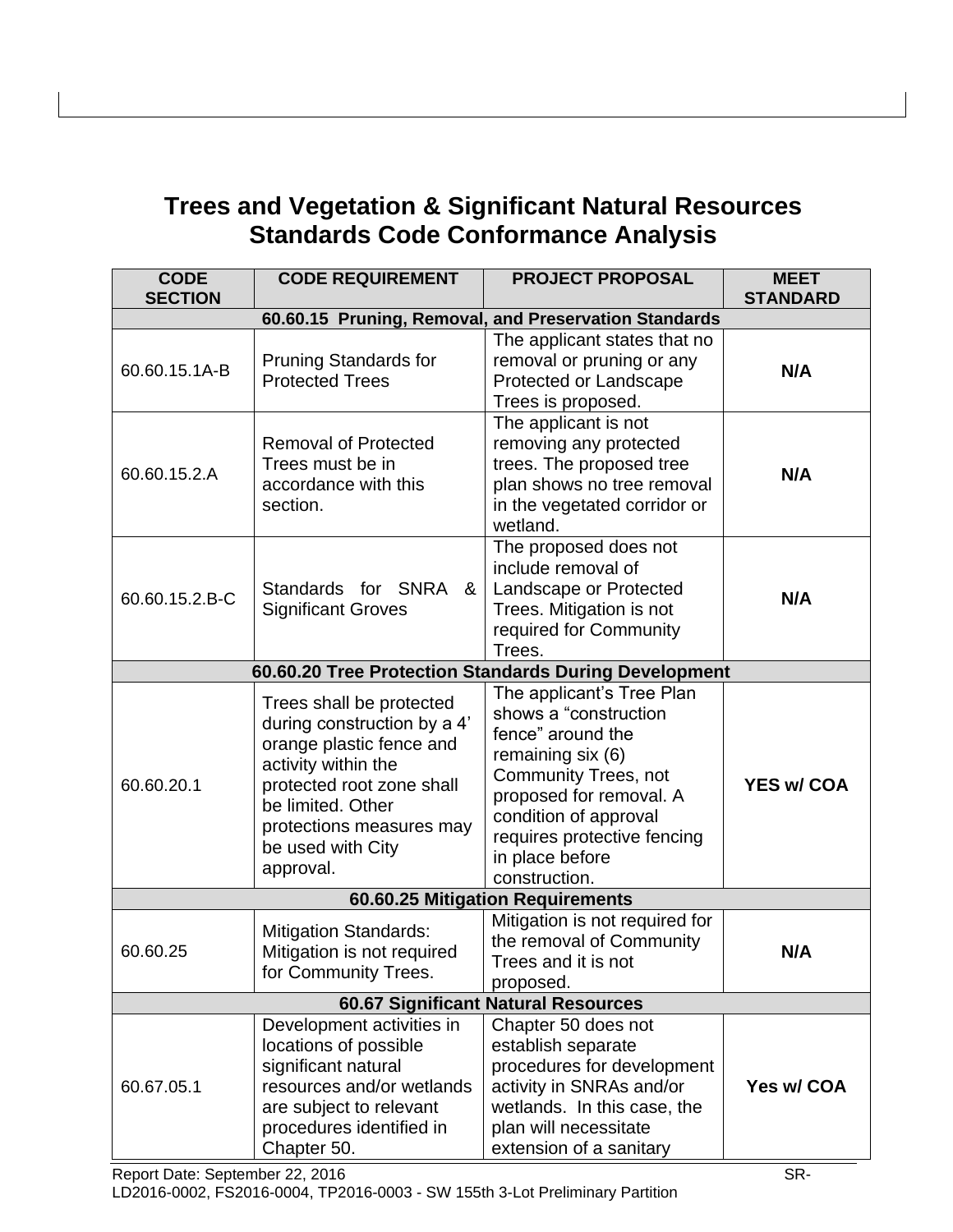|            |                                                                                                                                                          | sewer line south to connect<br>in a sensitive area identified<br>by CWS. This is the extent<br>of activity in the wetlands<br>and will be subject to State<br>of Oregon Division of State<br>Lands and the United<br><b>States Army Corps of</b><br>Engineers approval. All<br>proposed grading and<br>home development will<br>occur outside of the wetland<br>and vegetated corridor<br>where found on the subject<br>property.                                                                                                                                                                                                                                                                                           |                  |
|------------|----------------------------------------------------------------------------------------------------------------------------------------------------------|-----------------------------------------------------------------------------------------------------------------------------------------------------------------------------------------------------------------------------------------------------------------------------------------------------------------------------------------------------------------------------------------------------------------------------------------------------------------------------------------------------------------------------------------------------------------------------------------------------------------------------------------------------------------------------------------------------------------------------|------------------|
| 60.67.15.2 | For sites identified in the<br><b>Local Wetland Inventory</b><br>notice of the proposed<br>development shall be<br>provided to DSL.                      | The applicant states that<br>the applicant will comply<br>with the requirements<br>outline by the City and other<br>regulatory agencies as part<br>of the conditional approval.<br>The applicant has also<br>provided a copy of the<br>correspondence between<br>the applicant and the Metro<br><b>Region Aquatic Resource</b><br>Coordinator for DSL, Anita<br>Huffman. Staff recommends<br>a condition of approval that<br>the applicant submit a copy<br>of issued permits or other<br>approvals as needed from<br>both the State of Oregon<br>Division of State Lands and<br>the United States Army<br>Corps of Engineers. Staff<br>also recommends a<br>condition that prohibits use<br>of machinery for utility work. | <b>YES w/COA</b> |
| 60.67.10   | Development activities in<br>locations of Significant<br><b>Riparian Corridors are</b><br>subject to relevant<br>procedures identified in<br>Chapter 50. | No Significant Riparian<br>Corridors were identified<br>onsite.                                                                                                                                                                                                                                                                                                                                                                                                                                                                                                                                                                                                                                                             | N/A              |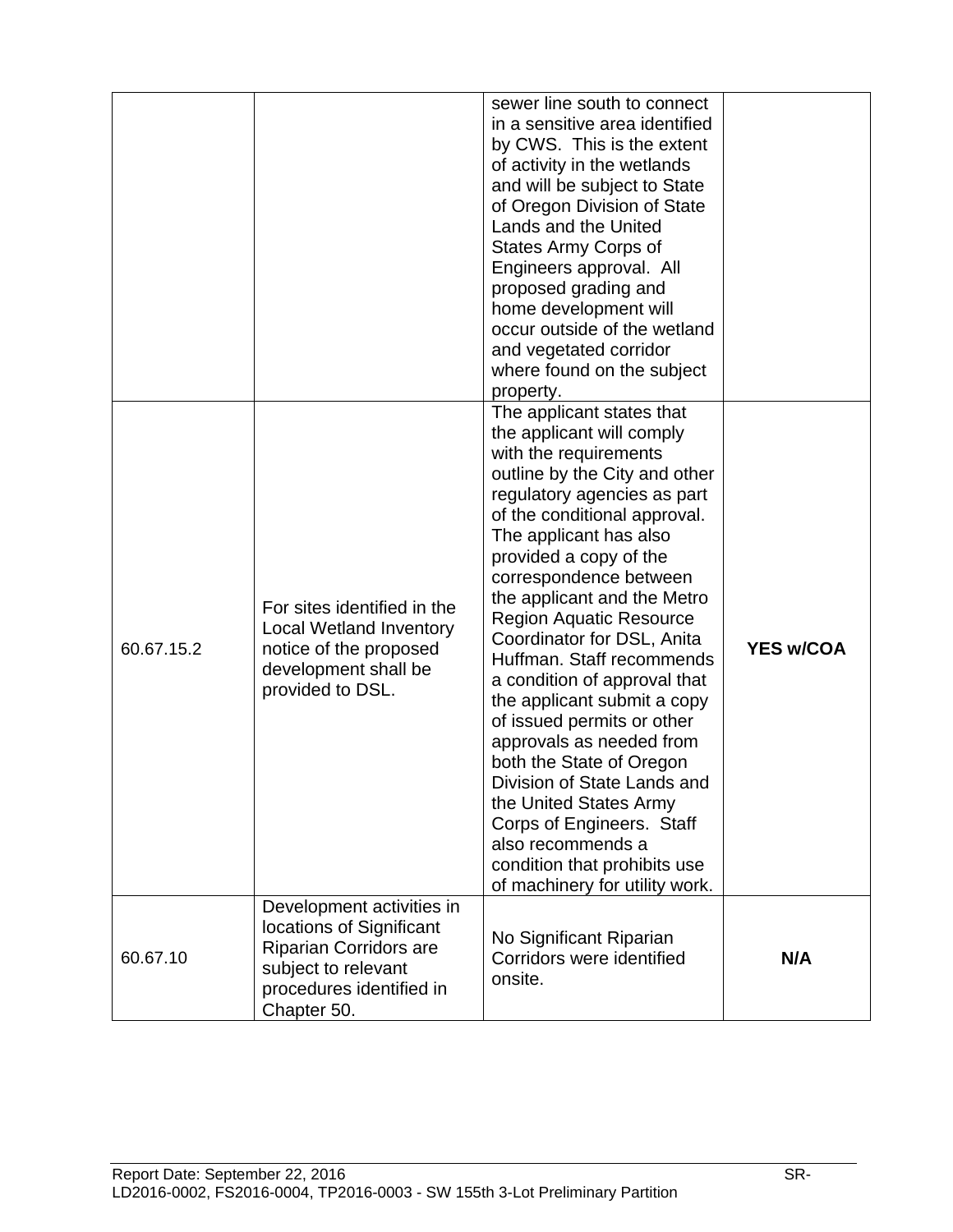### **CONDITIONS OF APPROVAL**

#### Conditions of Approval for LD2016-0046:

#### **A. Prior to any site work commencing and issuance of the site development permit, the applicant shall:**

- 1. Submit the required plans, application form, fee, and other items needed for a complete site development permit application per the applicable review checklist. (Site Development Div./JJD)
- 2. Contract with a professional engineer to design and monitor the construction for any work governed by Beaverton Municipal Code 9.05.020, as set forth in Ordinance 4417 (City Engineering Design Manual and Standard Drawings), Beaverton Development Code (Ordinance 2050, 4010 +rev.), the Clean Water Services District Design and Construction Standards (June 2007, Resolution and Ordinance 2007-020), and the City Standard Agreement to Construct and Retain Design Professionals in Oregon. (Site Development Div./JJD)
- 3. Submit a completed and executed City Standard Agreement to Construct Improvements and Retain Design Professional(s) Registered in Oregon. After the site development permit is issued, the City Engineer and the Planning Director must approve all revisions as set out in Ordinances 2050, 4010+rev., and 4417; however, any required land use action shall be final prior to City staff approval of the engineering plan revision and work commencing as revised. (Site Development Div./JJD)
- 4. Have the ownership of the subject property guarantee all public improvements, site grading, storm water management (quality and quantity) facilities, facility landscape planting, CWS vegetative corridor plantings, and common driveway construction by submittal of a City-approved security. The security approval by the City consists of a review by the City Attorney for form and the City Engineer for amount, equivalent to 100 percent or more of estimated construction costs. (Site Development Div./JJD)
- 5. Submit any required off-site easements, executed and ready for recording, to the City after approval by the City Engineer for legal description of the area encumbered and City Attorney as to form. (Site Development Div./JJD)
- 6. Submit a copy of issued permits or other approvals as needed from the State of Oregon Division of State Lands and the United States Army Corps of Engineers (for work within or affecting a jurisdictional wetland). (Site Development Div./JJD)
- 7. Submit to the City a copy of issued permits or other approvals as needed from the Bonneville Power Administration for work within, and/or construction access to Washington County TL 1S1320001200. (Site Development Div./JJD)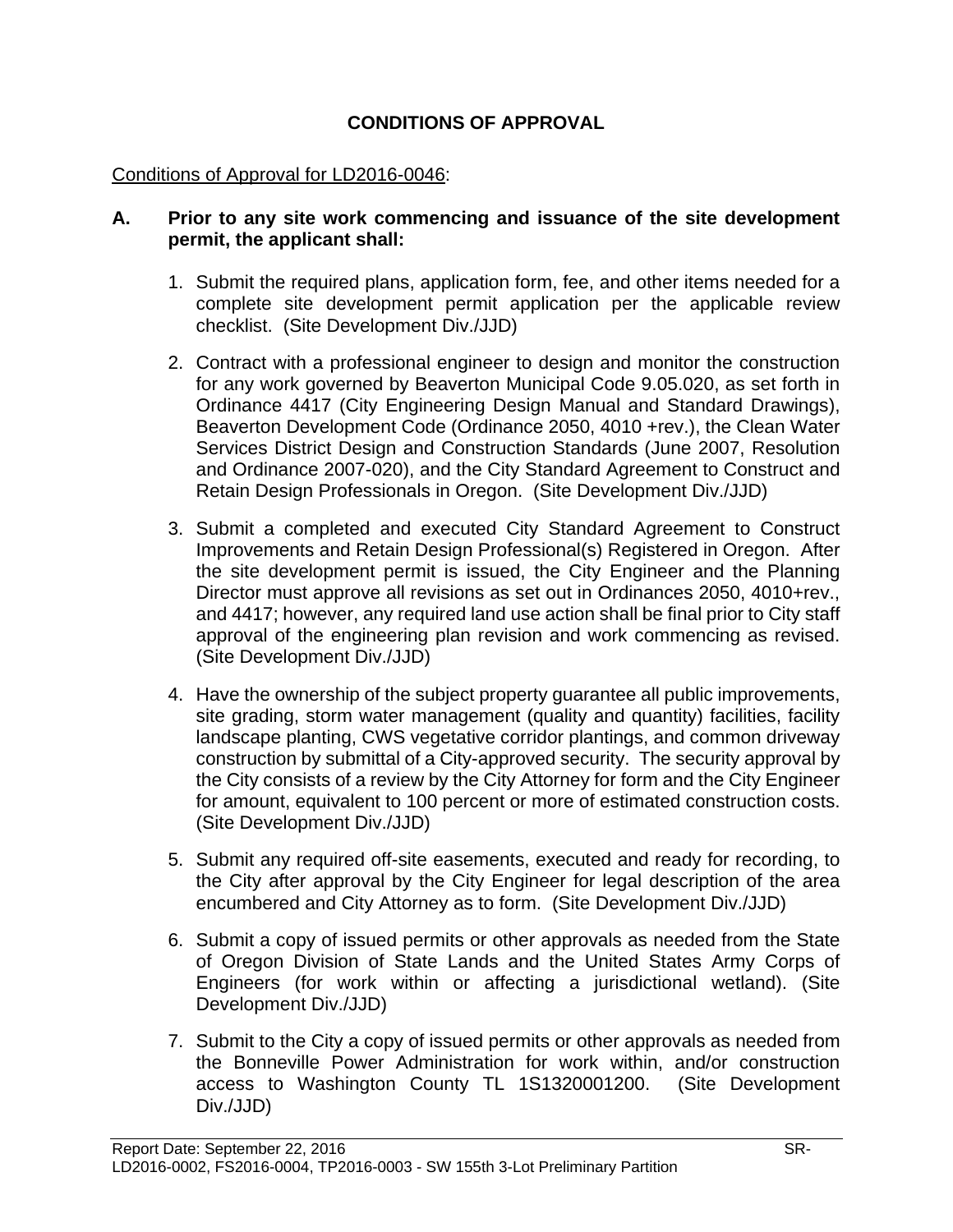- 8. Have obtained the Tualatin Valley Fire and Rescue District Fire Marshal's approval of the site development plans as part of the City's plan review process. (Site Development Div./JJD)
- 9. Have obtained approvals needed from the Clean Water Services District for storm system connections as a part of the City's plan review process. Show the planting plan as required by Clean Water Services to enhance the vegetated corridor. (Site Development Div./JJD)
- 10.Provide a detailed drainage analysis of the subject site and prepare a report prepared by a professional engineer meeting the standards set by the City Engineer. The analysis shall identify all contributing drainage areas and plumbing systems on and adjacent to the site with the site development permit application. The analysis shall also delineate all areas on the site that are inundated during a 100-year storm event in addition to any mapped FEMA flood plains and flood ways. (Site Development Div./JJD)
- 11.Provide construction plans that show how each lot will be independently served by utility systems as required by the City Engineer and City Building Official per City standards. All site sewer (storm and sanitary) plumbing that serves more than one lot, or crosses onto another lot, shall be considered a public system and shall be constructed to the requirements of the City Engineer. Sheet flow of surface water from one lot's paved area to another lot's paved area shall not be considered a direct plumbing service. (Site Development Div./JJD)
- 12.Submit a design for the grading surrounding, adjacent, and within the storm water quality facilities designed by a civil engineer or structural engineer for the expected hydrological conditions of the rain gardens/planters. Some minor changes to the grading may be needed in order to provide an adequate containment of the rain gardens/planters. This may require other minor modifications to the proposed storm water management facilities as reflected within the land-use application submittal. This land-use approval shall provide for such minor surface modifications (examples: revised grading or addition of small retaining walls, structure relocation, and interior grade changes less than two vertical feet variance) in the proposed facility without additional land-use applications, as determined by the City Engineer and City Planning Director. (Site Development Div./JJD)
- 13.Submit a revised grading plan showing that each lot has a minimum building pad elevation that is at least one foot higher than the maximum possible high water elevation (emergency overflow) of the storm water management facilities and show a safe overflow route. A minimum finish floor elevation shall established for the future homes based on **service provision needs and whichever of the following three is highest in elevation: 1)** at least two feet higher than the rim elevation of the downstream public sanitary sewer manhole; **2)** two feet higher than the rim/overflow of the LIDA planters; and **3)** as necessary to provide adequate fall per engineering and plumbing code standards to the furthest service point. It must also be shown that the existing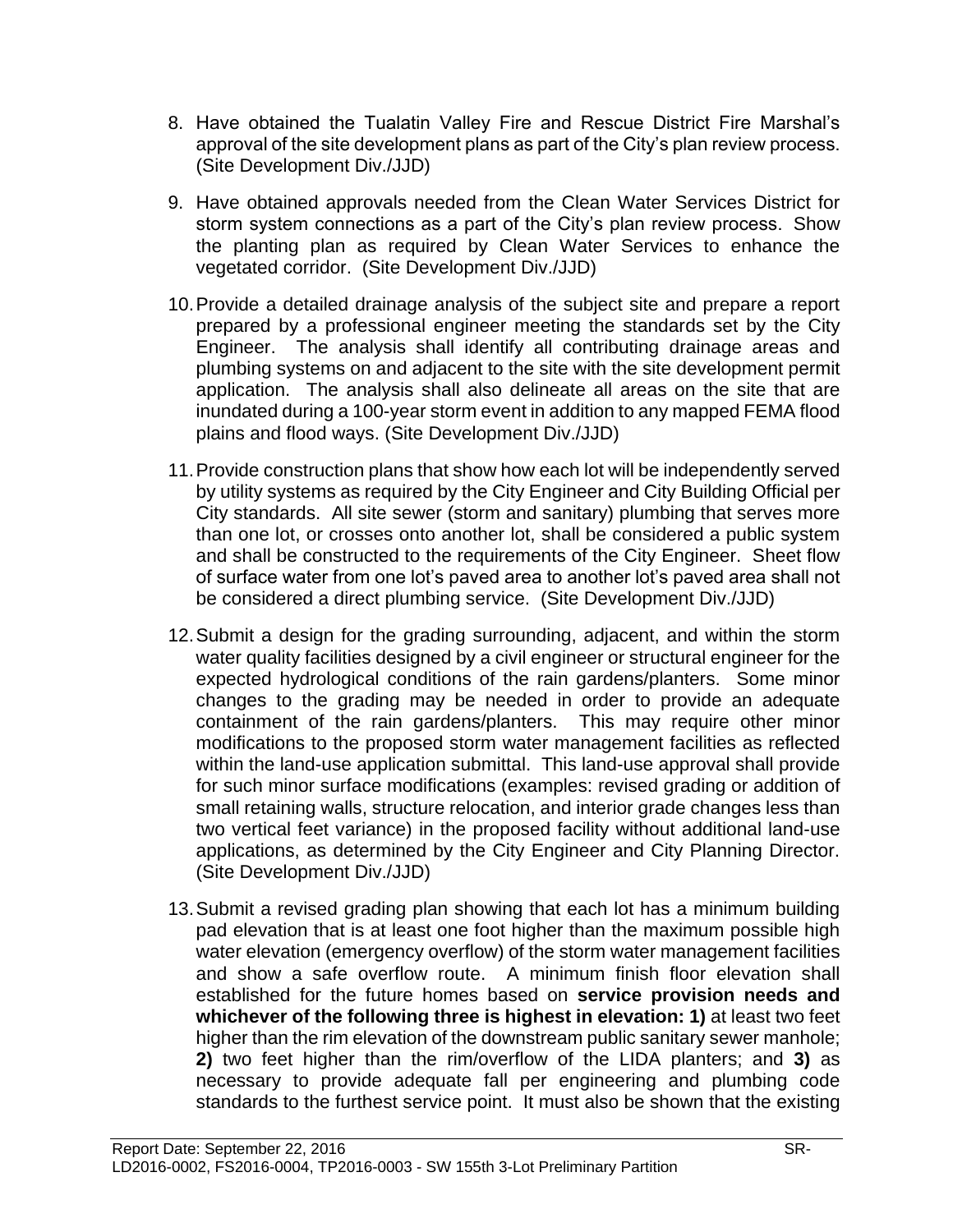home to remain will not have any potential adverse drainage impact from the proposed site grading changes, utility construction, and LIDA planter overflow condition. (Site Development Div./JJD)

- 14.Submit to the City a certified impervious surface determination of the proposed project's new impervious area proposed for any common areas and common private driveways prepared by the applicant's engineer, architect, or surveyor. (Site Development Div./JJD)
- 15.Pay storm water system development charges (overall system conveyance and winter detention) for the new impervious area proposed for the common driveway. (Site Development Div./JJD) (Site Development Div./JJD)
- 16.Provide plans for the placement of underground utility lines within the site to the existing homes, and for services to the proposed new home sites. No overhead services shall remain to any lot. If existing utility poles along existing street frontages must be moved to accommodate the proposed improvements, the affected lines must be either undergrounded or a fee in lieu of undergrounding paid per Section 60.65 of the Development Code. (Site Development Div./JJD)
- 17.Provide plans for LED street lights along the site's public street frontages and the common driveway (Illumination levels to be evaluated per City Design Manual, Option C requirements unless otherwise approved by the City Public Works Director). (Site Development Div./JJD)
- 18.Provide plans showing a City standard commercial driveway apron (may be modified to have six foot wings) at the intersection of any private, common driveway and a public street. (Site Development Div./JJD)
- 19.Ensure all grading is consistent with the grading standards of Section 60.15.15, unless a subsequent application is approved to modify the grading standards of this section. (Planning/ES)
- 20.Ensure extension of the common driveway access servicing all three lots (within Tract A) is designed to withstand at least a 12,500 pound point load (wheel load) and 75,000 pounds live load (gross vehicle weight). Site Development plans approved by the city shall include appropriate crosssectional detail of this driveway. (Planning/ES)
- 21. Show the removal of shrubs along the street frontage of SW 155<sup>th</sup> Avenue that appear to impede vision of on-coming vehicles and pedestrians when exiting the street access. Show the location of tree protection fencing placed in proximity to all trees to be saved on-site prior to construction activities. (Planning/ES)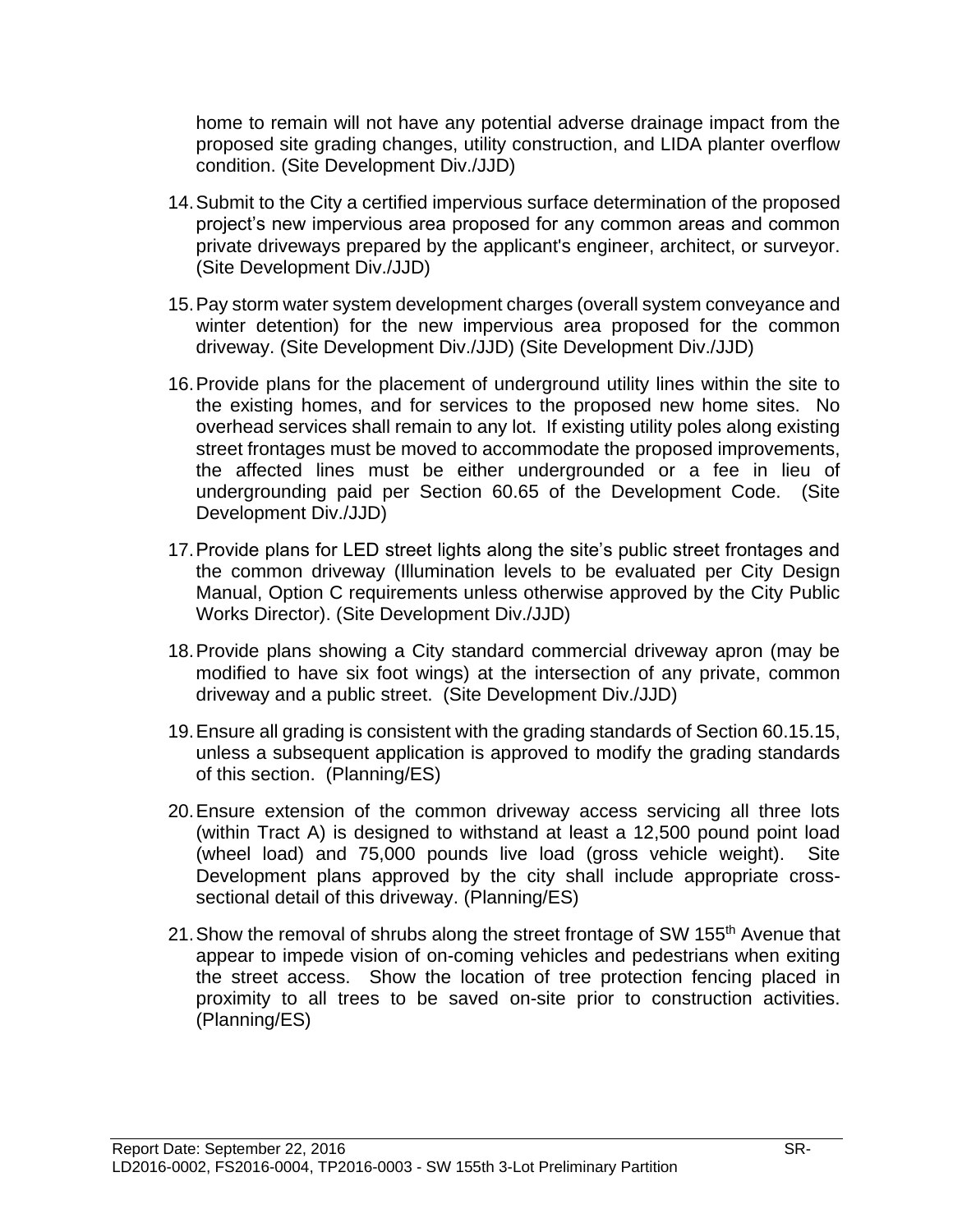- 22.The minimum available fire flow for one and two-family dwellings served by a municipal water supply shall be 1,000 gallons per minute. If the structure(s) is (are) 3,600 square feet or larger, the required fire flow shall be determined according to OFC Appendix B. (OFC B105.2) Provide documentation that 1,000 gpm at 20 psi is available from hydrant. This can be completed at site development review time. A fire hydrant is required to be within 600 feet of all portions of structures. (TVF&R / JF)
- 23.Provide a construction equipment list intended for extending underground utility lines within that portion of the site identified for on-site wetlands. Use of machinery, including but not limited to a backhoe for trenching or dredging purposes, is prohibited within that portion of the site that contains the on-site wetland. This includes off-site wetlands and sensitive area at the sanitary sewer connection point.

### **B. Prior to approval of the final plat, the applicant shall:**

- 24.Have commenced construction of the site development improvements to provide minimum critical public services to each proposed lot (access graded, cored and rocked; wet utilities installed) as determined by the City Engineer and to allow for verification that the location and width of proposed rights of way and easements are adequate for the completed infrastructure, per adopted City standards. (Site Development Div./JJD)
- 25.Show granting of any required on-site easements on the partition plat, along with plat notes as approved by the City Engineer for area encumbered and County Surveyor as to form and nomenclature. The applicant's engineer or surveyor shall verify all pre-existing and proposed easements are of sufficient width to meet current City standards in relation to the physical location of existing site improvements. (Site Development Div./JJD)
- 26.Submit an owner-executed, notarized, City/CWS standard private stormwater facilities maintenance agreement, with maintenance plan and all standard exhibits for each parcel, ready for recording concurrently with the final plat at Washington County. (Site Development Div./JJD)
- 27.Submit a maintenance agreement to be recorded with the final plat, describing the ownership and maintenance responsible of Tract A which is to serve as common access driveway. The maintenance agreement is to be reviewed by the City Attorney prior to recording with the final plat. Under the maintenance agreement option, applicant is to assign tract ownership to one of the abutting lot owners. The agreement is to describe a system for sharing the cost of periodic maintenance between the three lot owners. The maintenance agreement is to run with the deed and title of the properties. (Planning/ES)
- 28.Submit a document to be recorded with the plat describing the purpose of Tract B with assigned ownership and maintenance to Lot 3. The document is to describe the function of Tract B as a buffer area to wetlands as delineated therein. The document is also to describe the landscape enhancement plan consistent with Clean Water Service standards and state that this area is to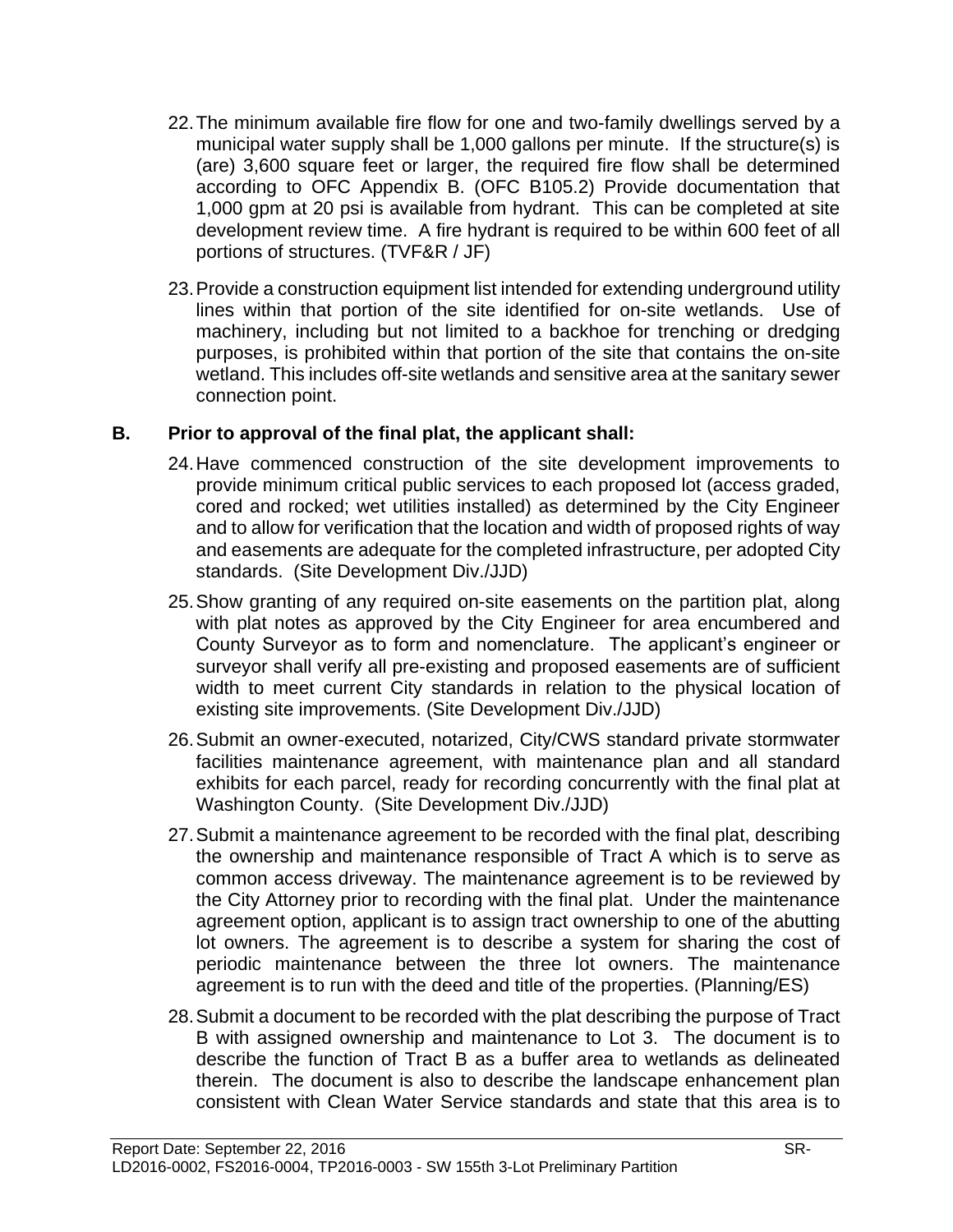remain as a natural area, undisturbed by grading, construction or other private use. The document is also to describe the location of a split-rail fence for delineating the boundary between Tract B and Lot No. 3. The document is to run with the deed and title of the property. The document is also to be reviewed by the City Attorney prior to recording with the final plat. (Planning/ES)

- 29.Submit a Land Division Final Plat application. In accordance with Section 50.90 of the Development Code, submittal of a complete final plat application shall be made within 24 months after preliminary plat approval, unless a time extension is approved. The Final Plat shall not be submitted until the Site Development Permit has been issued. (Planning/ES)
- 30.Submit a final plat that is fully dimensioned and indicate the square footage of all lots and tracts. Plat notes shall state the ownership and maintenance responsibilities of all tracts. (Planning/ES)
- 31. Provide a street tree fee of \$200.00 for the city to plant one street for the loss of one street tree identified to the plan. (Planning/ES)

#### **C. Prior to building permit issuance for a new home, the applicant shall:**

- 32.Submit a complete site development permit application and obtain the issuance of site development permit from the Site Development Division. (Site Development Div./JJD)
- 33.Have recorded the final plat with the County Surveyor and submitted a copy to the City. (Site Development Div./JJD)
- 34.Have substantially completed the site development improvements as determined by the City Engineer. (Site Development Div./JJD)
- 35.Submit plans that reflect the minimum finish floor elevations determined and shown on the approved site development plans based on **service provision needs and whichever of the following three is highest in elevation: 1)** at least two feet higher than the rim elevation of the downstream public sanitary sewer manhole; **2)** two feet higher than the rim/overflow of the LIDA planters; and **3)** as necessary to provide adequate fall per engineering and plumbing code standards to the furthest service point. (Site Development Div./JJD)
- 36.Have placed underground all existing overhead utilities and any new utility service lines within the project and along any existing street frontage, as determined at site development permit issuance. (Site Development Div./JJD)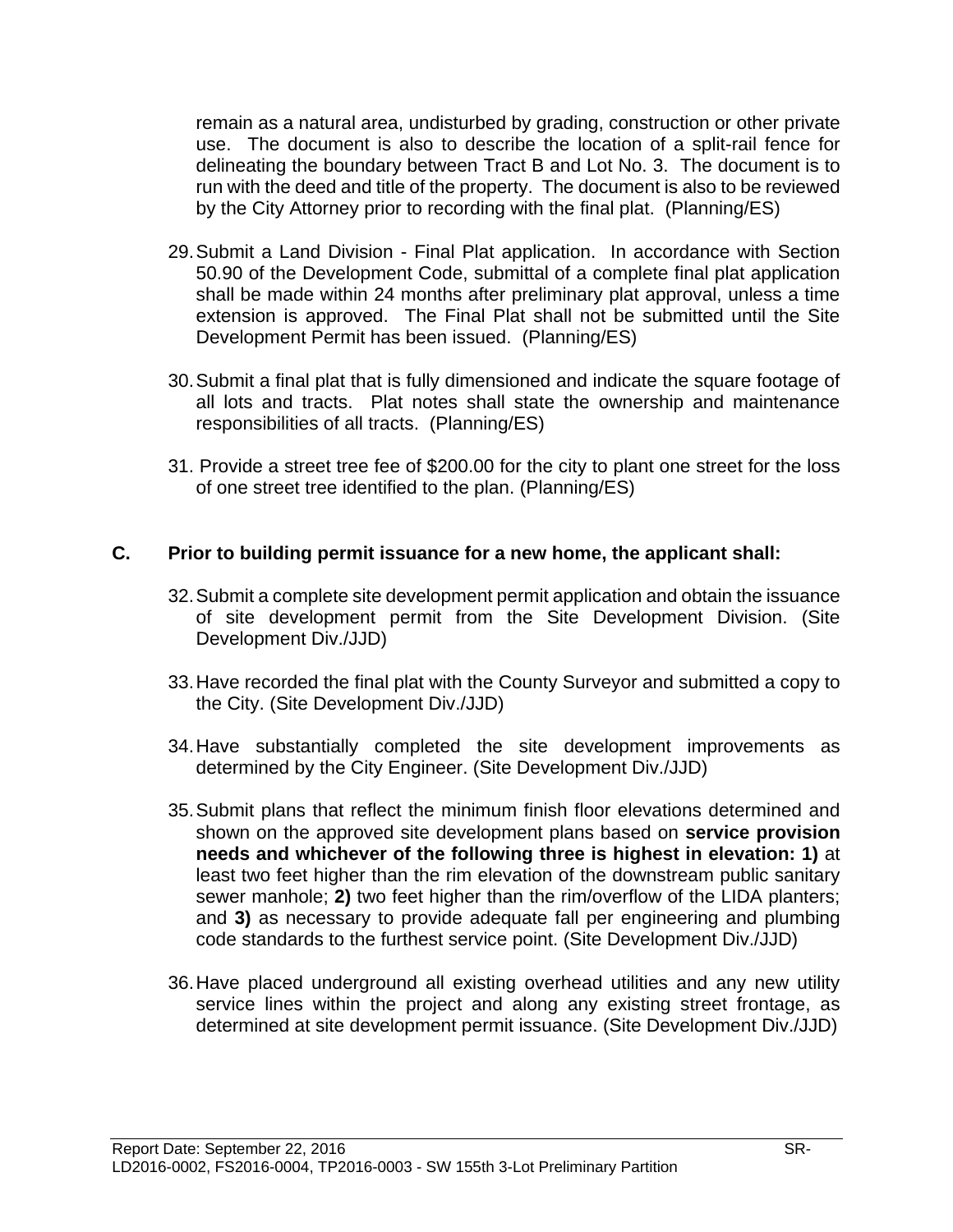- 37.Make provisions for installation of all mandated erosion control measures to achieve City inspector approval at least 24 hours prior to call for foundation footing form inspection from the Building Division. (Site Development Div./JJD)
- 38.Ensure plans for dwellings constructed to Lots 2 and 3 show protection with an approved automatic fire sprinkler system. (Planning/ES / TVF&R / JF)
- 39.Ensure new home construction complies with R-5 zone standards for height and setbacks except where approved for modification by Flexible Setback application. (Planning/ES)
- 40.Construct a low split-rail type fence for purpose of delineating the boundary between Tract B and Lot No. 3. (Planning/ES)
- 41.Provide a paper copy of the recorded partition to the City of Beaverton Building Division. (Building Div./BR)

### **D. Prior to final inspection of any building permit, the applicant shall:**

- 42.Install or replace, to City specifications, all sidewalks, curb ramps and driveway aprons which are missing, damaged, deteriorated, or removed by construction along the new house frontage and any the existing house frontage. (Site Development Div./JJD)
- 43.Have the landscaping completely installed, have the storm facilities planted, or provide for erosion control measures around any disturbed or exposed areas per Clean Water Services standards. (Site Development Div./JJD)
- 44. Have shrubs removed along the street frontage of SW 155<sup>th</sup> Avenue to the satisfaction of the City Transportation Engineer to ensure appropriate vision clearance at the existing access. (Planning/ES & KR).

### **E. Prior to release of performance security, the applicant shall:**

- 45.Have completed the site development improvements as determined by the City Engineer and met all outstanding conditions of approval as determined by the City Engineer and Planning Director. Additionally, the applicant and professional(s) of record shall have met all obligations under the City Standard Agreement to Construct Improvements and Retain Design Professional Registered in Oregon, as determined by the City Engineer. (Site Development Div./JJD)
- 46.Submit, if needed, any required on-site easements not already dedicated on the plat, executed and ready for recording, to the City after approval by the City Engineer for area encumbered and City Attorney as to form. The applicant's